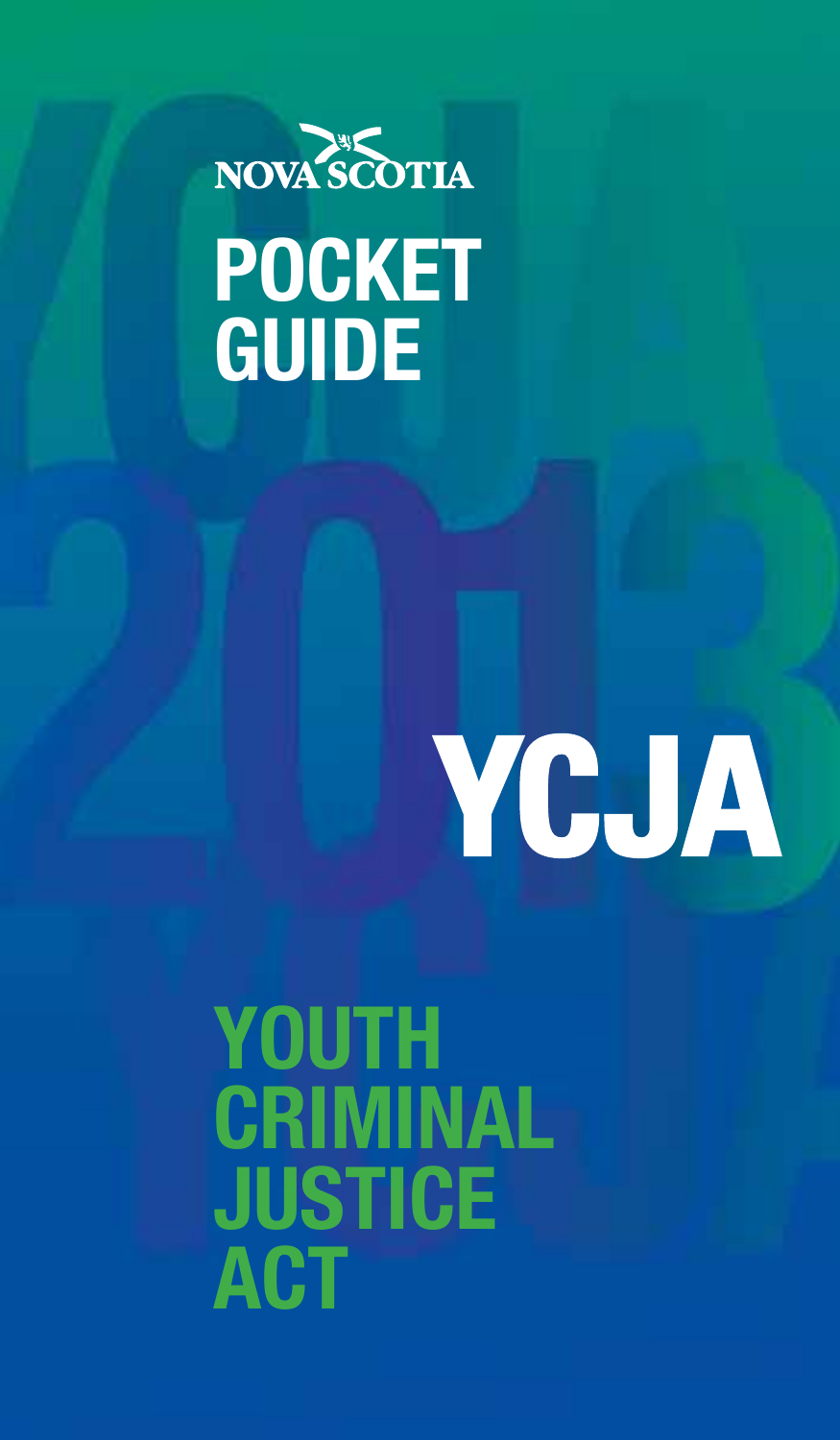

# **POCKET GUIDE**

# **2013**

## **YOUTH CRIMINAL JUSTICE ACT**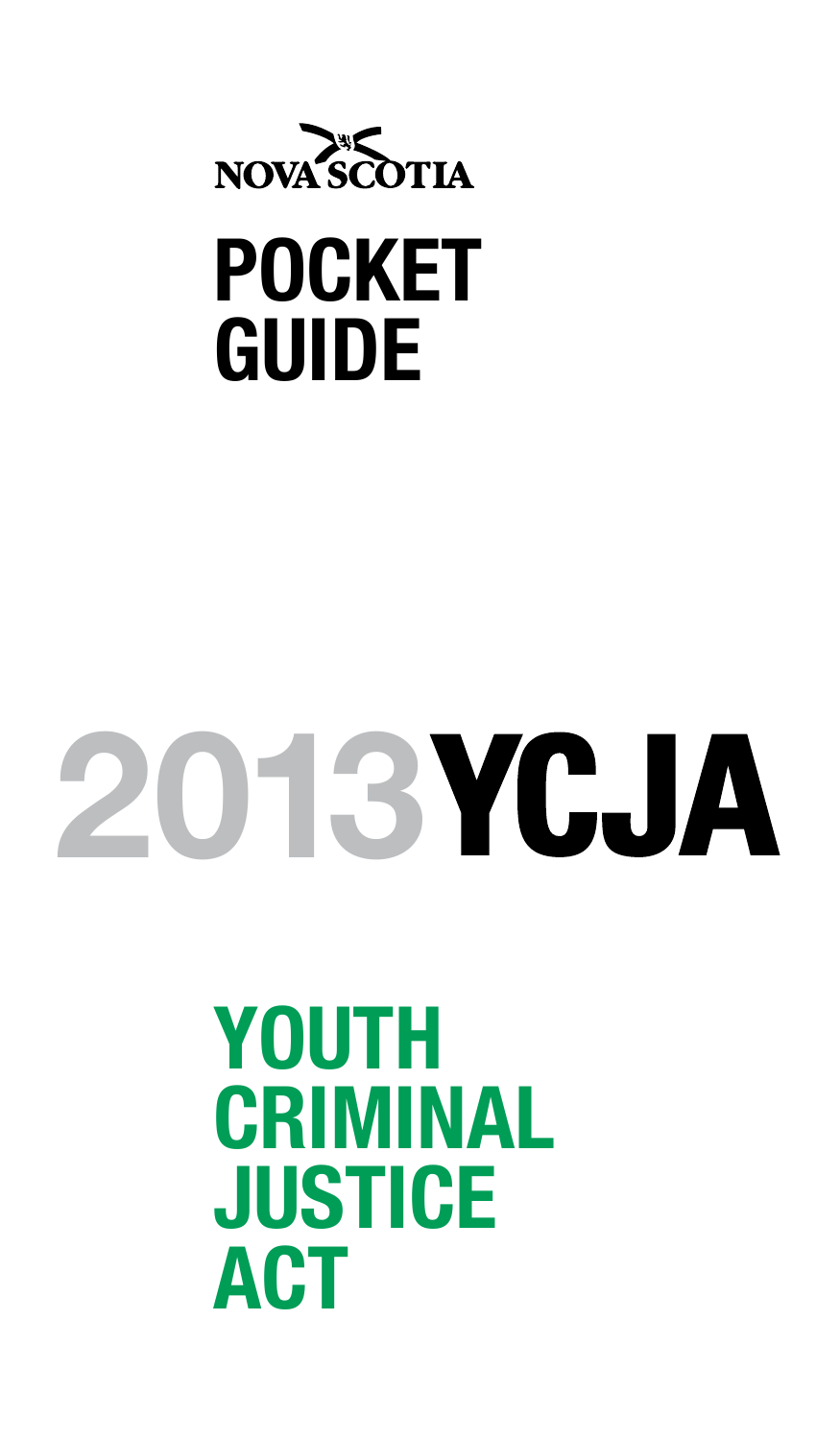This pocket guide is provided for your convenience and personal use. Paraphrases, descriptions, and formatting of sections of relevant legislation may differ from the official, printed versions. Because the guide is intended for quick reference, it follows plain language principles for wording and design.

When accuracy is critical, please consult official sources.

© 2013 Her Majesty the Queen in right of the Province of Nova Scotia

Any person may reproduce this pocket guide without payment of royalty provided it is done accurately. This document is published by the Nova Scotia Department of Justice. Please call 902-424-4222 for additional copies.

For an electronic copy see **novascotia.ca/just/YCJAPocketGuide**

The Nova Scotia Department of Justice gratefully acknowledges the financial support of the Department of Justice Canada, Youth Justice Policy Section, in producing the pocket guide.

#### **LEGEND**

| AS                                                     | adult sentence                                            |  |
|--------------------------------------------------------|-----------------------------------------------------------|--|
| СC                                                     | Criminal Code                                             |  |
| <b>EJM</b>                                             | extrajudicial measures                                    |  |
| <b>EJS</b>                                             | extrajudicial sanctions                                   |  |
| <b>IRCS</b>                                            | intensive rehabilitative custody and<br>supervision order |  |
| NIRCS                                                  | non-IRCS cases                                            |  |
| JDA                                                    | Juvenile Delinquents Act                                  |  |
| JP.                                                    | Justice of the Peace                                      |  |
| RJ.                                                    | restorative justice                                       |  |
| svo                                                    | serious violent offence                                   |  |
| SS&CA                                                  | Safe Streets and Communities Act<br>S.C. 2012, c.1        |  |
| YCJA                                                   | Youth Criminal Justice Act                                |  |
| YJA                                                    | Youth Justice Act (NS)                                    |  |
| <b>YOA</b>                                             | Young Offenders Act                                       |  |
| YP                                                     | young person                                              |  |
| ℗                                                      | time limit                                                |  |
| Green type indicates sections of the YCJA.             |                                                           |  |
| Violet background indicates a legislative change under |                                                           |  |

the SS&CA 2012.

Violet type indicates references to section in the SS&CA 2012.

Note: The word "court" in this document means youth justice court.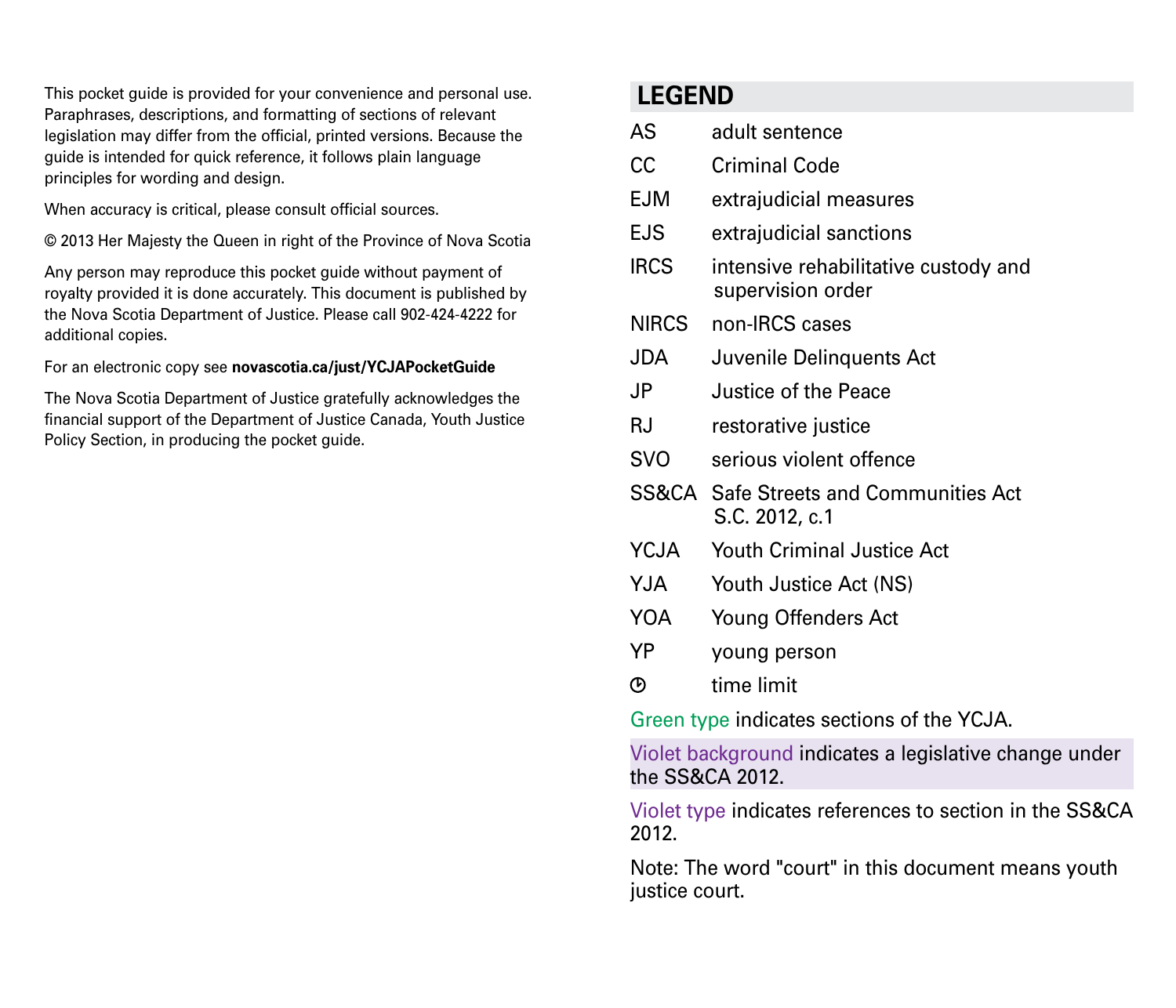## **CONTENTS**

| General Rule - Application of the CC2                          |  |
|----------------------------------------------------------------|--|
| Declaration of principle 3                                     |  |
| Jurisdiction of the youth justice court 6                      |  |
|                                                                |  |
|                                                                |  |
| Offences during a period that                                  |  |
| includes a YP's 18th birthday7                                 |  |
| Jurisdiction of a justice of the peace 8                       |  |
| Extrajudicial Measures (EJM) 9                                 |  |
| What extrajudicial measures (EJM) are 9                        |  |
| Principles governing extrajudicial measures 10                 |  |
| Objectives of extrajudicial measures 11                        |  |
| Less-formal measures 12                                        |  |
| More-formal measures13                                         |  |
| Notes to police, Crown, and restorative programs16             |  |
| Pre-trial Procedures17                                         |  |
| Judicial interim release17                                     |  |
| Election-choosing a mode of trial22                            |  |
|                                                                |  |
|                                                                |  |
| Purpose of youth sentence 26                                   |  |
| Youth sentencing principles26                                  |  |
| Factors the court must consider                                |  |
| in determining a youth sentence 28                             |  |
| Restrictions on custody 29                                     |  |
| Other sentencing considerations 30                             |  |
| Imposing a youth sentence 32<br>Other sentencing provisions 45 |  |
|                                                                |  |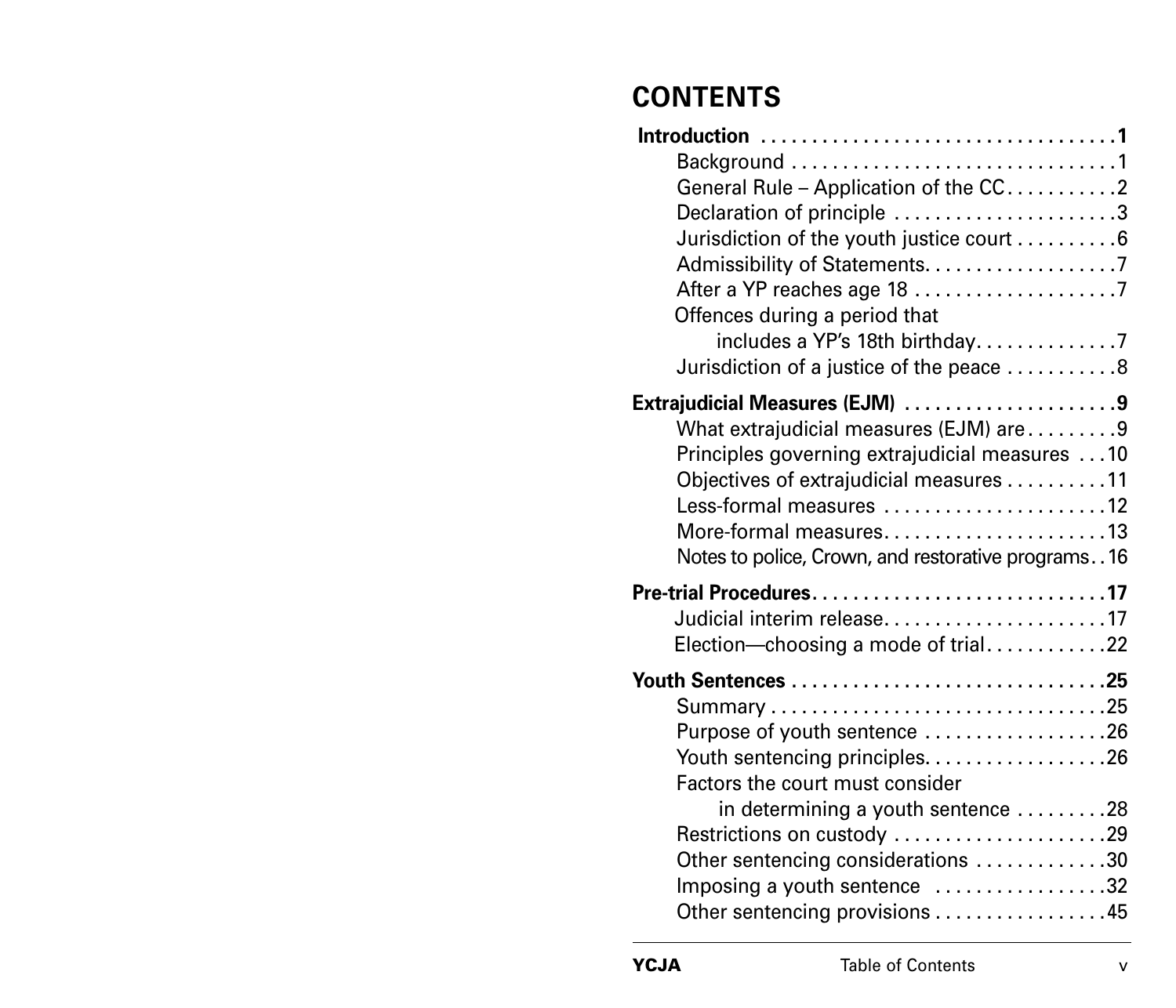| Prohibition orders for offences 48               |  |
|--------------------------------------------------|--|
| Definitions for some offences 50                 |  |
| Orders with probation and intensive              |  |
| support and supervision program 50               |  |
| Starting probation or intensive support          |  |
| and supervision program 51                       |  |
| Review of sentences52                            |  |
|                                                  |  |
| Adult Sentences (AS) 53                          |  |
| Summary of what you will find                    |  |
| under Adult Sentences 53                         |  |
| Key provisions under the YCJA $\ldots$ 54        |  |
| Eligibility for an adult sentence55              |  |
| Notice of intention to seek an adult sentence 55 |  |
| Application by the Crown for an AS56             |  |
| Hearing: adult or youth sentence 57              |  |
|                                                  |  |
|                                                  |  |
|                                                  |  |
|                                                  |  |
| General principles63                             |  |
| Objectives of extrajudicial measures 64          |  |
| Extrajudicial sanctions 64                       |  |
| Principles of youth sentencing 64                |  |
| Factors to consider in youth sentencing 64       |  |
| Victim fine surcharge 65                         |  |
|                                                  |  |
| Additional provisions relating to victims65      |  |
|                                                  |  |
| Records and Sharing of Information 67            |  |
|                                                  |  |
|                                                  |  |
|                                                  |  |

| Exceptional cases of disclosure 70                                                   |
|--------------------------------------------------------------------------------------|
| Effect of termination of a youth sentence 73                                         |
| Custody, Supervision, and Enforcement 75                                             |
|                                                                                      |
| Purpose of custody and supervision 76                                                |
| Principles of custody and supervision 77                                             |
| Level of custody 78                                                                  |
| Reintegration leave79                                                                |
| Placement in or transfer to adult facilities79                                       |
| Release upon recommendation                                                          |
| of provincial director84                                                             |
| Conditions for community supervision                                                 |
| in a custody and supervision order                                                   |
|                                                                                      |
| Conditions for conditional supervision                                               |
| for sentences under $s.42(2)(o),(q),(r)$ ,                                           |
| for deferred custody and supervision orders                                          |
| under $s.42(2)(p)$ , and after a review                                              |
| under s.94(19)(b)87                                                                  |
| Extending the custodial portion of custody                                           |
| and supervision orders under $s.42(2)(n) \ldots 90$                                  |
| Extending the custodial portion of orders for                                        |
| custody that have conditional supervision -<br>for s.42(2),(0),(q),&(r) sentences 93 |
| Breach of sentences not involoving custody 96                                        |
| Breach of supervision conditions 96                                                  |
| Breach of custody and community                                                      |
| supervision orders under $s.42(2)(n)$ 97                                             |
| Breach of conditional supervision orders (including                                  |
| deferred custody and supervisionorders) under                                        |
| $ss.42(2)(o),(q),(r),&(p),94(19)(b) \ldots$ 100                                      |
|                                                                                      |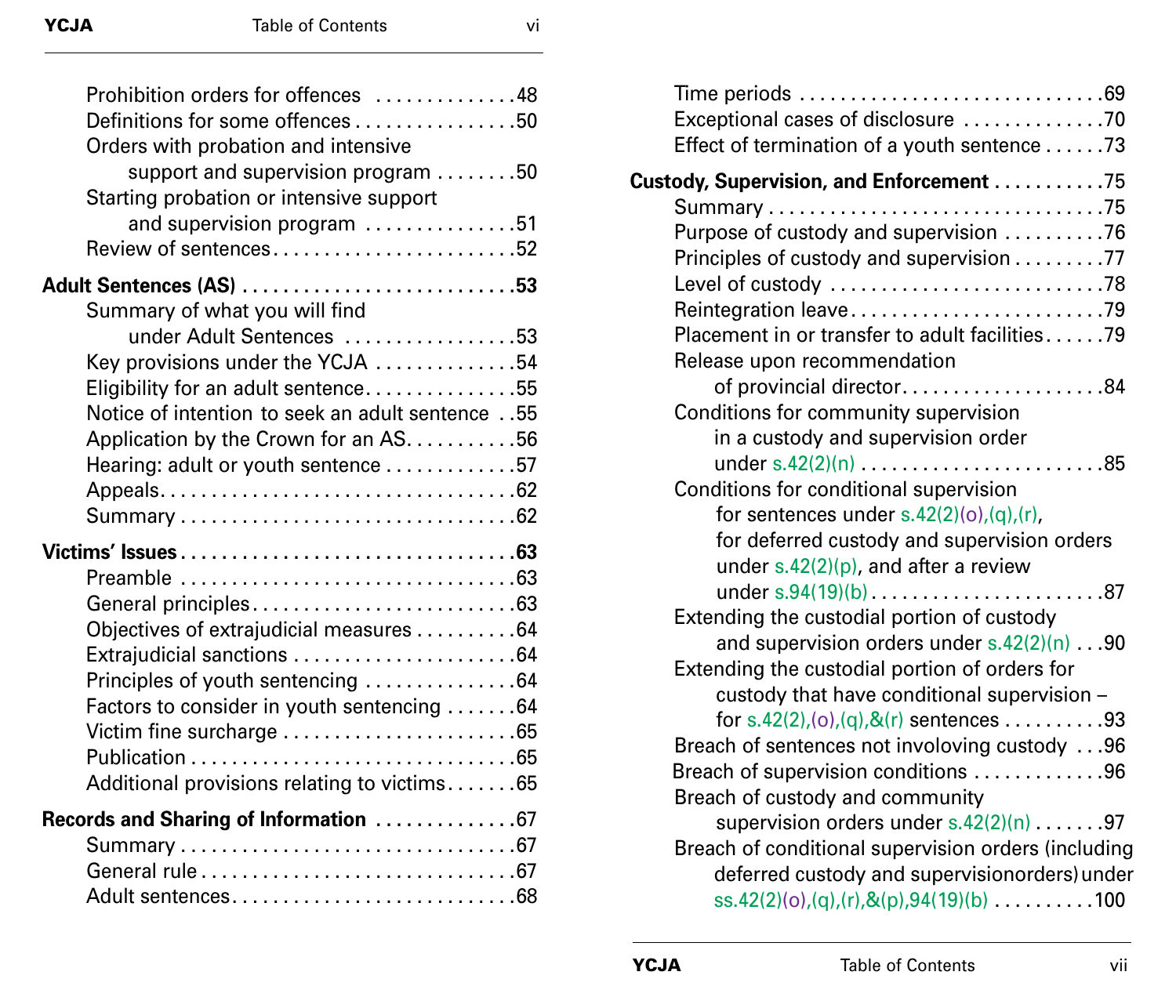<span id="page-5-0"></span>

| Short Sections: Appeals to Statements. 105                                                                                                                                                           |  |  |  |
|------------------------------------------------------------------------------------------------------------------------------------------------------------------------------------------------------|--|--|--|
| Appeals105                                                                                                                                                                                           |  |  |  |
| Application of the Criminal Code 107                                                                                                                                                                 |  |  |  |
| Conferences 108                                                                                                                                                                                      |  |  |  |
| Mental health provisions 109                                                                                                                                                                         |  |  |  |
| Notice to parents112                                                                                                                                                                                 |  |  |  |
| Peace bonds 112                                                                                                                                                                                      |  |  |  |
| Pre-charge screening and private prosecutions .113                                                                                                                                                   |  |  |  |
| Pre-sentence reports 114                                                                                                                                                                             |  |  |  |
| Publication 116                                                                                                                                                                                      |  |  |  |
| Referral to child welfare 118                                                                                                                                                                        |  |  |  |
| Right to counsel 119                                                                                                                                                                                 |  |  |  |
| Statements121                                                                                                                                                                                        |  |  |  |
| Transitional Provisions 123                                                                                                                                                                          |  |  |  |
| The most recent transitional provisions:<br>offence occurred but no proceedings<br>started BEFORE October 23, 2012. 124<br>The original transitional provisions<br>from the JDA and YOA to the YCJA: |  |  |  |
| offences committed before April 1, 2003. .125                                                                                                                                                        |  |  |  |
| Youth Justice Act (NS) 129                                                                                                                                                                           |  |  |  |
| Questions & Definitions 135                                                                                                                                                                          |  |  |  |
| <b>Fundamental Questions for</b>                                                                                                                                                                     |  |  |  |
| Youth Court Judges 135                                                                                                                                                                               |  |  |  |
| Fundamental Questions for Crown Attorneys. . 138                                                                                                                                                     |  |  |  |
| Fundamental Questions for Defense Council 139                                                                                                                                                        |  |  |  |
| Definitions from the YCJA 142                                                                                                                                                                        |  |  |  |

#### **INTRODUCTION**

#### **Background**

The Juvenile Delinquents Act was in force from 1908 until 1984.

The Young Offenders Act (YOA) was in force from 1984 until 2003.

The Youth Criminal Justice Act (YCJA) is the federal legislation that replaced the YOA in April 2003. The Pocket Guide *Moving Forward* summarized the changes that were brought about when the YCJA was implemented in 2003 and some of the YOA provisions that were kept in the YCJA. This new guide, *Nova Scotia Pocket Guide to the Youth Criminal Justice Act 2013 Edition*, adds summaries of the key changes made to the YCJA by the Safe Streets and Communities Act S.C. 2012, c.1, (SS&CA) effective October 23, 2012.

The key components of the YCJA are presented in eleven sections which correspond to the divider tabs in the *Pocket Guide*. A twelfth section describes the impact of the Youth Justice Act (YJA), the Nova Scotia legislation which deals with YPs in relation to provincial offences and municipal by-laws. The guide also includes "Fundamental questions" under the divider tab **Questions & Definitions.**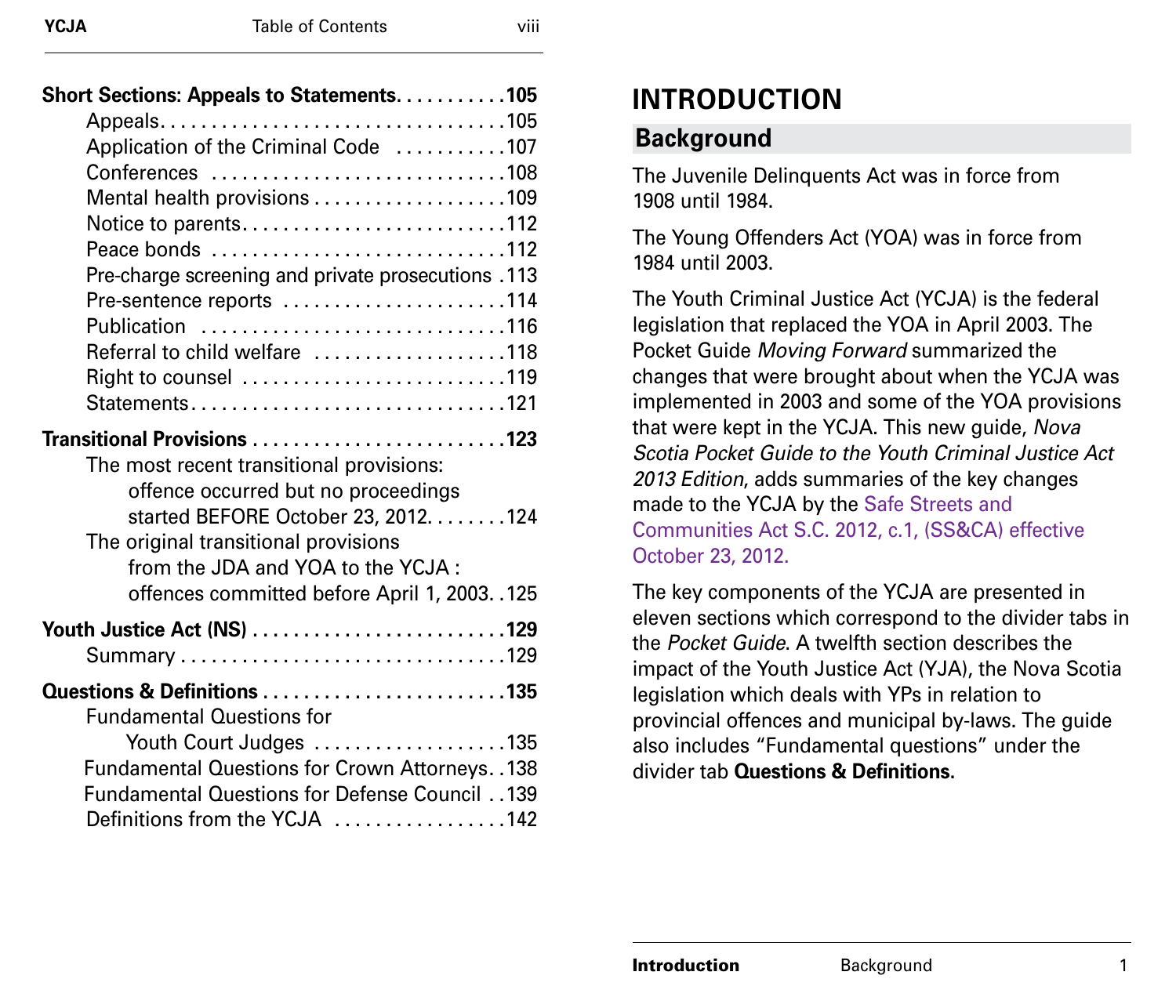#### <span id="page-6-0"></span>**General Rule – Application of the CC**

The YCJA is a procedural statute which creates specific rules that apply when dealing with YPs. It does not stand alone and the general rule is that the provisions of the CC apply, except to the extent that they are inconsistent with or excluded by the YCJA. s.140

In particular, Part XXVII of the CC, the rules for Summary Conviction offences, applies to the YCJA with a few additional provisions and except to the extent that Part XXVII is inconsistent with the YCJA. s.142

#### **Declaration of principle** s.3

The principles in s.3 must be used to interpret the entire act. The act must be liberally construed to make sure these principles govern all dealings with YPs. s.3(2)

Other principles that apply to specific sections of the YCJA, such as extrajudicial measures, youth sentencing, and custody and supervision are set out in those sections.

*(see "Principles governing extrajudicial measures,"* s.4*, p.10, "Youth sentencing principles,"* s.38(2)*, p.26, and "Principles of custody and supervision,"* s.83(2)*, p.77)*

The Declaration in  $s.3(1)$  contains the following principles

- **a** the youth criminal justice system is intended to protect the public by
	- holding YPs accountable through measures that are in proportion to both how serious the offence is and the level of the YP's responsibility for the offence
	- ii helping to rehabilitate and reintegrate YPs who have committed offences
	- iii helping prevent crime by referring YPs to programs or agencies in the community that can address the circumstances underlying their offending behaviour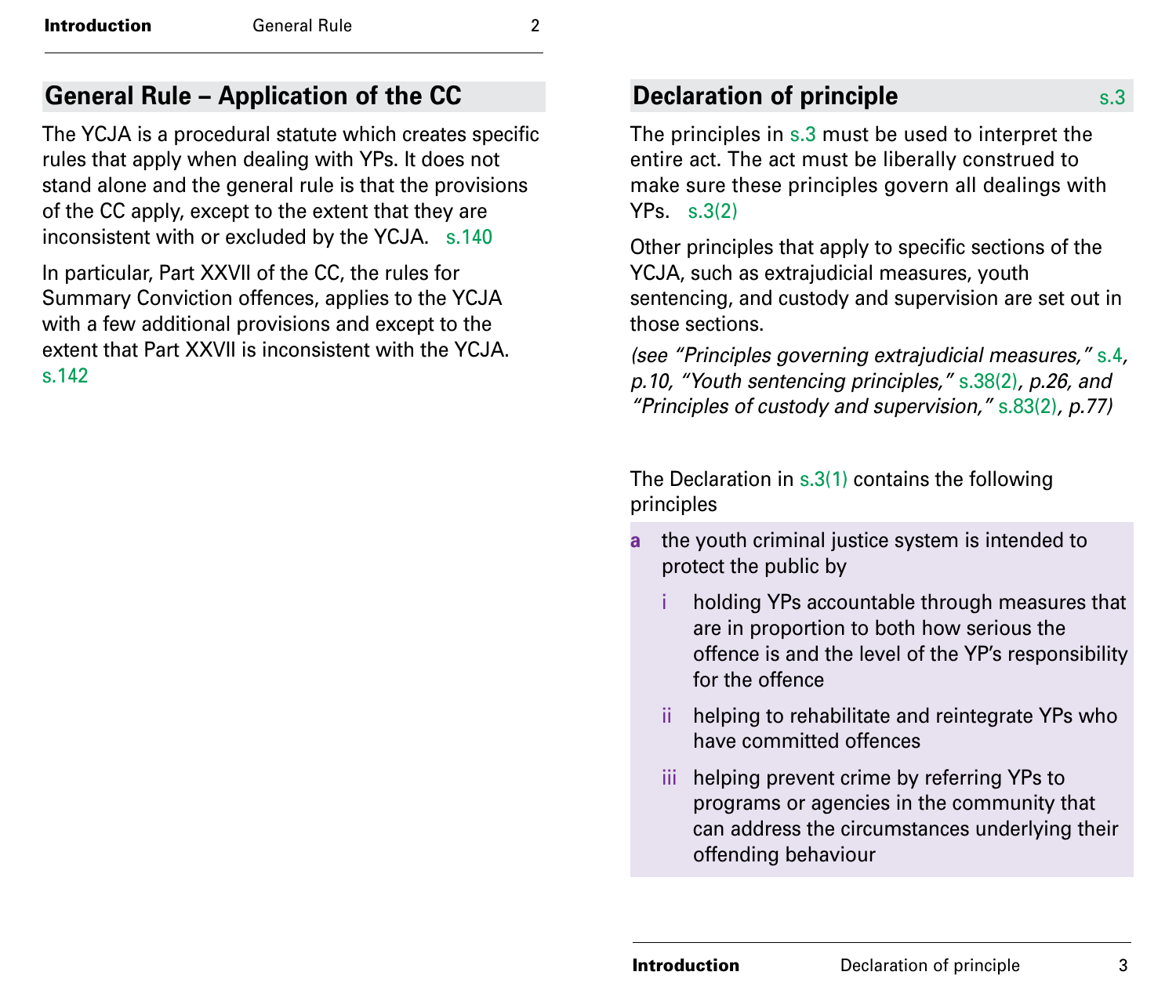- **b** the criminal justice system for YPs must be separate from that of adults and MUST
	- be based on the principle of a YP's diminished moral responsibility or culpability in relation to their age and experience
	- emphasize the following
		- rehabilitation and reintegration
		- ii accountability that is fair and in proportion with YPs' greater dependency and reduced level of maturity
		- iii enhanced procedural protections to protect YPs' rights, including their privacy, and to make sure they are treated fairly
		- $iv$  timely intervention that reinforces the link between offending and consequences AND
		- v promptness and speed by persons responsible for enforcing the act given YPs' perception of time
- **c** within the limits of fair and proportionate accountability, the measures taken against a YP should
	- reinforce a YP's respect for the values of society
	- ii encourage the repair of harm done to victims and the community

iii have meaning for the YP given their needs and level of development and, where appropriate, involve the parents, the extended family, the community, and social or other agencies in the YP's rehabilitation and reintegration

#### AND

iv respect gender, ethnic, cultural, and linguistic differences and respond to the needs of aboriginal YPs and of YPs with special needs

#### AND

- **d** proceedings against YPs are required to apply these special considerations
	- YPs have rights and freedoms which are specially guaranteed, including the right to be heard, and to participate in the process of making decisions that affect them
	- victims should be treated with courtesy, compassion, and respect, and should suffer the minimum degree of inconvenience
	- iii victims should be provided with information and given an opportunity to participate and be heard AND
	- iv parents should be informed of measures or proceedings and encouraged to support their children as the YPs address their offending behaviour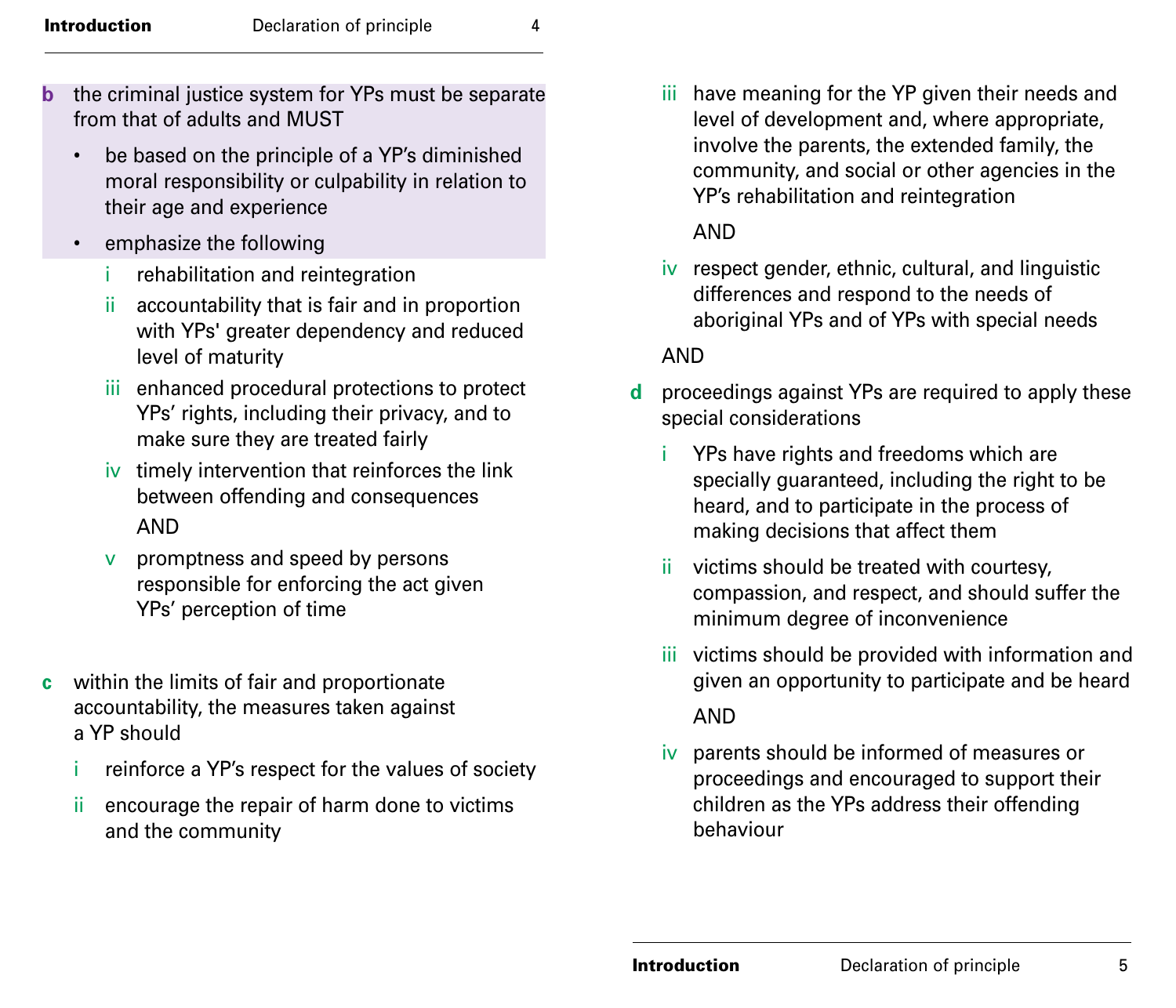#### <span id="page-8-0"></span>**Jurisdiction of the youth justice court**

All of the proceedings under the YCJA take place in the youth justice court. This court has exclusive jurisdiction over any offence that a person is alleged to commit while they are a YP, subject only to the Contraventions Act and the National Defence Act. s. 14(1)

#### **What constitutes a youth justice court and judge**

*youth justice court* s.13

any court that a province designates as a youth justice court for the purposes of the YCJA

*youth justice court judge* s.13

a person who is appointed or designated as a judge of the youth justice court or a judge sitting in a court created or designated as a youth justice court

If a YP elects to be tried by a judge without a jury, or a judge and jury, the judge and court elected are the superior court of criminal jurisdiction in the province. The court and judge which the YP elects are deemed to be a youth justice court and youth justice court judge. s.13(2),(3)

#### **Admissibility of statements**

In order for a YP's statement to be admitted in evidence it MUST be taken in accordance with s.146 of the YCJA. The rules are comprehensive. When the rules are not followed, the statement may be EXCLUDED FROM **EVIDENCE** 

*(see* s.146 *and "Short sections: 'Appeals' to 'Statements'," p.105)* 

#### **After a YP reaches age 18**

Extrajudicial measures taken, or judicial proceedings which are started under the YCJA against a YP, may be continued under the YCJA after the person reaches age 18. s.14(4)

*(see "Transitional Provisions," p.123)*

The YCJA applies to persons 18 and over who are alleged to have committed an offence while a YP. s.14(5)

#### **Offences during a period that includes a YP's 18th birthday** s.16

The youth justice court has jurisdiction over an offence which a YP is alleged to have committed during a period that includes the date of their 18th birthday. *(see* s.16 *of the YCJA for details)*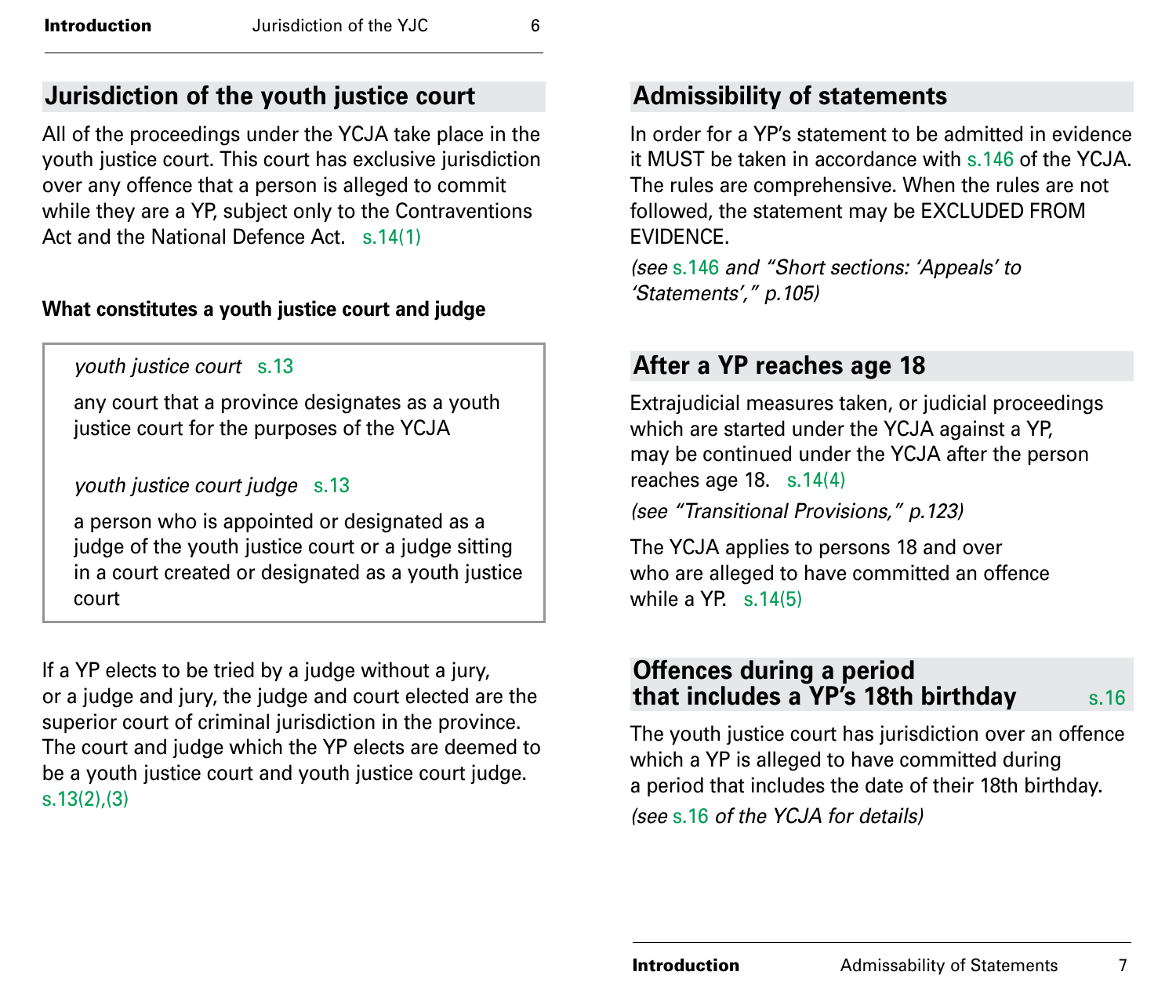#### <span id="page-9-0"></span>**Jurisdiction of a justice of the peace**

Justices of the peace may carry out any proceedings that may be carried out before a justice under the CC except for plea, trial, and adjudication. s.20(1)

A justice of the peace may decide on judicial interim release. After their decision, an application may be made to the youth justice court to release the YP or to detain them. This application must be heard as an original application. s.33(1)

A justice of the peace may place a YP on a peace bond (recognizance – fear of injury or damage) under s.810 of the CC. However, if the YP refuses to enter into a recognizance then the JP MUST refer this issue to a youth justice court. s.20(2)

*(see "Short sections: 'Appeals' to 'Statements': Peace Bonds," p.112)*

#### **EXTRAJUDICIAL MEASURES (EJM)**

#### **What extrajudicial measures are**

EJM are measures other than court proceedings used to deal with a YP who has committed an offence (DOJ Canada).

Part 1 of the YCJA, Extrajudicial Measures, sets out the particulars for authorized non-court options. These non-court options fall into three

basic categories

- listed options that police MUST consider s.6
- caution programs for police and Crown that MAY be established by the Attorney General ss.7&8 AND
- the more-formal program of extrajudicial sanctions which requires a referral. The referral may come from police, Crown, or both depending on the rules of the program s.10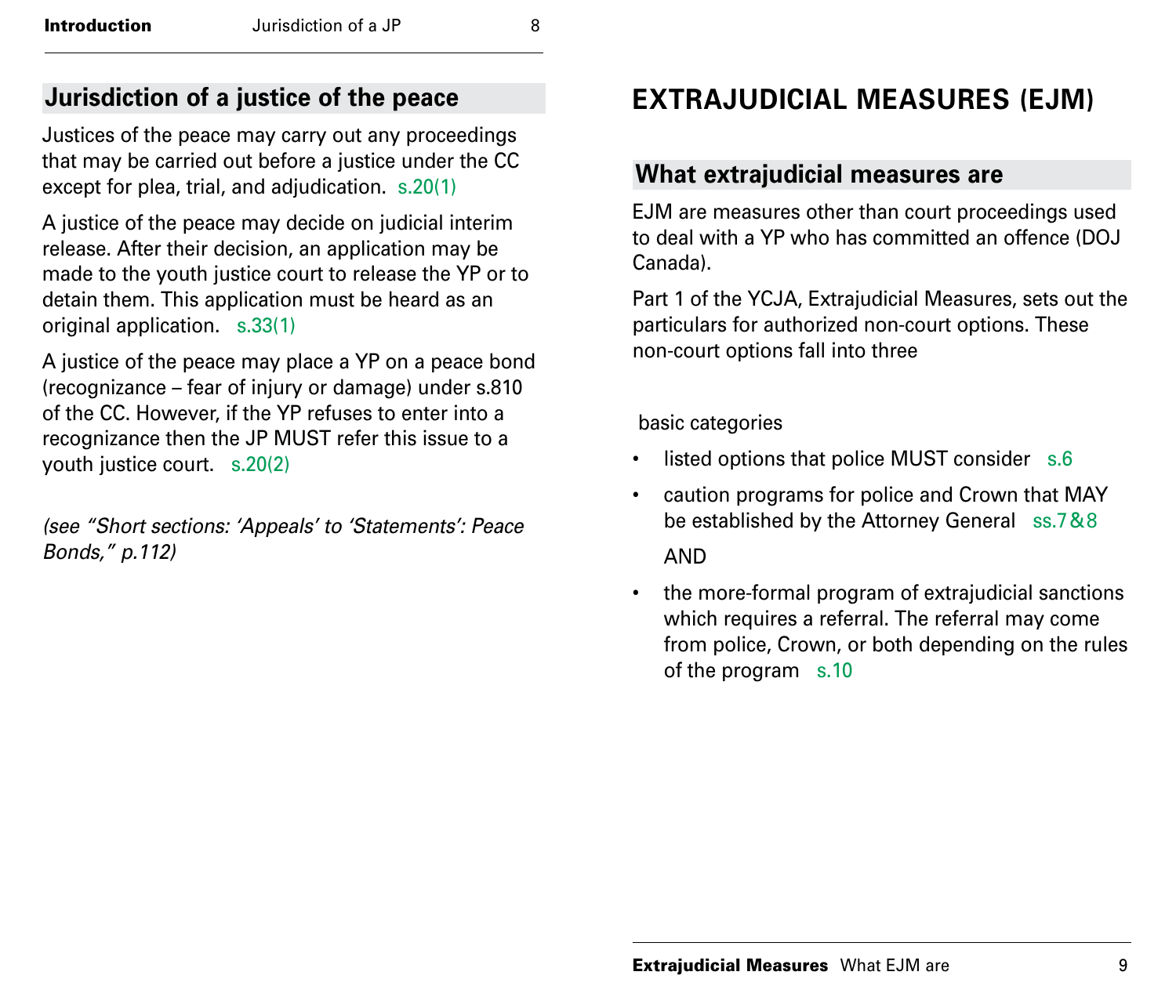#### <span id="page-10-0"></span>**Principles governing extrajudicial measures s.4**

(in addition to the overall principles in s.3)

#### **EJM**

- **a** are often the most **appropriate and effective** way to address youth crime
- **b** allow for **effective and timely** interventions that focus on correcting a YP's offending behaviour
- **c** are **presumed to be adequate** to hold a YP accountable if the offence was non-violent and the YP had no previous finding of guilt

AND

**d** should be used when they are adequate to hold a YP accountable for their offending behaviour. The act allows the use of EJM when these measures satisfy the principles in this section even if the YP has previously been dealt with by EJM or has been found guilty of an offence

#### **Objectives of extrajudicial measures** s.5

EJM should be designed to

- **a** provide an effective and timely response to offending behavior outside of judicial proceedings
- **b** encourage YPs to acknowledge and repair the harm they caused to the victim and the community
- **c** encourage families of YPs to get involved in designing and implementing the measures. This includes extended families where appropriate and members of the community
- **d** give victims a chance to take part in making decisions that relate to the measures that are selected, and to receive reparation

AND

**e** respect the rights and freedoms of YPs, and be proportionate to the seriousness of the offence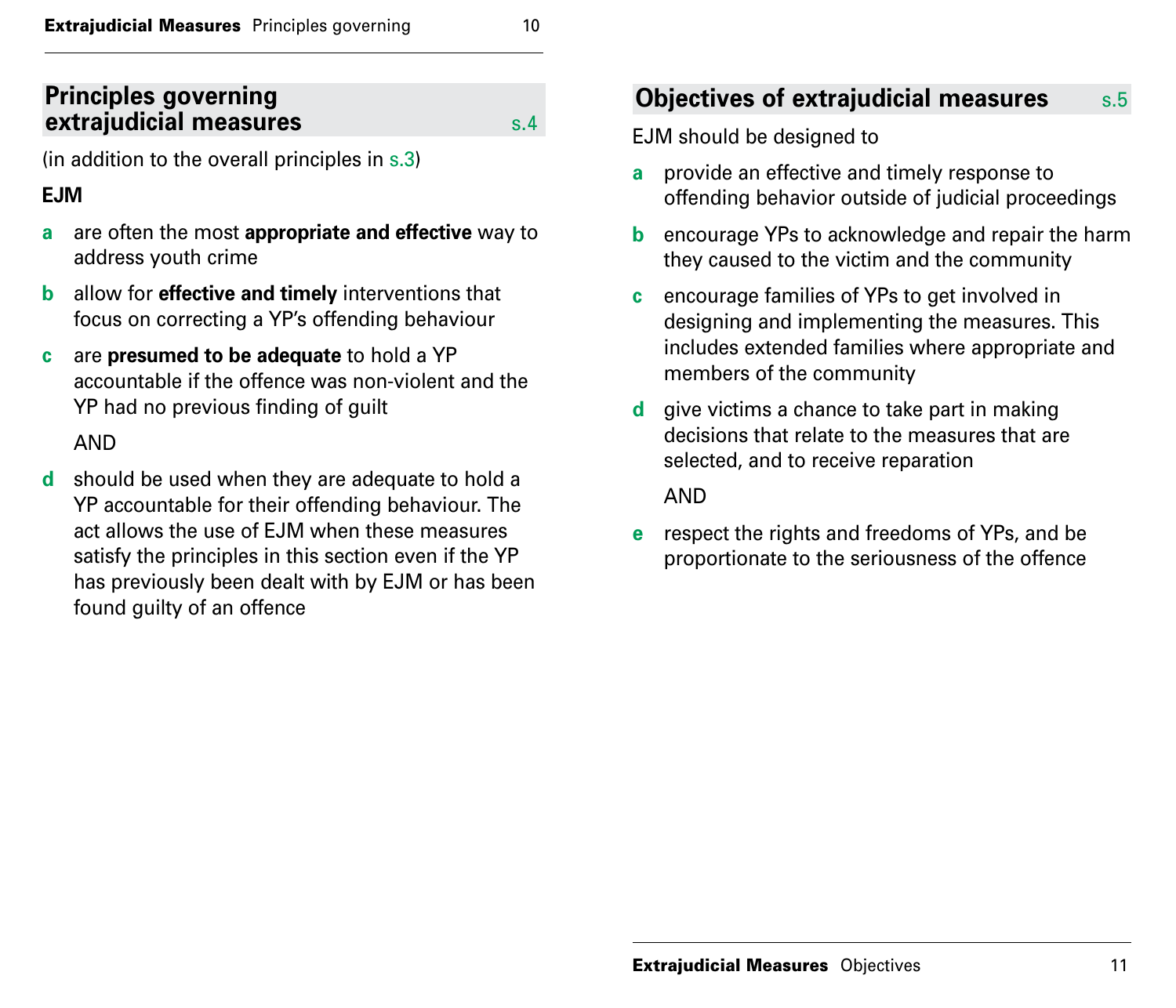#### <span id="page-11-0"></span>**Less-formal measures**

#### **Take no further action, warnings, cautions, and referrals**

These are measures that can be used by police and crown attorneys to deal with YPs without using the formal youth justice court system. EJM include extrajudicial sanctions. EJS is the formal program known as Alternative Measures under the YOA.

Before laying a charge or referring the matter to EJS, a police officer MUST consider whether one of these actions would satisfy the principles set out in s.4

- take no further action  $s.6(1)$
- warn the  $YP \simeq 6(1)$
- administer a caution s.6(1).7 (if a program is established under s.7)
- refer the YP to a program or agency in the community that may help the YP to not commit offences. The YP must consent to the referral s.6(1)
	- examples include recreation, addiction services, counseling programs, or a YP working with a tradesperson

All future charges against the YP for the offence continue to be valid even if a police officer does not consider any of these extrajudicial measures. s.6(2)

The Crown may also administer a caution if a program is established. s.8

The youth justice court does not admit evidence of the offence, or any of the following evidence, as a way to prove prior offending behaviour: the YP received a warning, caution, or referral, or no further action was taken. s.9

#### **More-formal measures**

#### **Extrajudicial Sanctions (EJS) – Background**

EJS are the most-formal type of extrajudicial measures and are part of a program authorized by the Attorney General, s.10(2)(a). In Nova Scotia this program is delivered through the Nova Scotia Restorative Justice Program, which is delivered by 8 community justice agencies throughout the province and the Mi'kmaw Legal Support Network (MLSN). s.10

The Restorative Justice Program creates a forum for YPs, victims, and other parties to develop ways for a YP to make up for the harm caused by their offence, as an alternative to the formal court process.

The Nova Scotia Restorative Justice Program delivers the EJS Program as well as a number of other programs. For more information go to **[www.gov.ns.ca/just.rj](http://www.gov.ns.ca/just.rj)**

Restorative justice is a response to crime that focuses on restoring the losses suffered by victims and communities. It holds offenders accountable for the harm they have caused. Restorative justice is a different way of thinking about crime and our response to crime.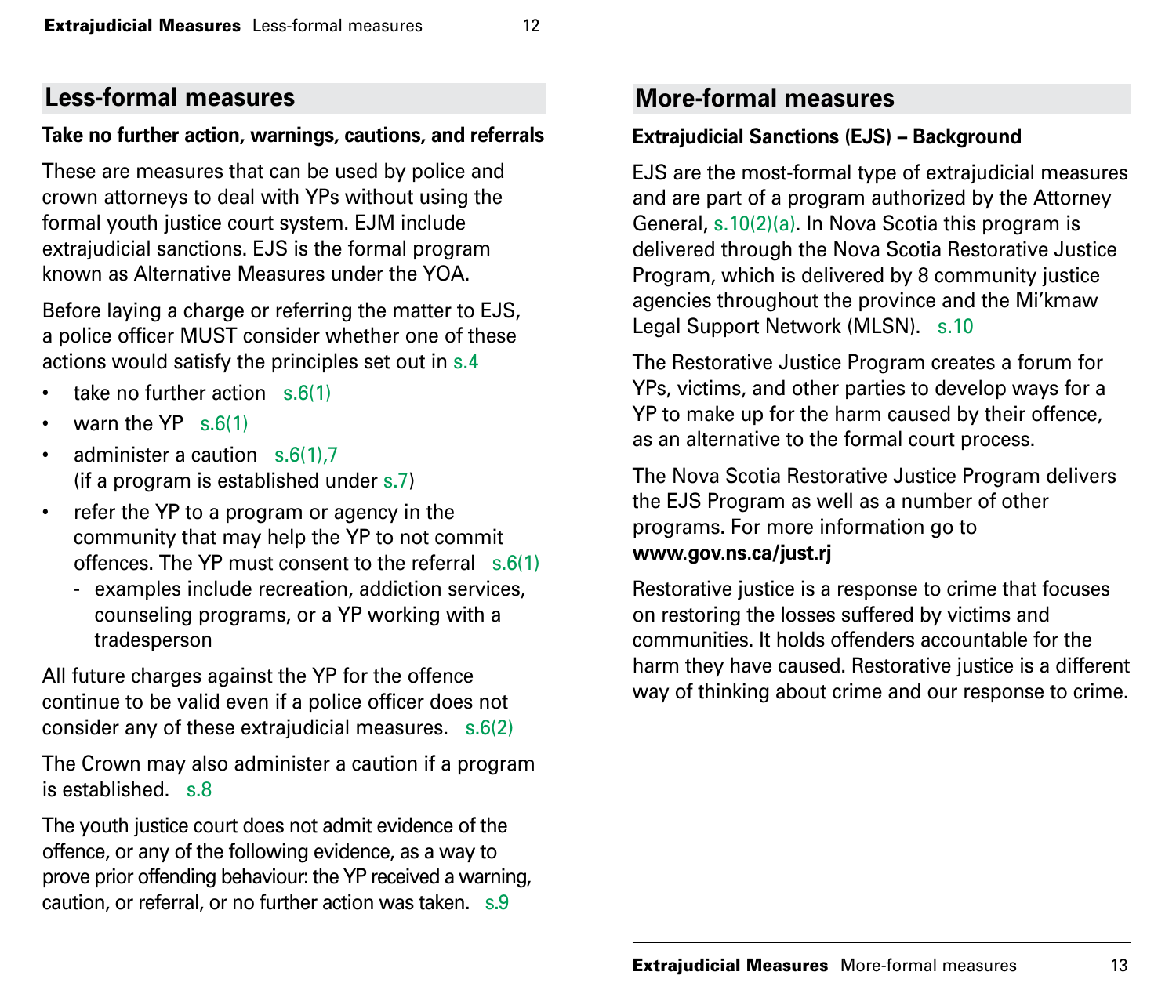#### **Pre-conditions for using extrajudicial sanctions** s.10(2)

An EJS may be used for these reasons only

- **a** it is part of an authorized program of sanctions
- **b** the program is considered appropriate to the needs of the YP and the interests of society
- **c** the YP gives their informed consent to participate
- **d** the YP knows they have the right to be represented by counsel and has the opportunity to consult counsel before they agree to attend the program
- **e** the YP accepts responsibility for the actions that form the basis of the alleged offence
- **f** the crown attorney believes there is enough evidence to prosecute the offence
- **g** the law does not bar prosecuting the offence s.10(2)

#### **Limitations on using extrajudicial sanctions**

EJS may be used only if a YP cannot be adequately dealt with by a warning, caution, or referral because of

- the seriousness of the offence
- the nature and number of previous offences they committed
- any other aggravating circumstances s.10(1)

Before a police officer can refer a matter to the formal EJS program or lay a charge, they must consider whether it would be sufficient based on the principles of EJM set out in s.4 to use the s.6 options.

#### **When an extrajudicial sanction may NOT be used**

An EJS may not be used for these reasons s.10(3)

- the YP denies that they were involved
- the YP asks for the youth justice court to hear the case

#### **Informing parents of a YP who chooses an extrajudicial sanction**

The person who administers the program must inform the parents of the YP about the sanction. s.11

#### **Informing a victim about a YP and an extrajudicial sanction** s.12

If a victim asks to know, a police officer, Crown Attorney, provincial director, or representative from Victims' Services must tell them the identity of the YP and how the offence has been dealt with.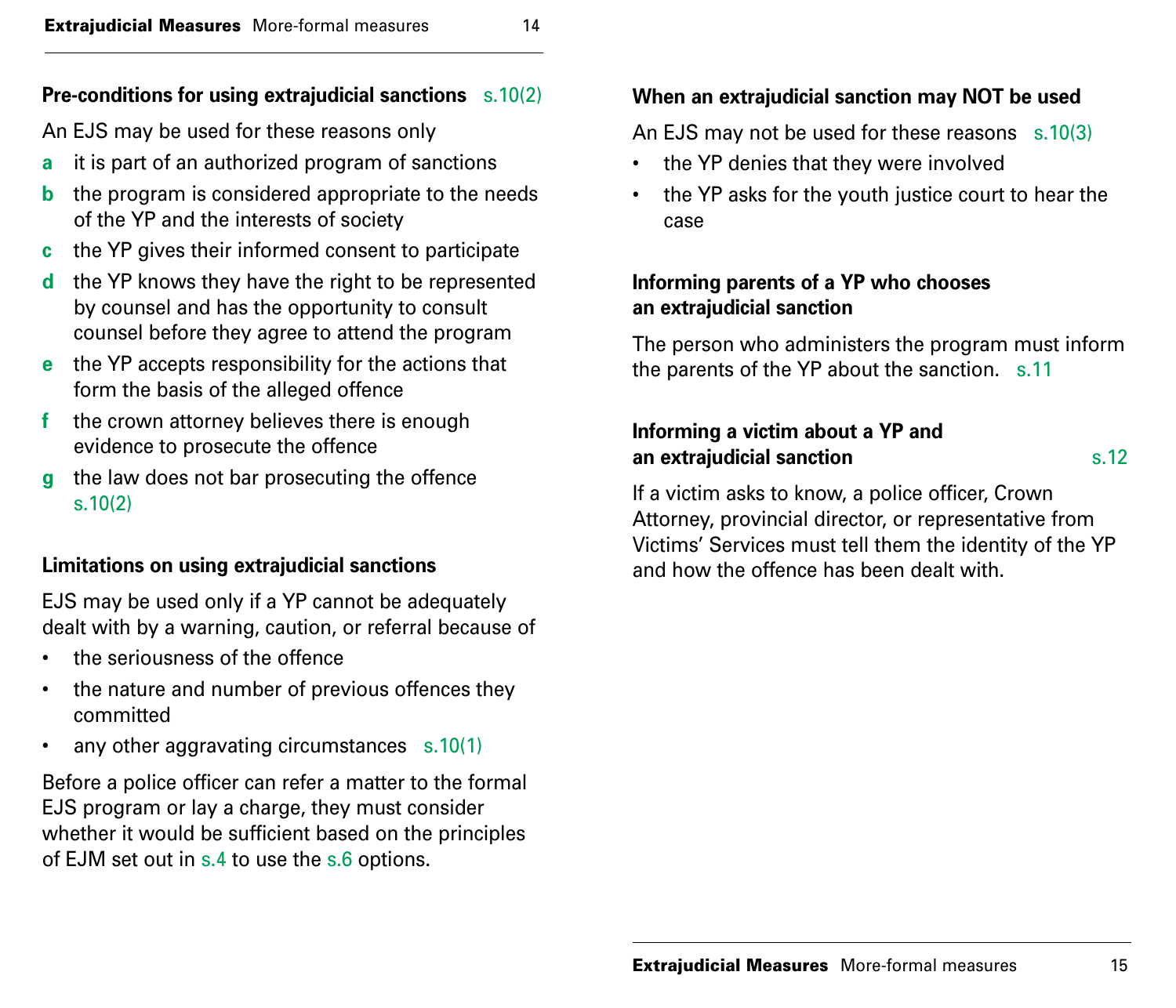#### <span id="page-13-0"></span>**Notes to police, Crown, and restorative programs**

#### **Notes to police on EJM & EJS generally**

Police MUST consider these measures: take no further action, warnings, cautions, and referrals. s.6

EJS should be used ONLY when an officer determines that warnings, cautions, and referrals are not adequate. s.10(1)

Nothing in the YCJA prevents using EJM more than once. s.4(d)

Police MUST keep records of EJM. s.115(1.1)

#### **Notes to police, Crown, and restorative justice programs**

*Restorative justice and EJS policy*

Referrals to restorative justice can be made

- by police for Level 1 offences AND
- by police or the Crown for Level 2 offences

#### **Note a key change**

The amendment to s.39(1)(c) now includes, for indictable offences, EJS in the "history that indicates a pattern" as one of the preconditions for imposing a custodial sentence. s.39

## **PRE-TRIAL PROCEDURES**

#### **Judicial interim release** ss.28to33

**General rule** ss.28&29

All provisions in Part XVI of the CC that apply to judicial interim release for adults apply to YPs, except where they are inconsistent with or excluded by the YCJA. ss.28&29

#### **Key provisions for judicial interim release**

*YP must first appear before a judge or justice* s.32(1)

The youth justice court judge or justice MUST

- **a** have the information or indictment read to the YP
- **b** if the YP is NOT represented by counsel, inform the YP of that right AND
- **c** advise the YP if there is a possibility of an adult sentence

#### *No detention allowed* s.29(1)

A YP MUST NOT be detained in custody before sentencing as a substitute for appropriate child protection, mental health, or other social measures. s.29(1)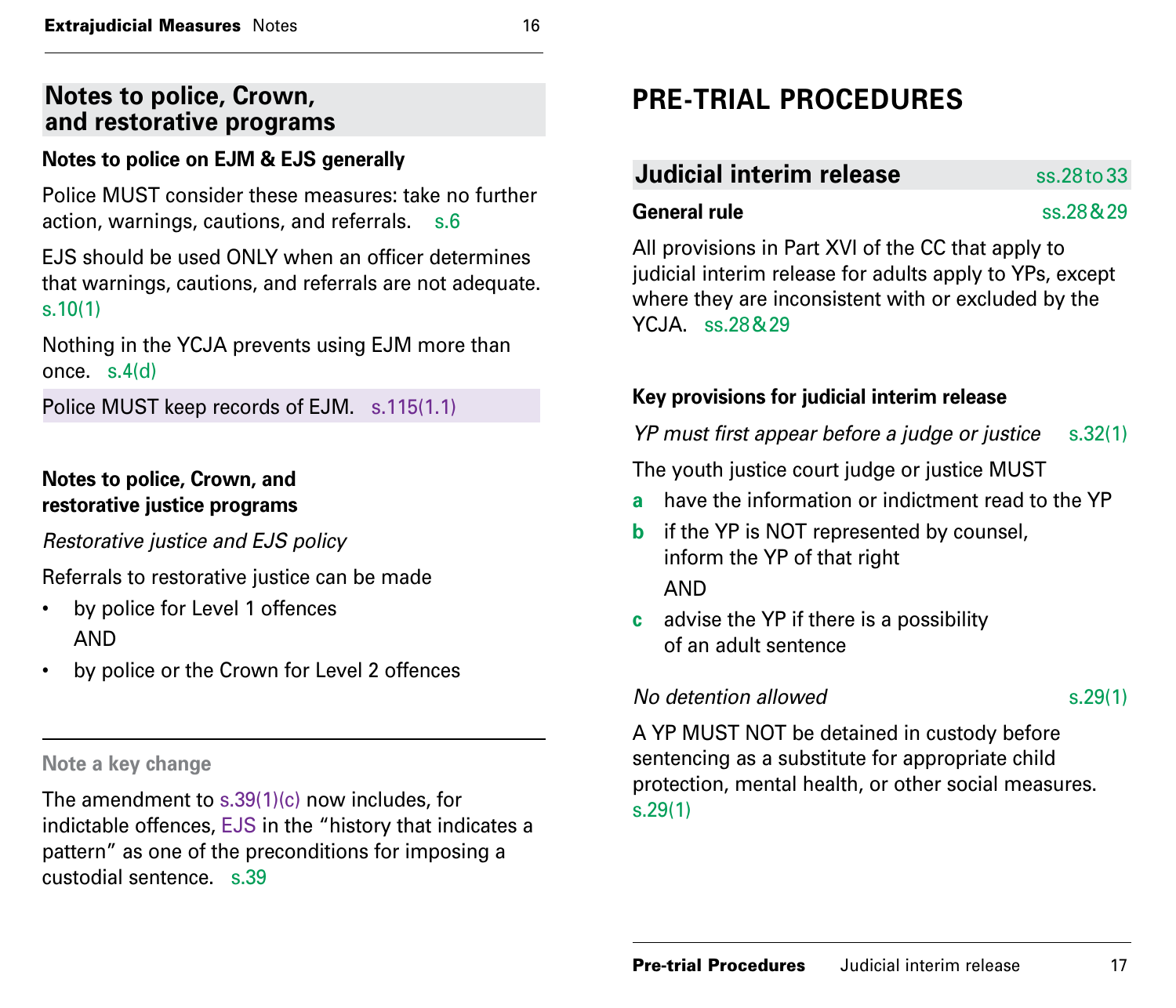#### *Justification for holding a YP in custody* s.29(2)

A youth justice court judge or justice may hold a YP in custody ONLY IF

- **a** the YP is charged with
	- a serious offence

#### OR

- ii an offence other than a serious offence where the YP's history shows a pattern of
	- outstanding charges OR
	- findings of guilt
- **b** a youth justice court judge or justice is satisfied that on a balance of probabilities custody is necessary to
	- make sure the YP will appear in court as required
	- protect the public, including a victim or witness, having regard to all of the circumstances OR
- iii maintain confidence in the administration of justice for this reason
	- a YP has been charged with a serious offence AND
	- detention is not justified under (i) or (ii) BUT
	- there are exceptional circumstances. The youth court judge or justice must consider the principles in s.3 as well as the four circumstances listed in s.29(2)(iii) in making this assessment

#### AND

- **c** the youth justice court judge or justice is satisfied that on the balance of probabilities the conditions of release would NOT
	- be sufficient to make sure a YP will appear in court as required
	- ii protect the public OR
	- iii maintain confidence in the administration of justice s.29(2)

#### **Note**

Justification for holding a YP in custody, s.29(2), is a summary of the content. For accuracy and a comprehensive understanding of the section you must read the original legislation.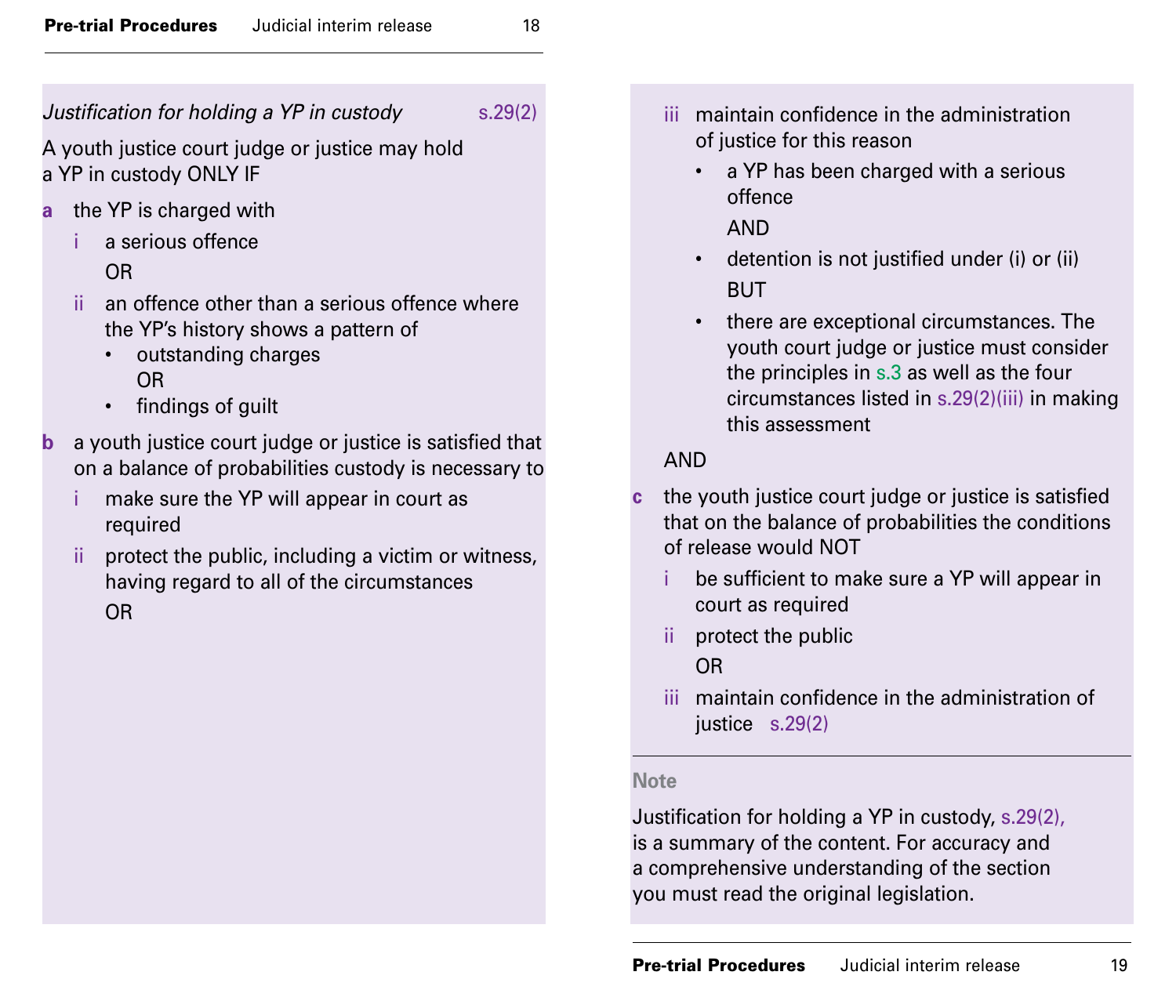#### *Requirements of CC s.515*

An order for detention is made under CC s.515 and therefore the conditions set out in that section must also be met.

#### *The onus is on the Crown s.29(3)*

The onus is on the Crown to meet the requirements for detention. s.29(3)

#### *Release to a responsible person* s.31

A YP who has been arrested may be placed in the care of a responsible person, instead of being held in custody, if a justice or the youth justice court is satisfied that s.31(1)

- **a** the YP would be detained, but for this subsection
- **b** the person is willing and able to take care of and exercise control over the YP AND
- **c** the YP is willing to be placed in the care of the responsible person

If a YP would be detained because there is no responsible person, then the youth justice court judge or justice must ask whether a responsible person is available and whether the YP is willing to be placed in that person's care. s.31(2)

Before a YP is placed in the care of a responsible person the YP and the responsible person must both enter into undertakings to a youth justice court judge or justice. s.31(3)

 $\circled{B}$  Breach of an undertaking that places a YP in the care of a responsible person may be prosecuted as an indictable or a summary conviction offence. The maximum penalty if prosecuted by indictment is 2 years. s.139

#### *Release from detention in custody*

If a YP is charged with an offence listed in CC s.469 then release can be ordered by a youth justice court judge ONLY, NOT by a justice. s.33(8)YCJA & CC s.522

The YCJA contains provisions that allow for review of orders for judicial interim release that were made by youth justice court judges or justices. s.33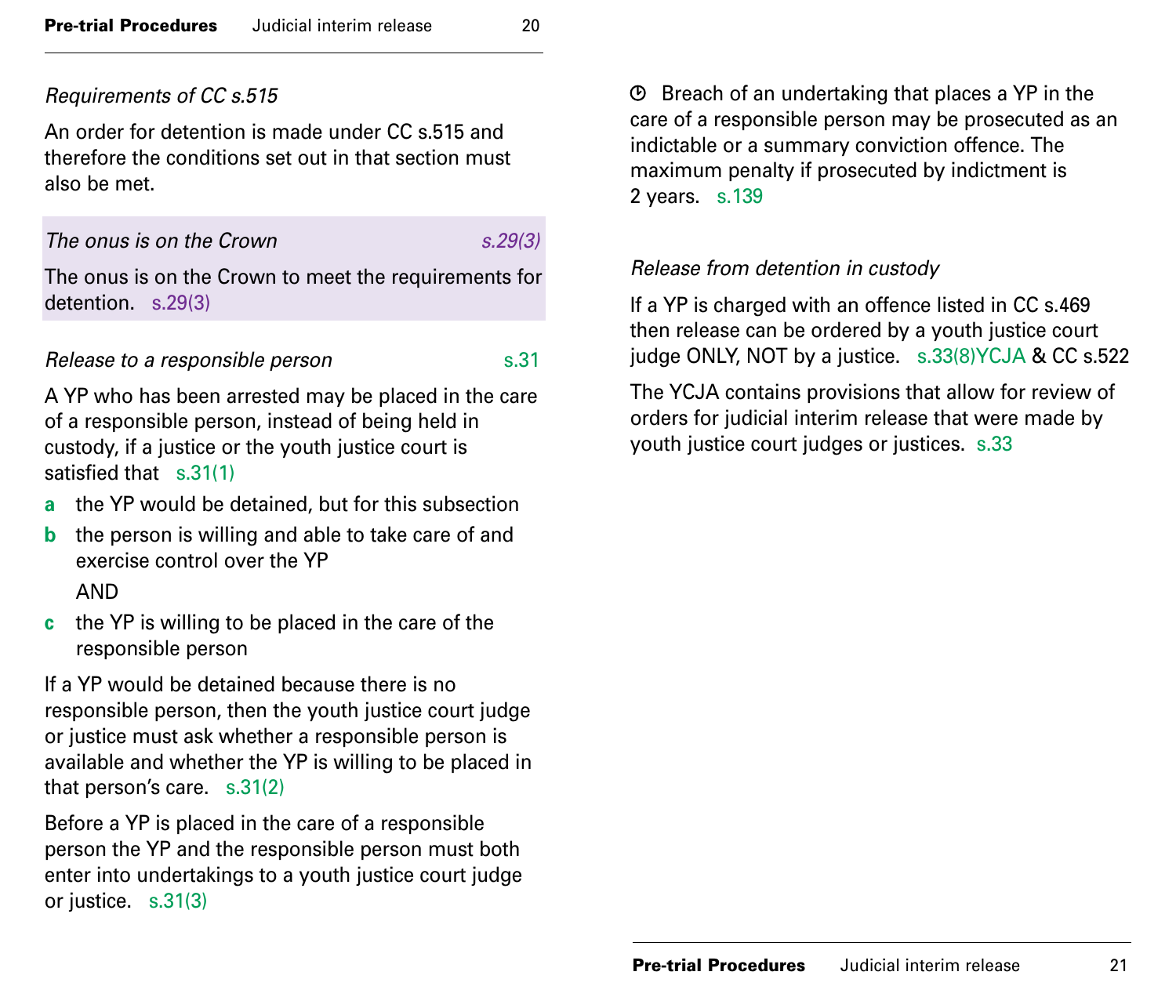#### <span id="page-16-0"></span>**Election—choosing a mode of trial** s.67

A YP must elect how they will be tried in ANY of these circumstances

- the Crown has given notice that they intend to seek an AS for an offence for which an adult could receive more than 2 years imprisonment when the offence is alleged to have occurred after the YP reached the age of 14 years  $s.64(1)$ &(2) & $s.67(1)(b)$
- the YP is charged with having committed 1st or 2nd degree murder when the offence is alleged to have occurred while they were age 12 or 13 s.67(1)(c)
- it is unclear whether the person was a YP or an adult at the time of the offence, but they were at least 14 AND they are charged with committing an offence for which an adult would receive an election s.67(1)(d)

The YP may elect 1 of 3 options s.67(2)

- trial by a youth justice court judge without a preliminary inquiry
- trial by a judge without a jury
- trial by a judge and jury

#### **Trial before a judge without a jury or a judge and jury**

If the YP does not elect, then they are deemed to have elected to be tried by a judge and jury.  $s.67(2)$ 

If the YP ELECTS to be tried by a judge without a jury, or elects or is deemed to have elected to be tried by a judge and jury, then there will be a preliminary inquiry ONLY IF the YP or the Crown asks for one. s.67(2)

Even if a YP elects otherwise, the Crown may require a trial by a judge and jury. s.67(6)

When a YP is tried by either a judge without a jury, or by a judge and jury, the trial judge must be a judge of a superior court of criminal jurisdiction. The superior court judge will be deemed to be a youth justice court judge and the court is deemed to be a youth justice court for the purpose of the proceedings. s.13(2),(3)

In addition, the trial will follow the CC provisions (parts XIX and XX) that govern the mode of trial that was elected, with any modifications that the circumstances require AND these exceptions s.67(9)

- the privacy provisions of the YCJA apply  $s.67(9)(a)$ AND
- a YP who is removed from court under CC s.650(2) is entitled to be represented in court by counsel s.67(9)(b)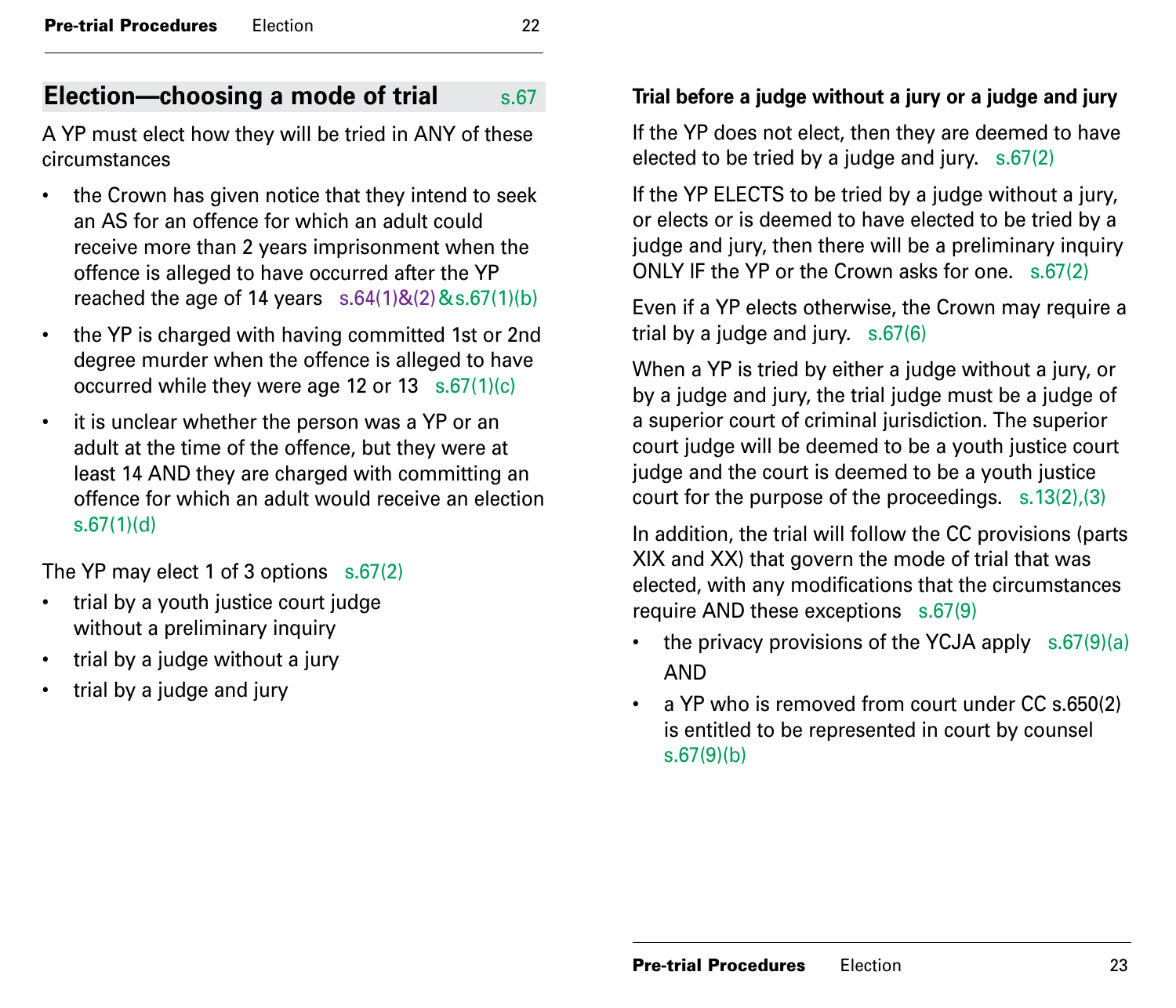#### <span id="page-17-0"></span>**YOUTH SENTENCES**

#### **Summary**

The YCJA

- defines the purpose of youth sentences
- provides the purpose, principles, and factors that must be considered when a youth sentence is imposed
- has a number of youth sentence options
- sets out conditions that must exist before a custodial sentence is imposed
- includes a supervision portion as part of all custodial sentences

These sections apply ONLY when a YP is given a youth sentence.

WHEN the court orders an adult sentence, then Part XXIII (sentencing) and Part XXIV (dangerous and long-term offenders) of the CC apply. s.74(1) *(see "Adult Sentences," p.53)*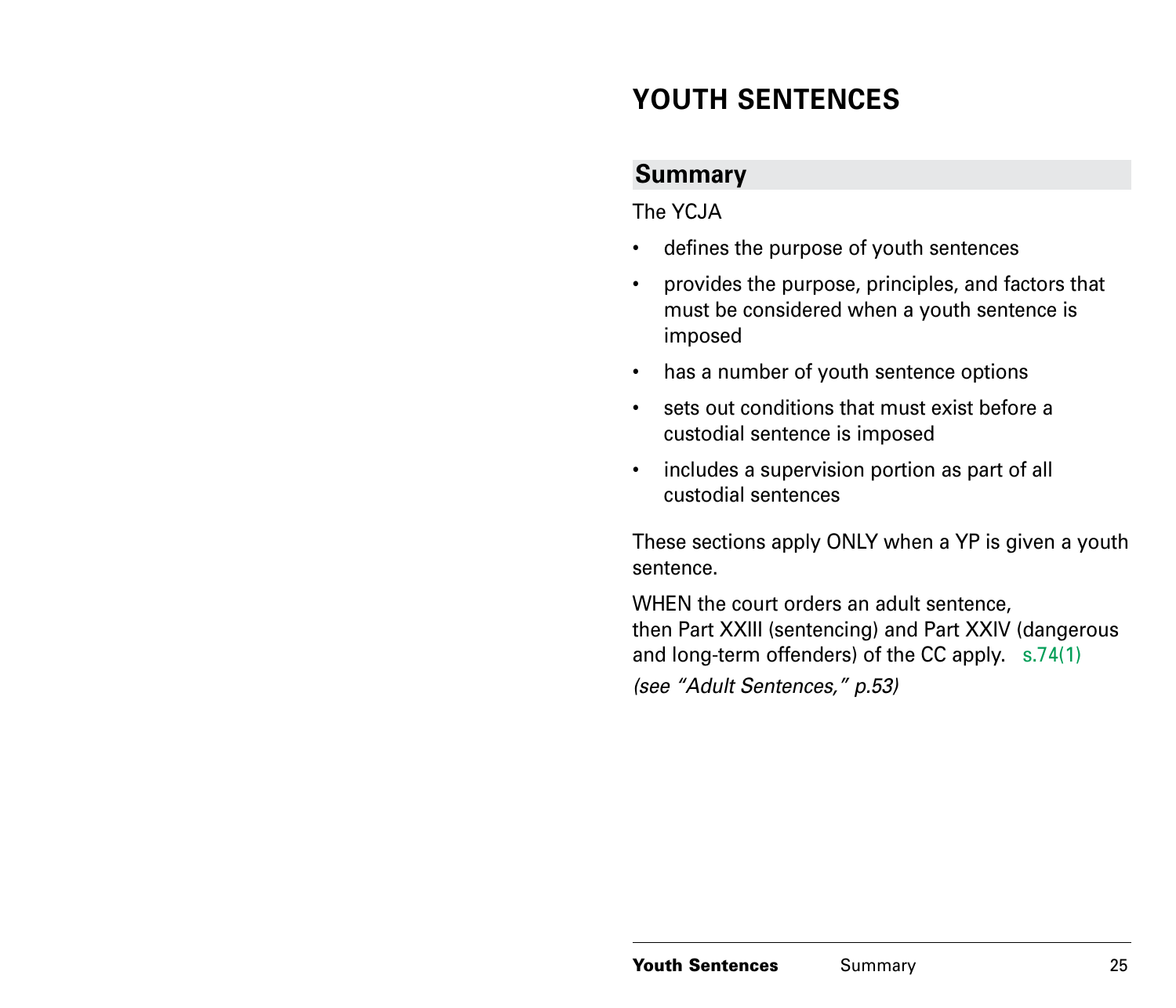#### <span id="page-18-0"></span>**Purpose of youth sentence** s.38(1)

The purpose of the youth sentencing is to hold the YP accountable for the offence by imposing just sanctions

- that have meaningful consequences for the YP AND
- that promote their rehabilitation and reintegration into society
- thereby contributing to the long term protection of society

#### **Youth sentencing principles** s.38(2)

(subject to the overall principles in s.3)

- **a** the sentence must not result in a greater punishment than would be appropriate for an adult convicted of the same offence committed in similar circumstances
- **b** the sentence must be similar to the sentences imposed in the region, on similar YPs found guilty of the same offence committed in similar circumstances
- **c** the sentence must be proportionate to the seriousness of the offence and the YP's degree of responsibility for it
- **d** all available alternatives to custody that are reasonable in the circumstances should be considered, with particular attention to the circumstances of aboriginal youth

AND

- **e** subject to (c), the sentence must
	- be the least restrictive sentence and consistent with the purpose of the youth sentence in s.38(1)
	- ii be the sentence most likely to rehabilitate the YP and reintegrate them into society

AND

- iii promote a sense of responsibility in the YP, and an acknowledgment of the harm done to the victims and the community
- subject to (c) the sentence may have the following objectives
	- to denounce unlawful conduct AND
	- ii to deter the YP from committing offences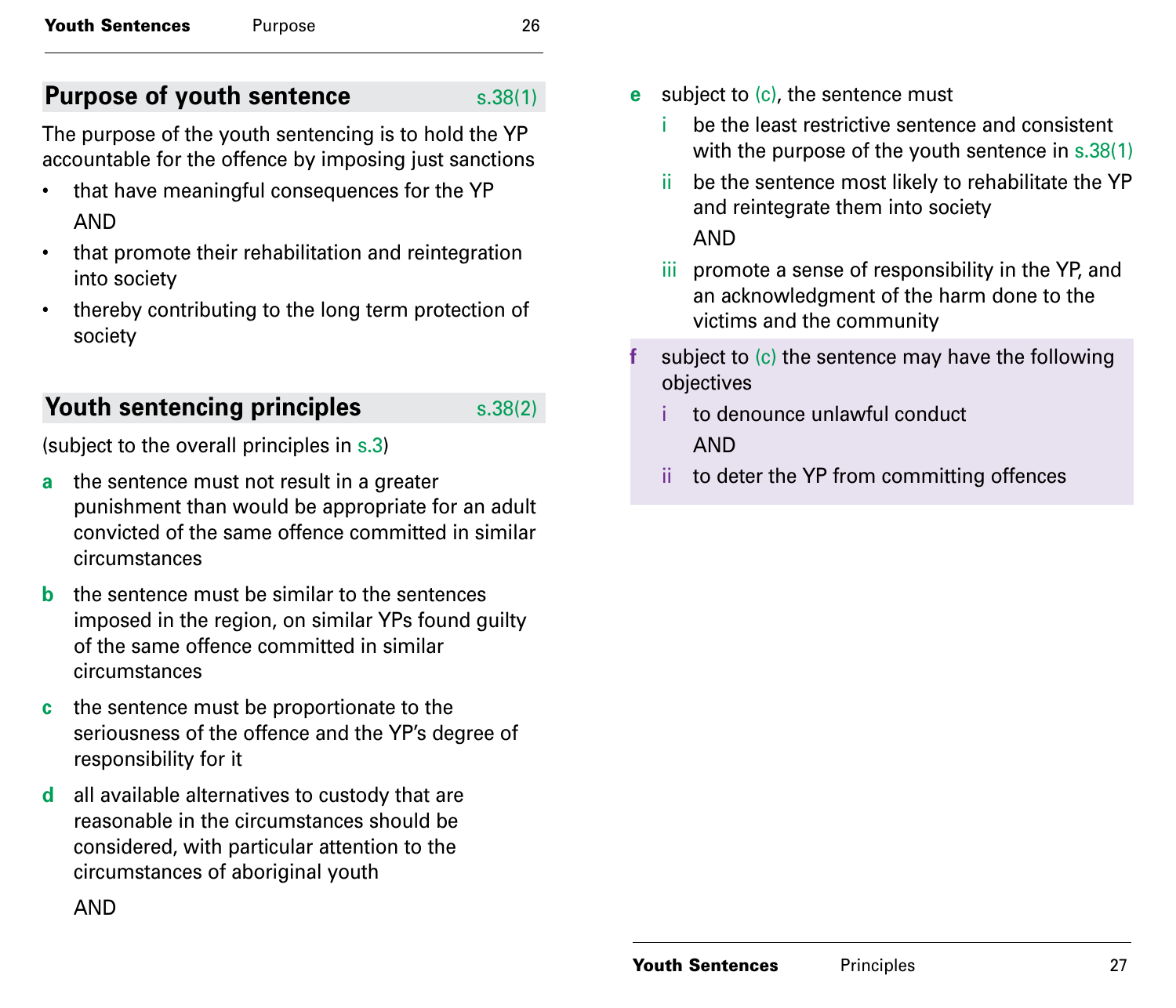#### <span id="page-19-0"></span>**Factors the court must consider in determining a youth sentence** s.38(3)

- **a** the degree the YP has participated in the offence
- **b** the harm done to the victims and whether it was intentional or reasonably foreseeable
- **c** any reparation the YP has made to the victim or the community
- **d** any time the YP has already spent in detention as a result of the offence
- **e** previous findings of guilt against the YP AND
- any other aggravating and mitigating circumstances relevant to the purpose and principles of youth sentencing

#### **Restrictions on custody** s.39(1)

The court must NOT impose a custodial sentence UNLESS at least one of the following conditions is met

- **a** the YP has been found guilty of a violent offence
- **b** the YP has failed to comply with non-custodial sentences
- **c** the YP has committed an indictable offence for which an adult would be liable to imprisonment for a term of more than 2 years and has a history that indicates a pattern of either extrajudicial sanctions or of findings of guilt or both

#### OR

**d** in EXCEPTIONAL cases, if the offence is indictable and the aggravating circumstances would make a non-custodial sentence inconsistent with the purpose and principles of youth sentencing set out in s.38

#### Note: **If one of paragraphs 39(1)(a),(b) or (c) applies**

the court MUST consider all alternatives to custody that were raised at the sentencing hearing and that are reasonable in the circumstances

#### AND

• MUST NOT impose a custodial sentence unless it determines that no reasonable alternative or combination of alternatives would achieve the purpose and principles of sentencing set out in ss.38&39(2)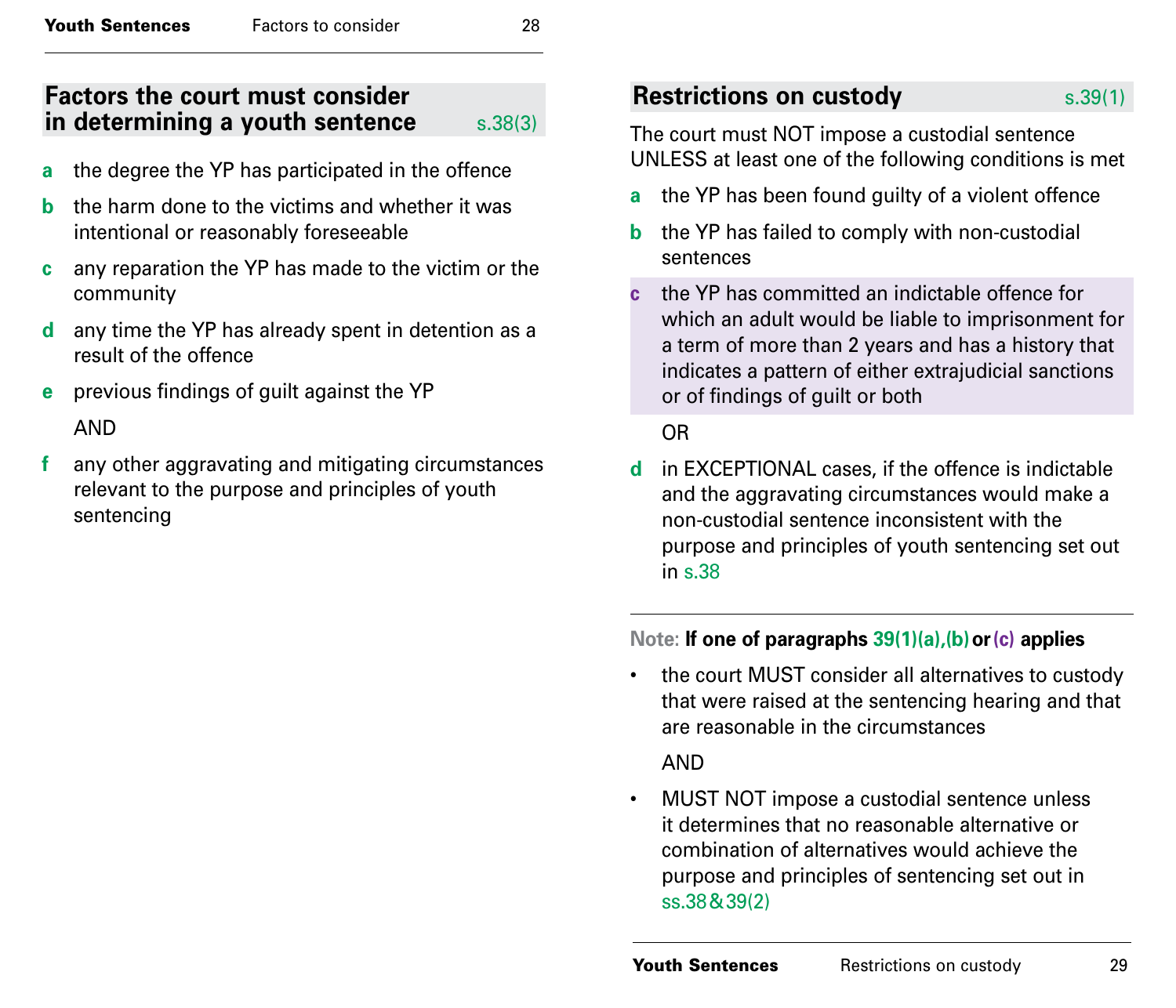#### <span id="page-20-0"></span>**Other sentencing considerations** s.39(3)

In determining whether there is a reasonable alternative to custody the court MUST consider submissions related to

- **a** alternatives to custody that are available
- **b** the likelihood that the YP will comply with a noncustodial sentence, taking into account their compliance with previous non-custodial sentences AND
- **c** alternatives to custody which have been used for YPs who have committed similar offences in similar circumstances s.39(3)

It is possible for the court to use the same noncustodial sentence, or any other non-custodial sentence, for a YP who has previously received a noncustodial sentence. s.39(4)

Custodial sentences may NOT be used as a substitute for appropriate child protection, mental health, or other social measures. s.39(5)

Before imposing a custodial sentence the court must consider a presentence report UNLESS the court is satisfied that it is not necessary and the Crown AND the YP or their lawyer gives their consent. s.39(6)&(7)

Under the YCJA, all custodial sentences have a supervision portion. When setting the length of a custodial sentence, the court MUST be guided by the purpose and principles in s.38 and must NOT take into consideration either the fact that the supervision portion of the sentence may not be served in custody or that the sentence may be reviewed. s.39(8)

A court that decides to impose a custodial sentence must give reasons why a non-custodial sentence would NOT achieve the purpose of youth sentencing. If a custodial sentence is imposed for a case which is considered EXCEPTIONAL, the court must give reasons why the case is exceptional under s.38(1)(d). s.39(9) *(see "Restrictions on custody," p.29)*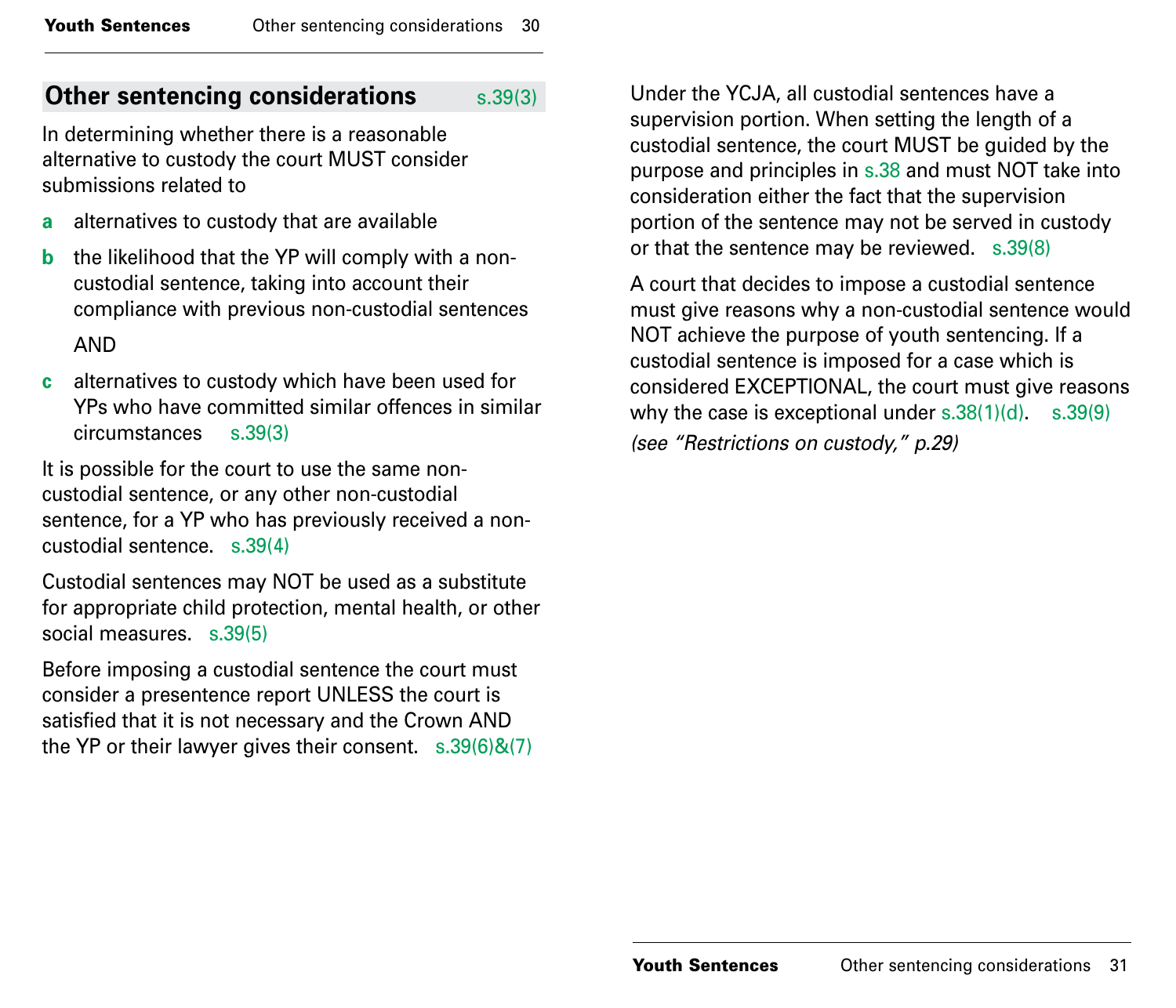#### <span id="page-21-0"></span>**Imposing a youth sentence**

Before imposing a youth sentence, the court must consider recommendations from a conference if one is held, any pre-sentence report that is prepared, representations made by the parties or their lawyer, representations made by the parents of the YP if any, and any other relevant information that is before the court. s.42(1)

*(see "Conferences," p.108 and "Pre-sentence reports," p.114)*

#### **Possible youth sentences** s.42(2)

Section 42(2) requires a court that finds a YP guilty of an offence to impose one of the following sanctions, or any combination that are not inconsistent with each other [the exception is murder  $s.42(2)(q)or(r)$ ]

- **a** a reprimand similar to a warning by a judge
- **b** an absolute discharge
- **c** a conditional discharge this may require supervision by the provincial director
	- the court may NOT combine the sentence of conditional discharge with (k) "probation," (l) "ISSP", or (m) "attendance order" to attend an approved non-residential program s.42(11)

**Note:** To learn more about the Nova Scotia Fine Option Program go to **[novascotia.ca/just/Corrections/fine\\_](http://novascotia.ca/just/Corrections/fine_option.asp) [option.asp](http://novascotia.ca/just/Corrections/fine_option.asp)**

- **d** a fine to a maximum of \$1,000
	- the court MUST consider present and future means of the YP to pay s.54(1)
	- the fine may be discharged through fine options if a program is established  $s.54(2)$
	- the YP may apply to extend the time to pay s.54(10)
- **e** an order to pay compensation for specified losses or specified damages to another person
	- the court MUST consider present and future means of the YP to pay s.54(1)
	- the court may consider representations made by the recipient s.54(4)
	- notice of the terms of the order MUST be given to the recipient s.54(5)
	- the YP may apply to extend the time to pay s.54(10)
- **f** an order for the restitution of property to another person
	- the court may consider representations made by the recipient s.54(4)
	- notice of the terms of the order MUST be given to the recipient s.54(5)
	- the YP may apply to extend the time to pay s.54(10)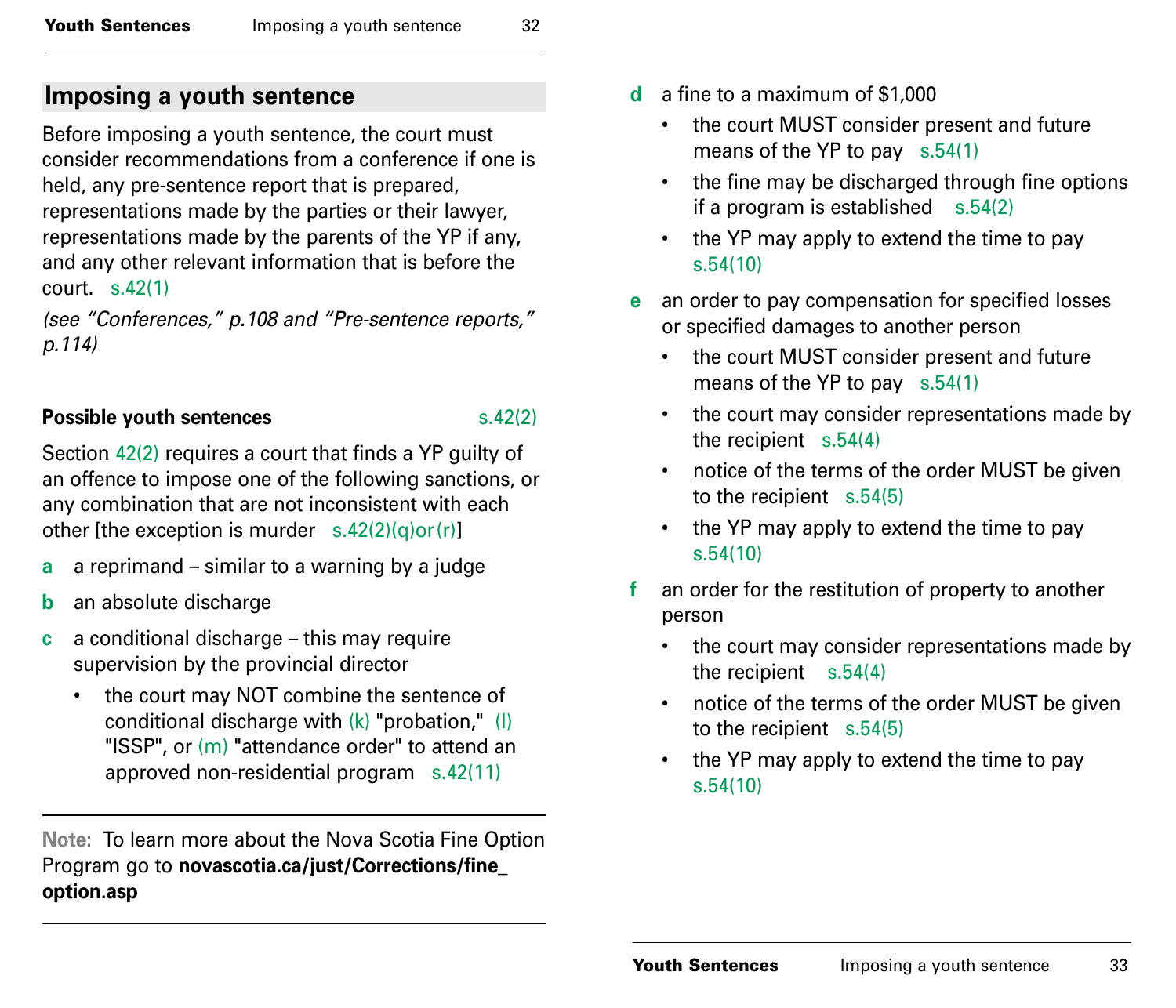- **g** an order to compensate any innocent purchaser of property when the court has made an order for the restitution of the property to its owner or any other person
	- the court must consider present and future means of the YP to pay s.54(1)
	- the court may consider representations made by the recipient s.54(4)
	- notice of the terms of the order MUST be given to the recipient s.54(5)
	- the YP may apply to extend the time to pay s.54(10)
- **h** subject to s.54, an order to compensate any person, in kind or by way of personal services
	- the time limit is 240 hours of service to be completed within 12 months s.54(8)
	- the person who is offered compensation in this way must give their consent s.54(6)
	- the court may consider representations made by the recipient s.54(4)
	- notice of the terms of the order MUST be given to the recipient s.54(5)
	- the court MUST be satisfied that the YP is a suitable candidate and that the order will NOT interfere with normal hours of work or education s.54(7)
	- the YP may apply to extend the time s.54(10)
- **i** subject to s.54, an order to perform a community service and to report to, and be supervised by, the provincial director or a person designated by the court
	- $\Phi$  the time limit is 240 hours of service to be completed within 12 months s.54(8)
	- the court MUST be satisfied that the YP is a suitable candidate and ensure that the order will NOT interfere with normal hours of work or education s.54(7)
	- the community service MUST be part of a program approved by the provincial director OR the placement must consent s.54(9)
	- the YP may apply to extend the time to pay s.54(10)
- **j** subject to s.51 (mandatory prohibition order), any order for prohibition, seizure, or forfeiture that could be imposed under federal legislation – other than an order under CCs.161 (order of prohibition) *(see also "Prohibition Orders," p.48)*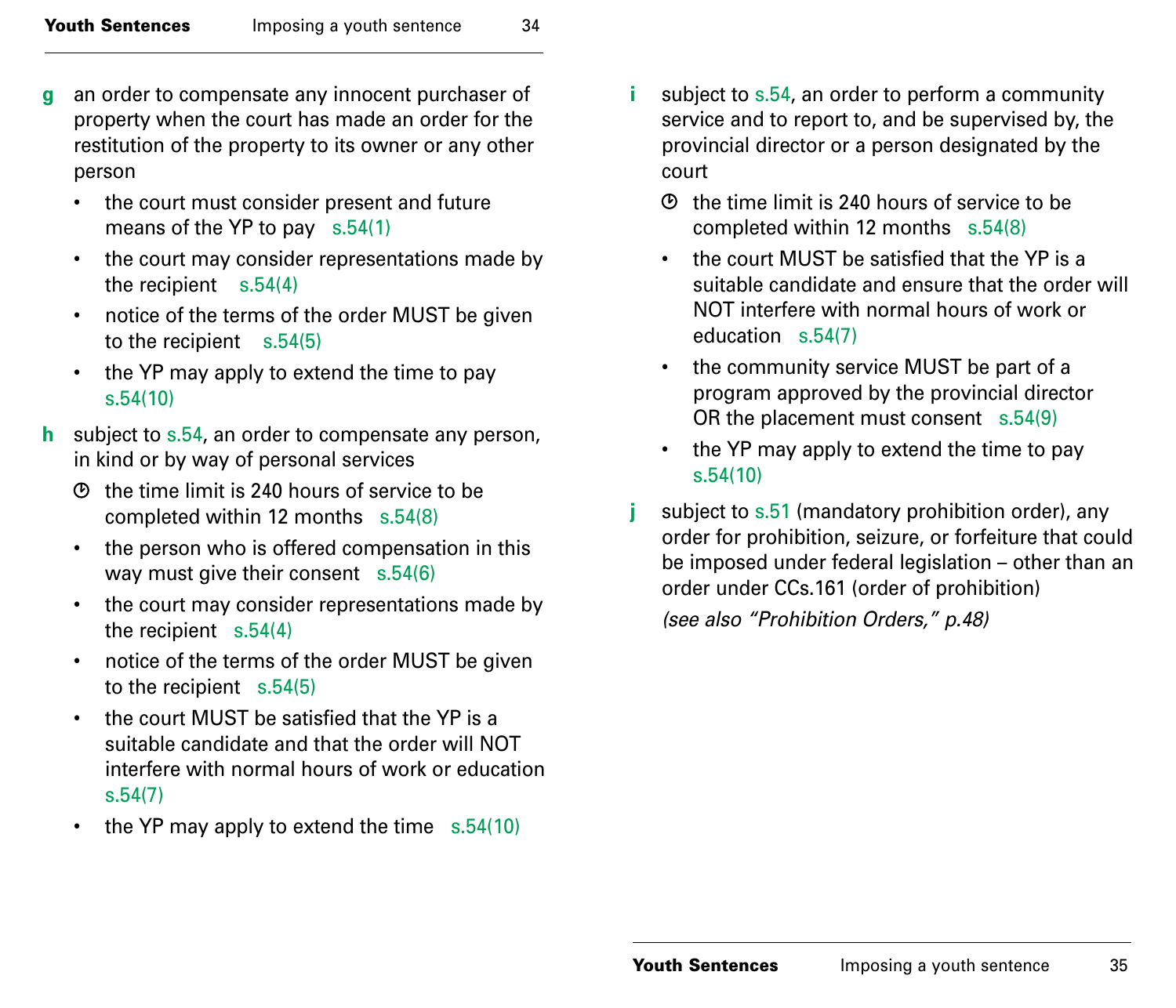- **k** probation
	- $\Theta$  the time limit is 2 years
	- mandatory and optional conditions for the order s.55
	- communication of the order s.56
		- the order must be read to or by the YP s.56(1)(a)
		- the order must be explained to the YP and the YP must confirm that they understand it s.56(1)(b)
		- the court must make sure a copy of the order is given to the YP and to any parent who may attend the sentencing hearing s.56(1)(c)
		- the court may also have a copy of the order given to a parent who does not attend the sentencing hearing if the parent is taking an active interest in the proceedings s.56(2)
- **l** an intensive support and supervision program approved by the provincial director

Before the order is made, the provincial director must determine that a program to enforce the order is available  $\leq 42(3)$ 

This option is intended to provide more support and closer monitoring than a probation order. Ss.55&56 apply as with probation.

**m** attendance order

This option requires that a YP attend a non-residential program approved by the provincial director, at specified times and on specified terms

Before the order is made, the provincial director MUST determine that a program to enforce the order is available s.42(3)

- the time limit is 240 hours over a maximum period of 6 months
- the court MUST be satisfied that the YP is a suitable candidate and that the order will not interfere with normal hours of work or education s.54(7)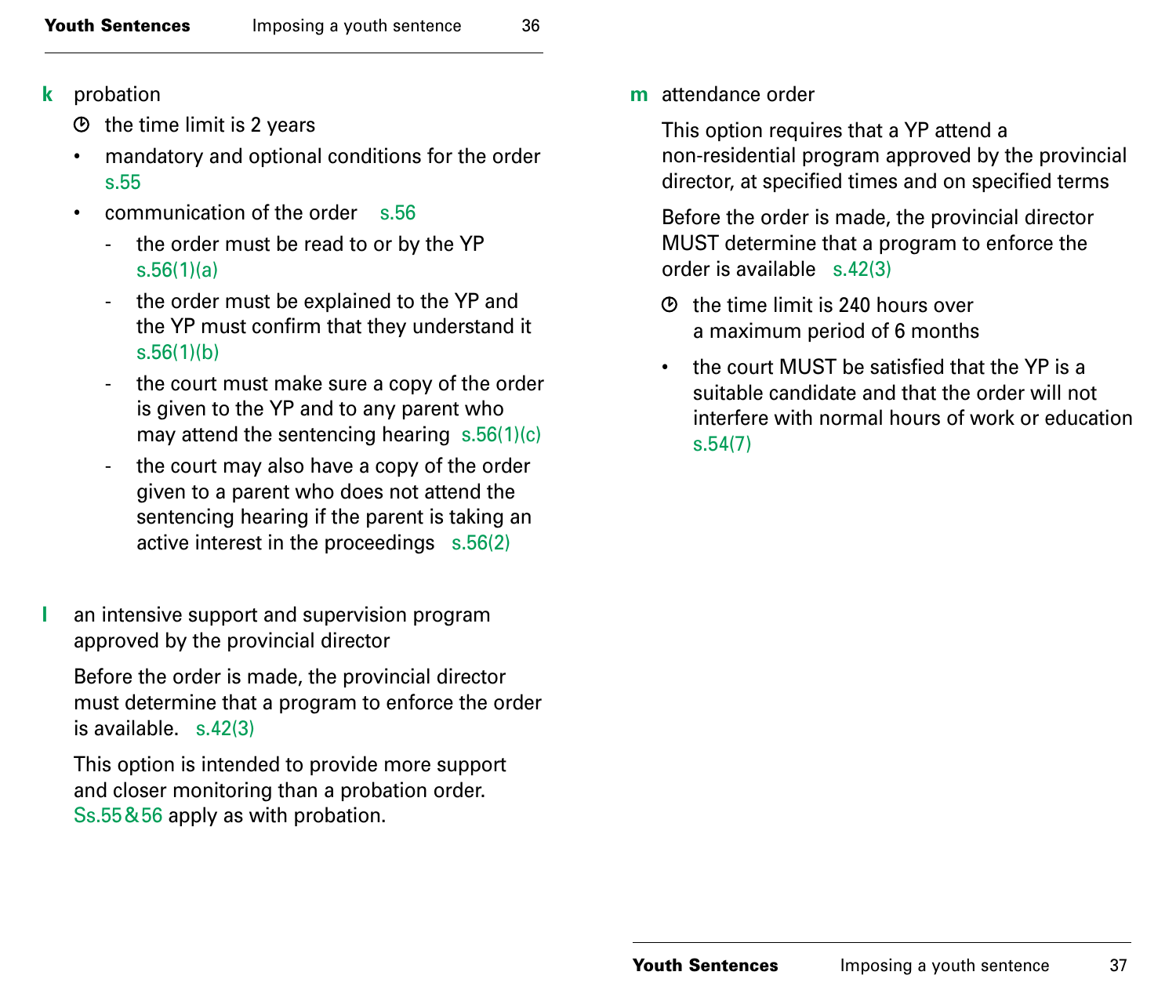- **n** custody and community supervision order
	- 2/3 of the sentence is served in custody and 1/3 is served under supervision in the community
	- the time limit is
		- 2 years for most offences
		- 3 years for those offences for which an adult could receive life imprisonment
	- mandatory conditions for the custody and supervision order are in s.97(1)

#### AND

• other conditions can be added by the provincial director under s.97(2)

*(see "Conditions for community supervision in a custody and supervision order, s.42(2)(n)," p.85)* 

the Crown or the provincial director may apply to the court under s.98 to keep the YP in custody and NOT release them on supervision for a period that does not exceed the remainder of the sentence, the last 1/3 s.98

*(see "Extending the custodial portion of custody and supervision orders, s.42(2)(n)," p.90)* 

- **o** custody and supervision order where the community supervision portion of the sentence is served under "conditional supervision" for the following offences: attempted murder, manslaughter, and aggravated sexual assault
	- $\Theta$  the time limit is 3 years—the court sets the relative times for custody and conditional supervision
	- the court sets the conditions for conditional supervision under s.105

*(see "Conditions for conditional supervision for sentences under s.42(2)(o),(q)&(r)," p.87)* 

• the Crown may apply to the court under s.104 to keep the YP in custody and not release them on conditional supervision

*(see "Extending the custodial portion of orders for custody that have conditional supervision for s.42(2)(o),(q)&(r) sentences," p.93)*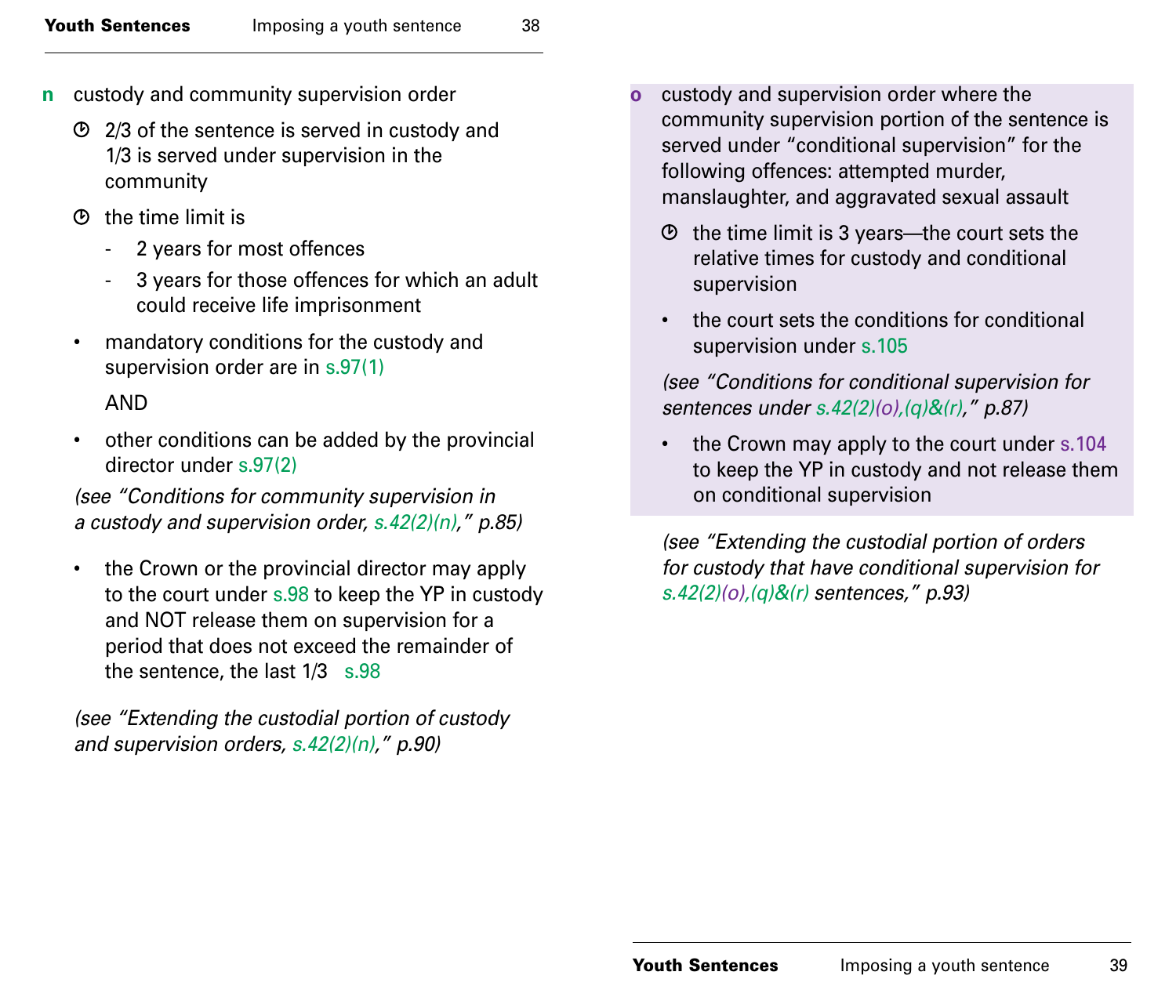**p** subject to s.42(5), deferred custody and supervision order–similar to the adult sentencing option of conditional sentence

The youth justice court can sentence a YP to a deferred custody and supervision order ONLY IF  $s.42(5)$ 

**a** the YP is found guilty of an offence other than one where the YP causes or attempts to cause serious bodily harm in committing the offence

#### AND

**b** it is consistent with the purpose and principles s.38

and the restrictions on custody s.39

- the time limit is 6 months
- it is subject to appropriate conditions s.105
- the order is enforced as if it were a conditional supervision order

**q** custody and conditional supervision for murder

i *murder 1st degree*   $\Theta$  the time limit is 10 years—custody up to

6 years followed by conditional supervision in the community

ii *murder 2nd degree* 

the time limit is 7 years—custody up to 4 years followed by conditional supervision in the community

*(see "Conditions for conditional supervision for sentences under* s.42(2),(o),(q)&(r)*, deferred custody and supervision orders under* s.42(2)(p), *and after a review* s.94(19)(b),*" p.87)* 

**Note**

Ss.106 to109 apply to a breach of a deferred custody and supervision order. s.42(6)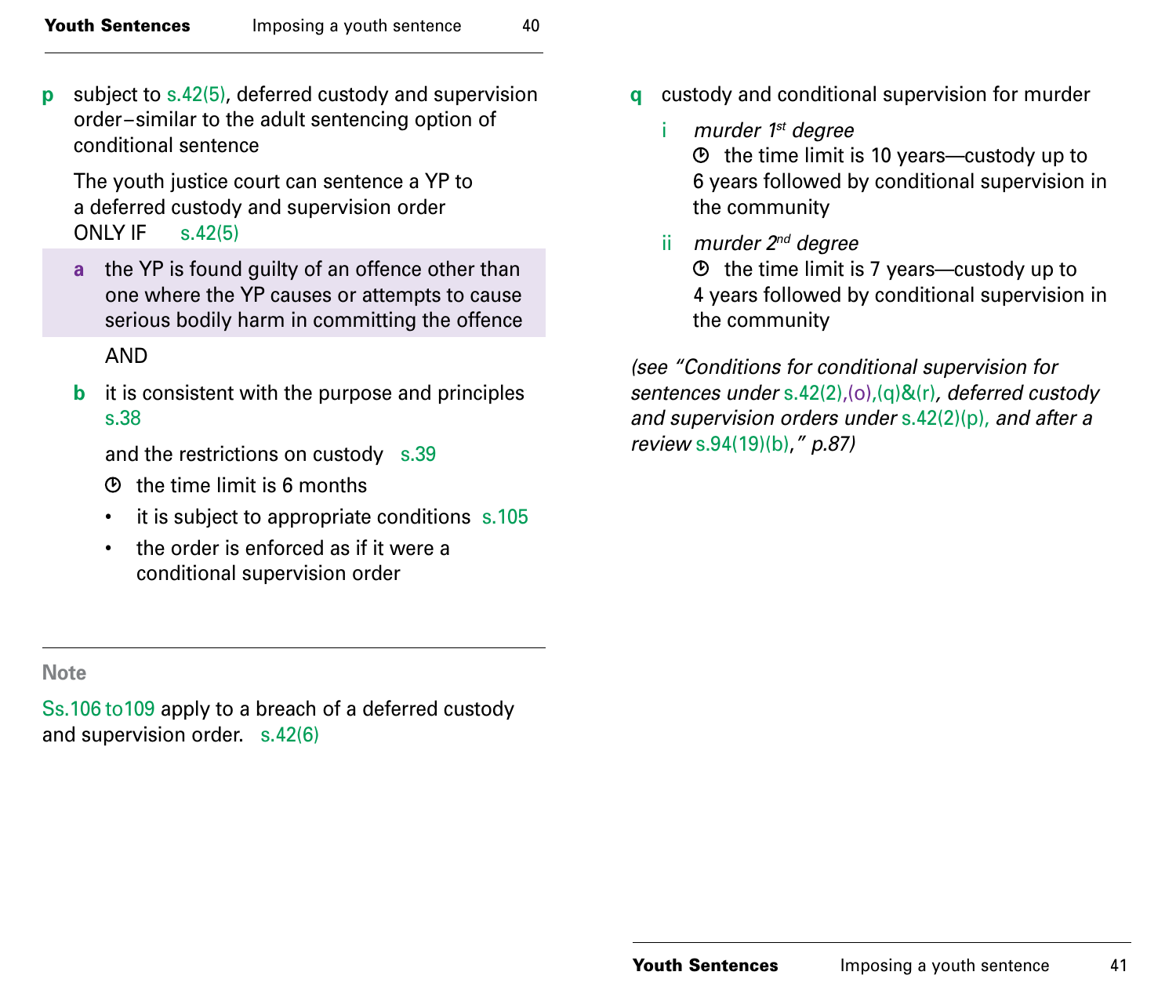**r** subject to s.42(7), intensive rehabilitative custody and conditional supervision (IRCS)

This option may be considered as an alternative to an AS

IRCS is available for a YP only if  $s.42(7)$ 

**a** i the YP has been found guilty of a SVO

#### OR

- ii the YP has been found guilty of an offence, where the YP caused or attempted to cause serious bodily harm and for which an adult is liable to imprisonment for a term of more than 2 years, and the YP had previously been found guilty at least twice of such an offence
- **b** the YP suffers from a mental illness or disorder, a psychological disorder, or an emotional disturbance
- **c** a plan of treatment and intensive supervision is developed for the YP and there are reasonable grounds to believe that the plan might reduce the risk of the YP repeating the offence or committing a SVO

AND

- **d** the provincial director has determined that an IRCS program is available and appropriate
	- the YP does NOT have to be 14 or older at the time of the offence. The court may impose IRCS on any YP aged 12 to 17 who meets the criteria
	- $\Theta$  the time limits for the maximum length of IRCS are:
		- 2 years
		- 3 years for offences punishable by life imprisonment for adults
		- 10 years for first degree murder
		- 7 years for second degree murder

The rules for the periods of custody and community supervision apply.

*(see "Conditions for conditional supervision for sentences under s.42(2)(o),(q)&(r)," p.87)*

- a YP given an IRCS sentence maintains all the rights regarding consent to treatment, which includes physical or mental health treatment or care s.42(8)
- **s** any other reasonable and ancillary conditions that the court considers advisable and in the best interests of the YP and the public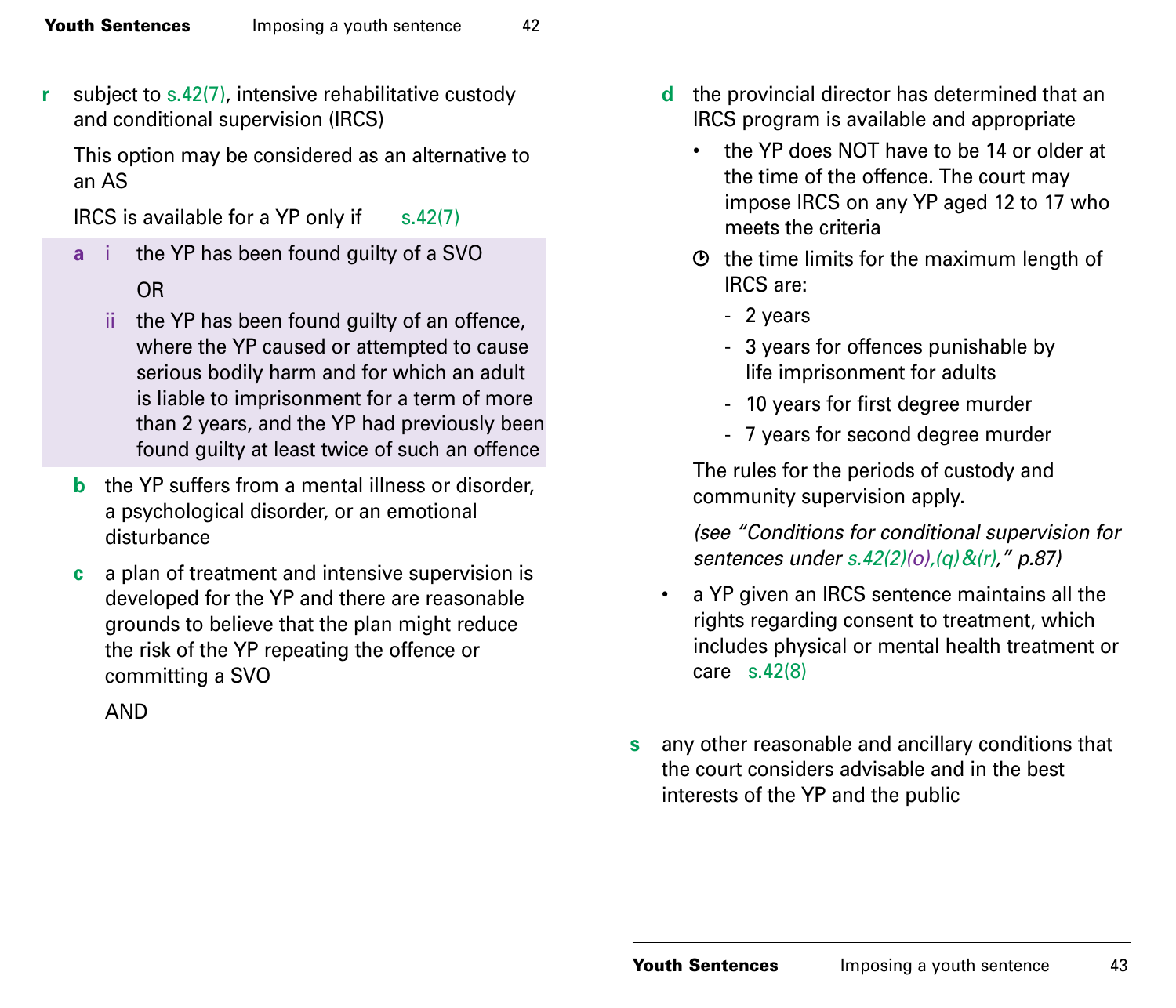#### <span id="page-27-0"></span>IRCS POLICY DEPARTMENT OF JUSTICE CORRECTIONAL SERVICES

The Executive Director, Correctional Services is designated as the Provincial Director under the Youth Criminal Justice Act (YCJA), by Order in Council, for the purpose of determining that 1.3.1, an intensive rehabilitative custody and supervision program, is available in accordance with section 42(7)(d) YCJA.

*(see the Policy of the Department of Justice – Correctional Services)*

#### NON-IRCS POLICY (NIRCS) DEPARTMENT OF JUSTICE CORRECTIONAL SERVICES

There is also a policy for Non-IRCS cases and offences that qualify for special treatment due to the nature of the offence and the particular circumstances of the YP.

*(see the Policy of the Department of Justice – Correctional Services)*

#### **Other sentencing provisions**

#### **Maximum youth sentences** ⊕

- 2 years
- 3 years for offences punishable by life imprisonment for adults
- $\cdot$  10 years for 1st degree murder
- 7 years for 2<sup>nd</sup> degree murder

Any single sentence under s.42(2) is generally limited to 2 years, with the EXCEPTIONS set out in s.42(14)

- **j** order of prohibition, seizure or forfeiture
- **n** custody and supervision order where the offence is one for which the punishment for adults is life imprisonment
- **o** custody and supervision order for these offences: attempt to commit murder, manslaughter, and aggravated sexual assault
- **q** 1<sup>st</sup> degree murder and 2<sup>nd</sup> degree murder

AND

**r** IRCS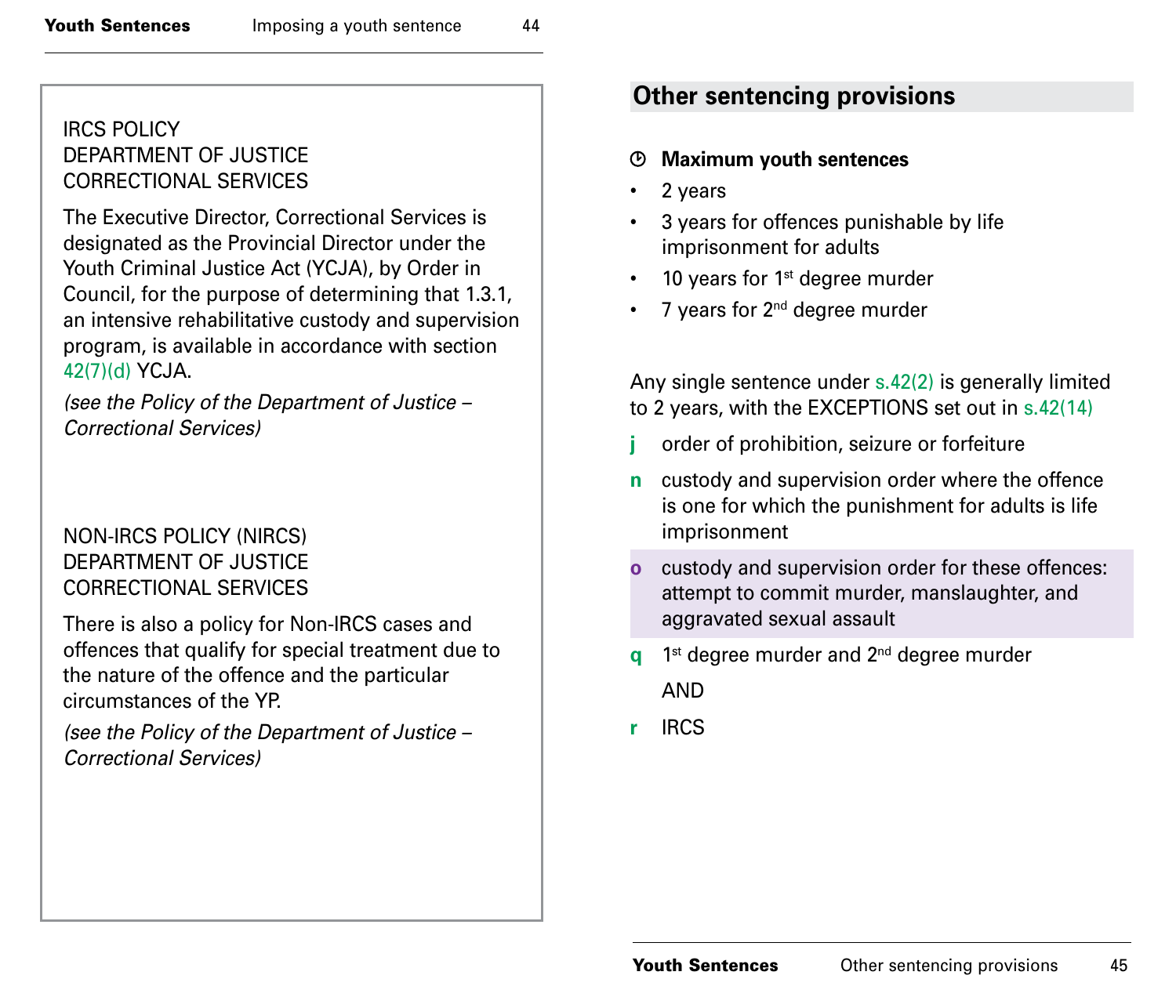#### **Coming into force of youth sentence** s.42(12)

A youth sentence comes into force on the date on which it is imposed or on any later date that the court specifies.

#### **Consecutive sentences** s.42(13)(a)&(b)

Subject to ss.42(15)&(16), the court can give a consecutive custodial sentence if a YP is sentenced under paragraphs 42(2)(n),(o),(q)or(r)

- **a** while they are already under sentence OR
- **b** if the YP is being sentenced for more than one offence under any one of those paragraphs

These sentences are subject to the limitations set out in s.42(2)(15)&(16).

#### **Where CC Part XXIII sentencing applies to youth sentencing**

Generally, the sentencing provisions for adults set out in the CC do not apply to youth sentencing. s.50 **EXCEPTIONS** 

- sentencing principle for aboriginal offenders CC s.718.2(e)
- provision for admitting victim impact statements CC ss.722,722.1,722.2
- continuation in force of appearance notice, promise to appear, summons, undertaking, or recognizance in certain situations CC s.730(2)
- provisions dealing with pardons, remission of sentence, and the royal prerogative of mercy CC s.748,748.1,749

#### **Victim fine surcharge**

The YCJA allows the lieutenant governor of the province to order that a percentage of a fine imposed under s.42(2)(d) be used to help victims of offences. s.53(1)

If no percentage is set by the lieutenant governor, the court may order a victim fine surcharge of up to 15%. s.53(2)

The YP may work off both the fine and the surcharge using credits earned for work performed under a fine option program, if one is established. s.54(2)&(3)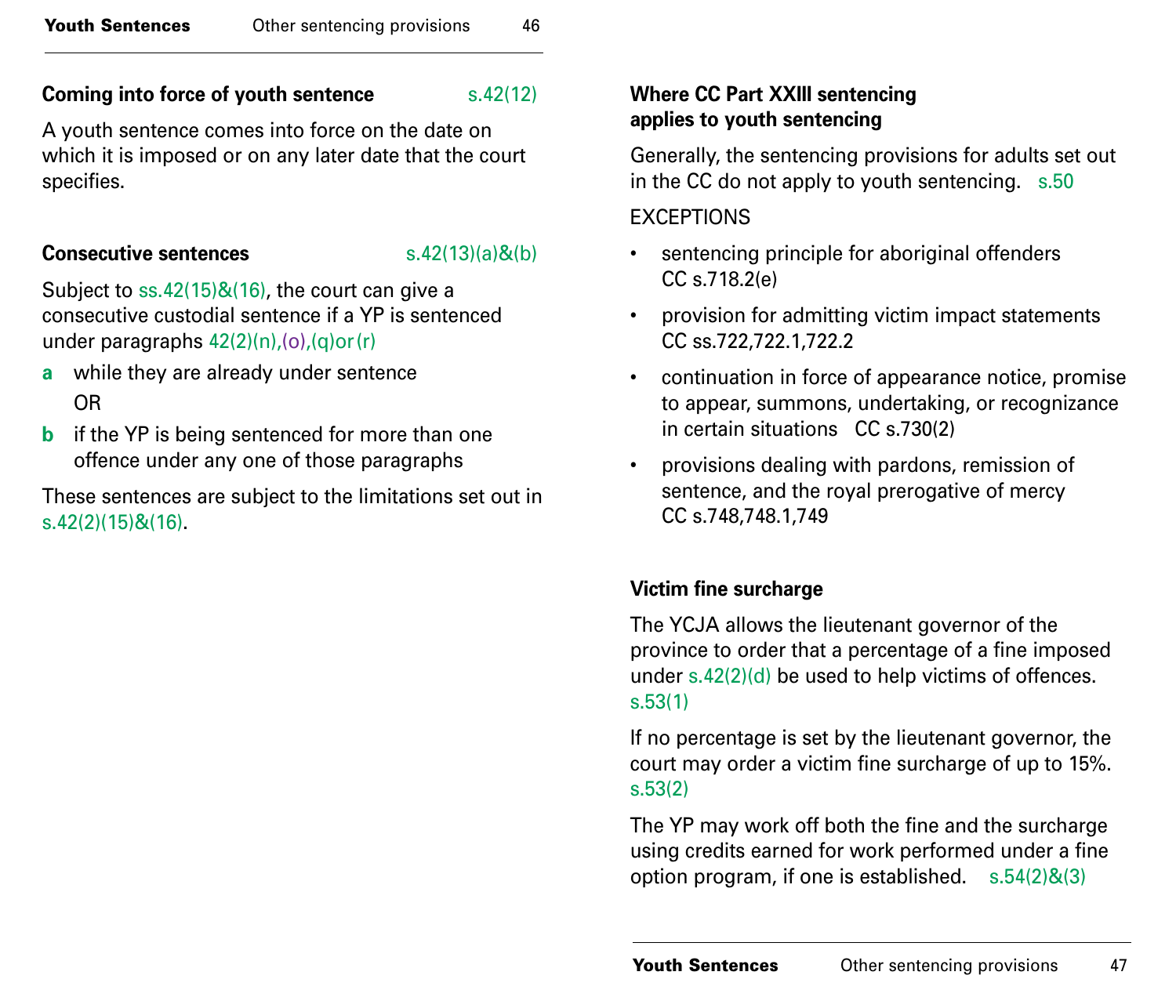#### <span id="page-29-0"></span>**Prohibition orders for offences**

Referred to in CC ss.109(1)(a)to(d)&110(1)(a)or(b) ss.42(2)(j)&51

#### **Mandatory prohibition order**

When a YP is found guilty of an offence referred to in CC 109(1)(a)to(d) the youth justice court MUST, in addition to any sentence imposed under s.42 of the YCJA, make an order that prohibits the YP from possessing any firearm, cross-bow, prohibited weapon, restricted weapon, prohibited device, ammunition, prohibited ammunition, or explosive substance. s.51(1)

The minimum duration of a mandatory order is 2 years after the YP completes the custody portion of the sentence or, if no custody, 2 years after a finding of guilt. s.51(2)

#### **Discretionary prohibition order**

There are also discretionary prohibition orders, which the youth justice court MUST consider for offences referred to in paragraphs CC 110(1)(a)or(b). s.51(3)

The maximum duration of a discretionary order is 2 years after the YP completes the custody portion of the sentence or, if no custody, 2 years after a finding of guilt. s.51(4)

#### **Reasons – Prohibition Order**

Reasons must be given for

- making the prohibition order s.51(5) AND
- failing to make a discretionary order or failing to prohibit the YP from possessing everything referred to in s.51(3). s.51(6)

#### **Review – Prohibition Order**

There is also provision for the youth justice court to review prohibition orders that are made under s.51. s.52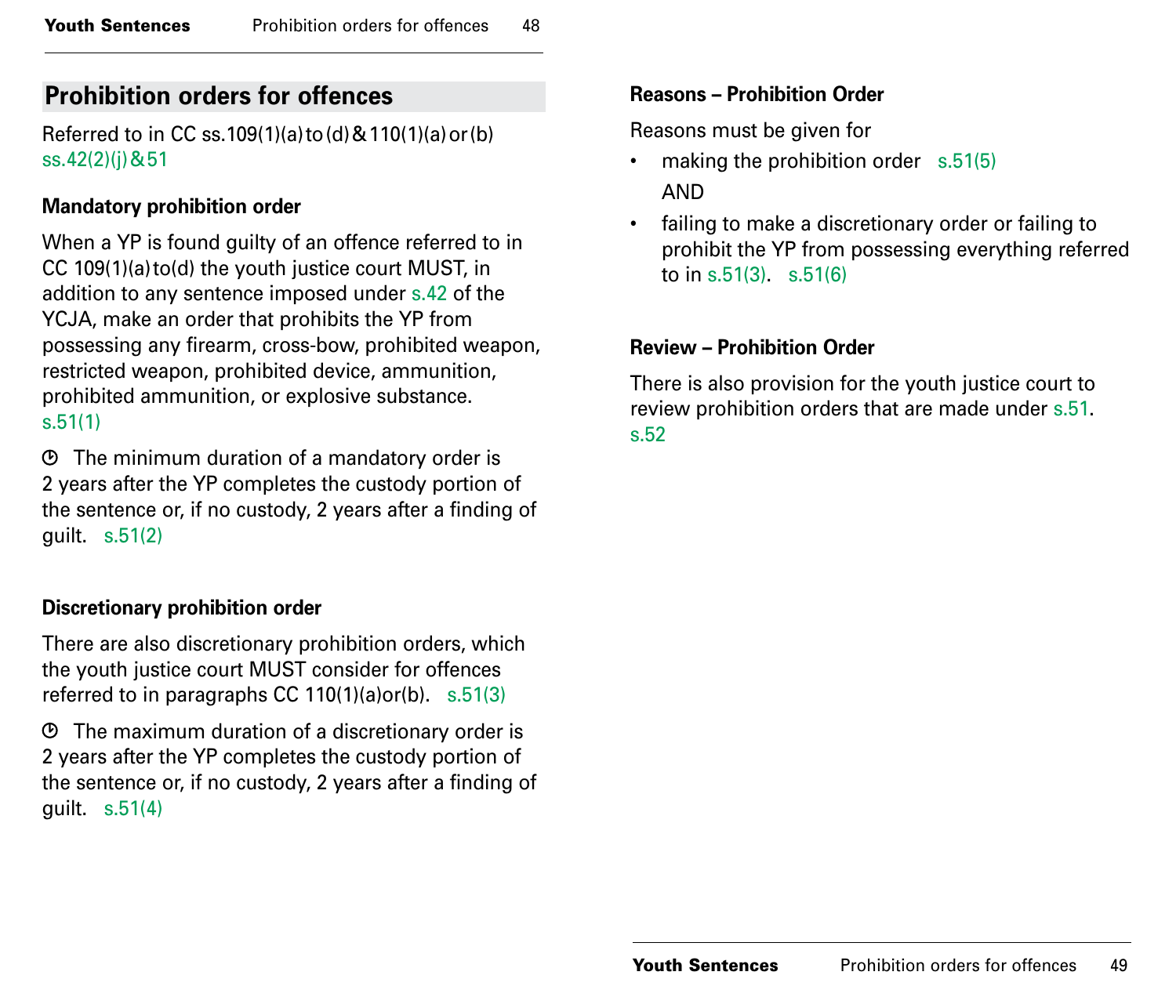#### <span id="page-30-0"></span>**Definitions for some offences**

#### Serious offence, violent offence, & serious violent offence

See these NEW definitions (as of October 23, 2012) in s.2(2) as some sentences and procedures will vary depending on which definition the offence falls under.

#### **Orders with probation and intensive support and supervision program**

#### **Conditions imposed**

When a probation order,  $s.42(2)(k)$ , or an intensive support and supervision program order, s.42(2)(l), is imposed there are mandatory conditions that a youth justice court judge MUST impose, s.55(1), and discretionary conditions that a youth court judge MAY impose, s.55(2).

#### **Validity of orders**

These orders are valid whether or not the YP endorses them or the parent receives a copy. s.56(4)

#### **Starting probation or intensive support and supervision program**

The general rule is that an order under  $s.42(2)(k)$ or(I) comes into force

- on the date on which it is made OR
- if the sentence includes continuous custody and supervision, at the end of the period of supervision s.56(5)

#### **Starting probation or intensive support and supervision program where custody is delayed**

It is possible under the YCJA for a youth sentence or any part of it to be delayed in coming into force. This includes a delay in starting the period of custody if one is ordered  $s$  42(12)

If the youth justice court orders a delay in starting the period of custody, then s.56(6) allows a court to divide probation or intensive support and supervision orders so that they are served in two parts – before and after a period of delayed custody and supervision. The first part of the order begins on the day it is made and ends at the start of custody. The remainder takes effect when the supervision portion of the sentence ends.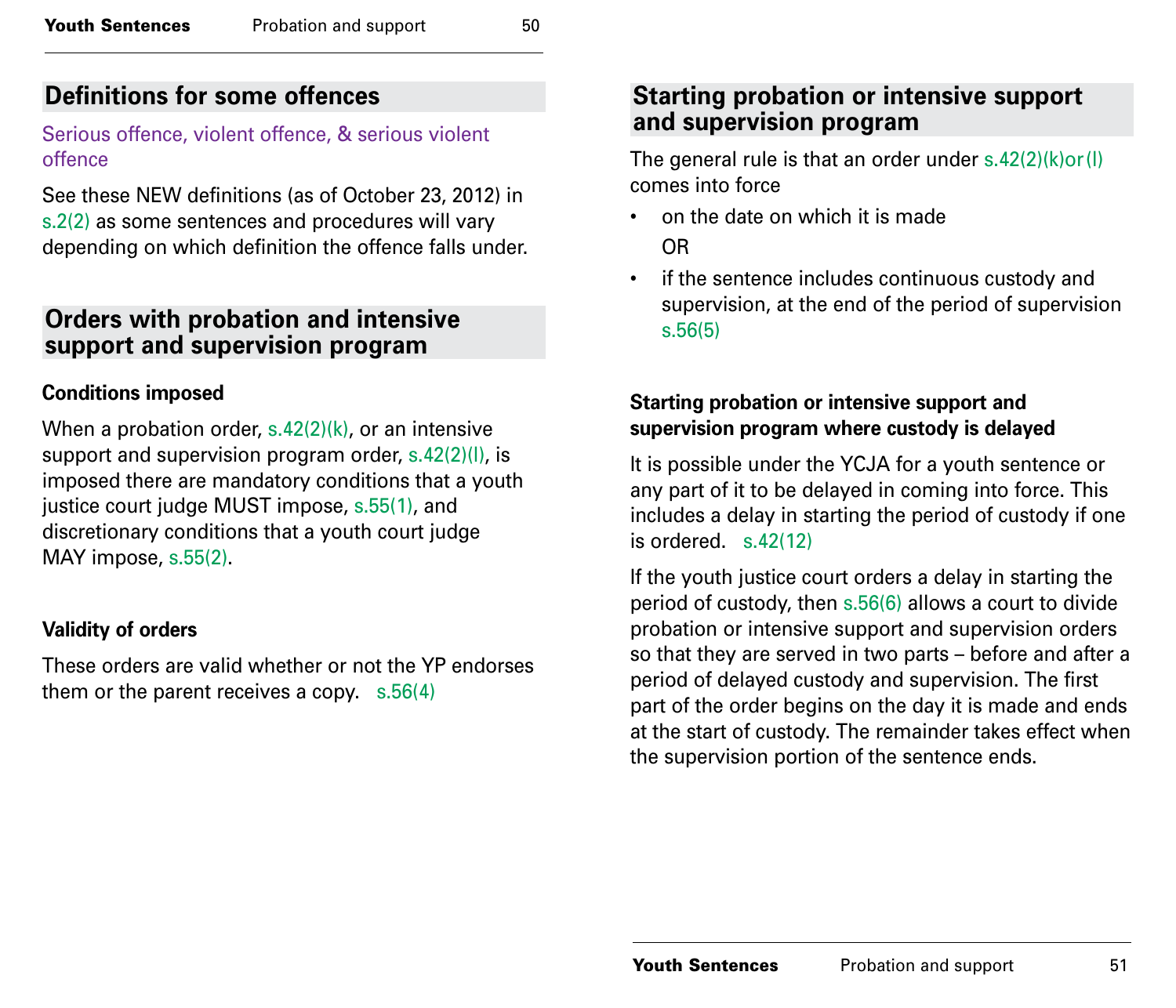#### <span id="page-31-0"></span>**Review of sentences**

#### **Review of non-custodial sentences**

Non-custodial sentences may be reviewed 6 months after they are imposed, or earlier with permission of the court. s.59(1)

There are a number of grounds for review. s.59(2)

#### **Review of custodial sentences**

For sentences involving custody s.94

- there is an annual review  $s.94(1)8(2)$
- there are optional reviews s.94(3)
- there are a number of other grounds for review s.94(6)

*(see "Review of custodial sentences," p.82)*

### **ADULT SENTENCES (AS)**

#### **Summary of what you will find under Adult Sentences**

| Key Provisions under the YCJA                      |          |  |  |  |
|----------------------------------------------------|----------|--|--|--|
| Eligibility for an AS                              | s.64(1)  |  |  |  |
| Notice of intention to seek an AS                  | s.64(2)  |  |  |  |
| Application by the Crown for an AS                 | s.64(1)  |  |  |  |
| Hearing: adult or youth sentence                   | ss.71&72 |  |  |  |
| General Rules                                      |          |  |  |  |
| Test for an AS                                     | s.72(1)  |  |  |  |
| Onus on the Crown                                  | s.72(2)  |  |  |  |
| Orders for AS or youth sentence<br>s.72(1) & (1.1) |          |  |  |  |
| When an AS has been ordered<br>s.72(1)             |          |  |  |  |
| When a youth sentence has been ordered $s.72(1.1)$ |          |  |  |  |
| Sentences available                                |          |  |  |  |
| Custody placement                                  | s.76     |  |  |  |
| Publication                                        | s.75     |  |  |  |
| ss.37(4),72(5),75(4)&76(5)<br>Appeals              |          |  |  |  |
| Key section changes made by the SS&CA 2012         |          |  |  |  |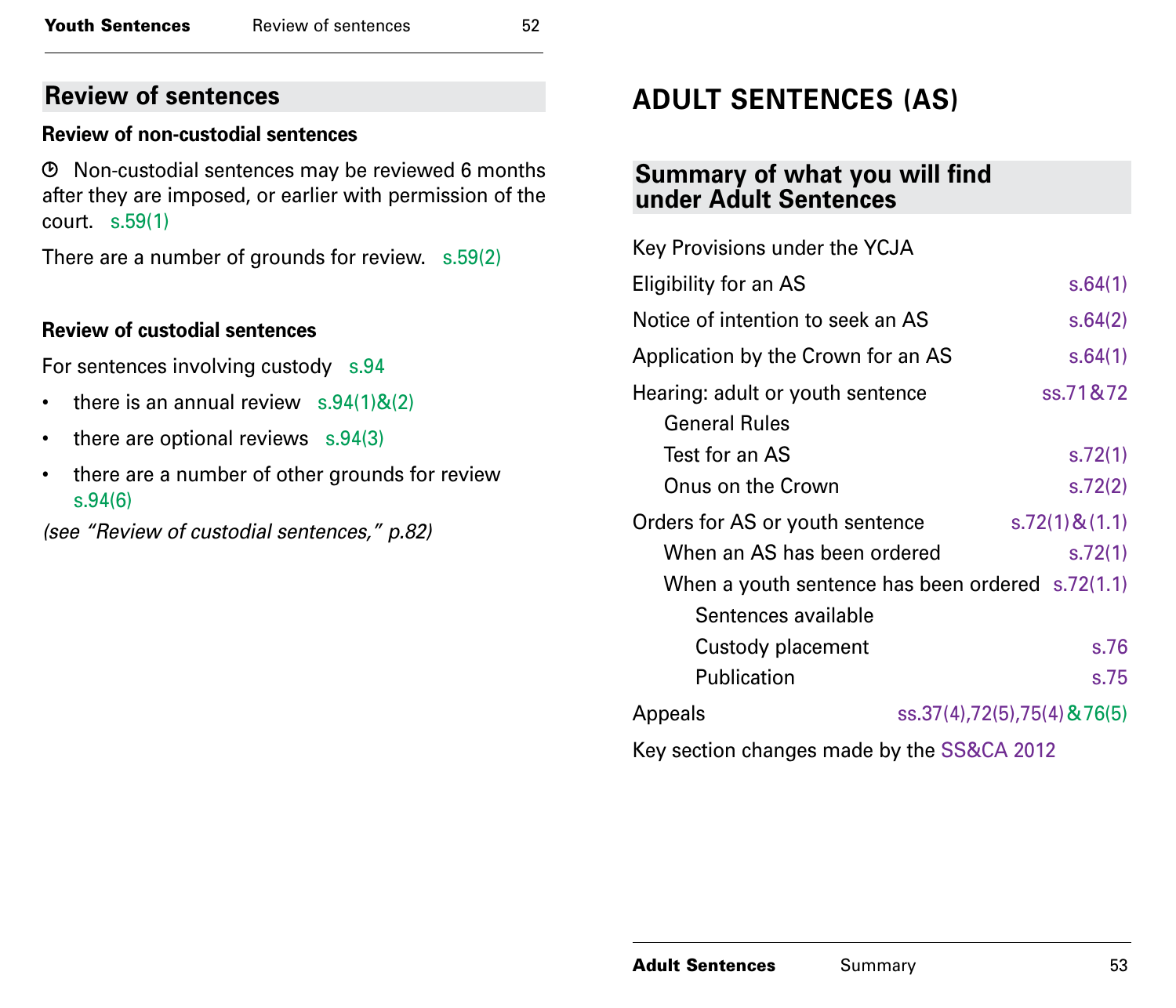#### <span id="page-32-0"></span>**Key provisions under the YCJA**

- all proceedings dealing with YPs are heard in the youth justice court
- the Crown may seek an AS for a YP who was 14 or older at the time of the offence, and has been found guilty of an offence for which an adult is liable to imprisonment for more than 2 years s.64(1)
- the hearing to determine whether the YP should receive an AS takes place in the youth justice court after a finding of guilt at the beginning of the sentencing hearing s.71
- the youth justice court MUST impose an AS for certain offences that meet the test for appropriateness of an AS s.72(1)
- the onus to prove an AS should be imposed under s.72(1) is on the Crown s.72(2)
- the YCJA eliminates transfer hearings, a procedure that was used under the YOA

#### **Eligibility for an adult sentence** s.64(1)

The Crown may seek an AS for a YP who was 14 or older at the time of the offence, and has been found guilty of an offence for which an adult is liable to imprisonment for more than 2 years. s.64(1)

#### **Notice of intention to seek an adult sentence** s.64(2)

#### **When notice is to be given**

The Crown who intends to seek an AS must give notice either before the YP enters a plea or, with leave of the youth justice court, before the trial begins.

They must give this notice to both the YP and the youth justice court. s.64(2)

#### **Included offences**

A notice of intention to seek an AS is also considered notice for any included offence for which

- a YP is found guilty AND
- an adult could be imprisoned for more than 2 years s.64(3)

#### **How notices are given**

An application or notice under s.64 or s.76 is given as follows: oral notice must be given in the presence of the other party; written notice must be served personally. s.81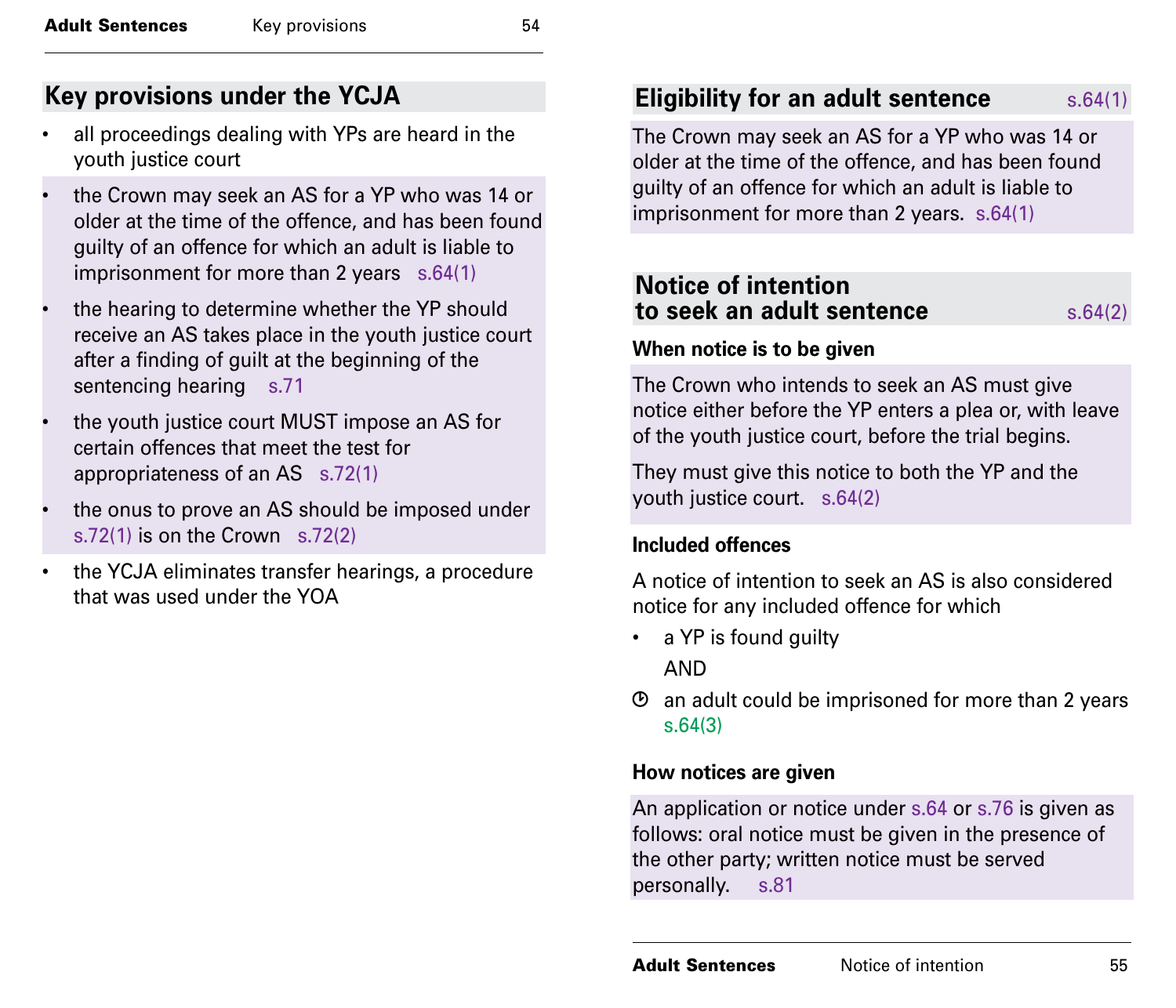#### <span id="page-33-0"></span>**Application by the Crown for an adult sentence** s.64(1)

#### **Crown may seek an AS** s.64(1)

The Crown may seek an AS for a YP who was 14 or older at the time of the offence, and has been found guilty of an offence for which an adult is liable to imprisonment for more than 2 years. s.64(1)

#### **Crown must consider an AS**  $\leq 64(1.1)$

The Crown must consider making an application for an AS if the offence is a SVO and the YP was 14 years or older at the time of the offence. If the Crown will not make an application they must advise the youth justice court before a plea or, with leave, before the trial begins. s.64(1.1)

#### **When to make the application**

The Crown makes an application in the youth justice court before evidence is called on sentencing or, if no evidence is called, before submissions are made on sentencing. s.64(1)

#### **Notice requirements**

The requirements for notice must also be met. ss.64(2)&81

#### **Included offences** s.69(2)

The Crown may also seek an AS for a YP who was 14 or older at the time of the offence, and has been found guilty of an included offence for which an adult is liable to imprisonment for more than 2 years. s.69(2)

A notice of intention to seek an AS for an offence is also considered notice for any included offence for which an adult could be imprisoned for more than 2 years. s.69(2)

#### **Hearing: adult or youth sentence** ss.71&72

#### **General rules**

#### *Purpose*

The purpose of a hearing under s.71 is to determine whether the court will impose an AS or a youth sentence under s.72(1) or 72(1.1).

#### *Opportunity to be heard*

The youth justice court will make sure that the YP, the Crown, and the YP's parent have an opportunity to be heard at the hearing to determine whether to impose an AS or a youth sentence. s.71

#### *Onus on the Crown*

The onus is on the Crown to satisfy the youth justice court that the requirements of s.72(1) are met. s.72(2)

#### *Pre-sentence Report*

The court MUST consider a pre-sentence report in making an order under  $s.72(1)$  or  $(1.1)$ .  $s.72(3)$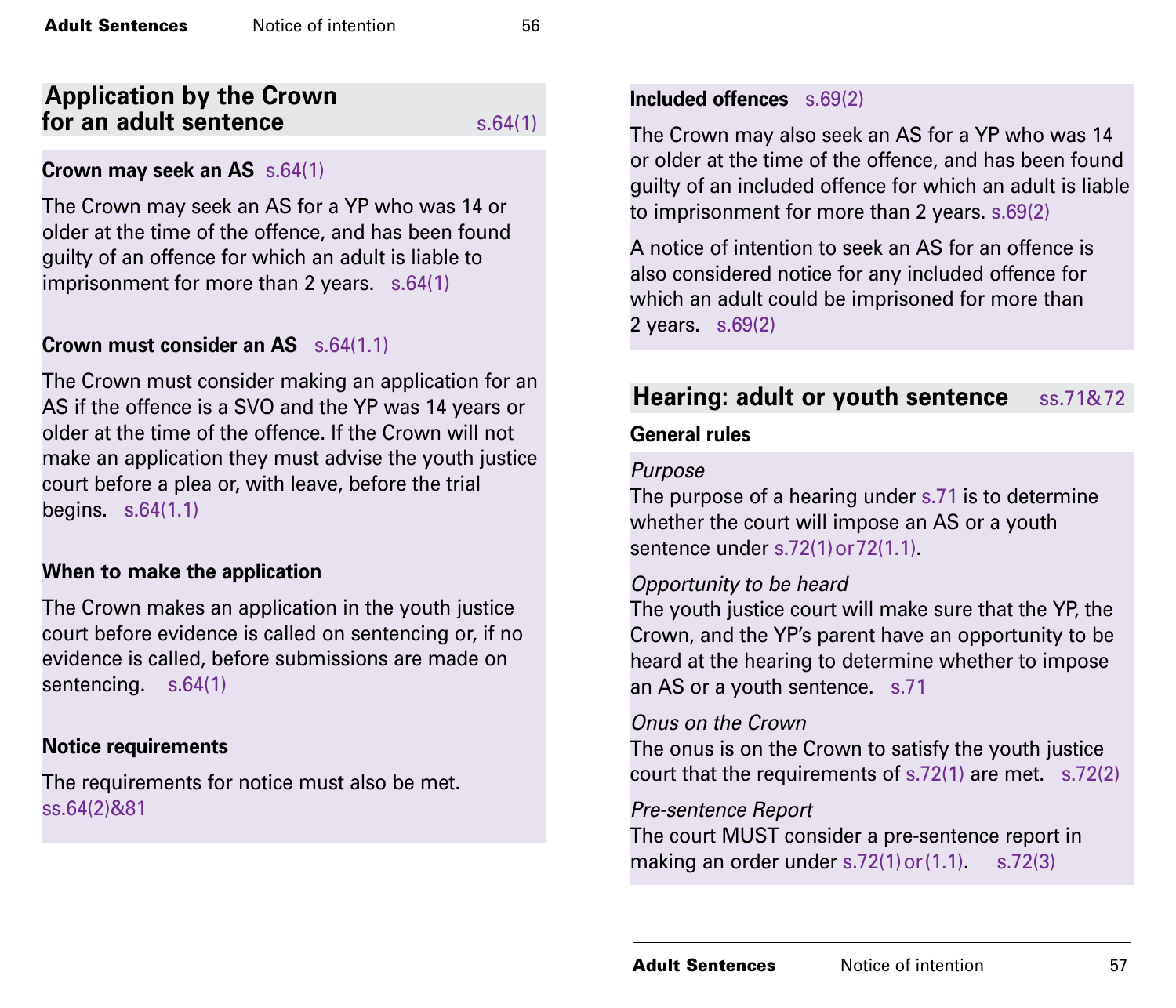#### *Reasons for decision*

The court MUST state the reasons for the decision it reaches. s.72(4)

#### *The test for an AS* s.72(1)

The youth justice court MUST order an AS to be imposed if it is satisfied that

- the presumption of diminished moral blameworthiness or culpability of the YP is rebutted AND
- a youth sentence imposed in accordance with the purpose and principles set out in subparagraph 3(1)(b)(ii)&s.38 would not be sufficient to hold the YP accountable for their offending behaviour.

#### **Onus on the Crown** s.72(2)

The onus is on the Crown to satisfy the youth justice court that the requirements of s.72(1) have been met. s.72(2)

#### **Orders for an AS or youth sentence** ss.71&72

If the requirements set out in s.72(1) are satisfied an AS must be imposed. s.72(1)

If the requirements in s.72(1) are NOT satisfied then the court must impose a youth sentence. s.72(1.1)

#### **When a youth sentence has been ordered under** s.72(1.1)

When the court orders a youth sentence then all of the provisions of the YCJA apply including Part 4 Sentencing and the specific sentences set out in s.42(2).

#### **When an AS has been ordered under s.72(1)**

*Sentences available* WHEN the court orders an AS, then Part XXIII (sentencing) and Part XXIV (dangerous and long-term offenders) of the CC apply. s.74(1)

The finding of guilt becomes a conviction as soon as either the appeal is completed or the appeal period ends. s.74(2)

#### *Custody placement* s.76

Order for placement

Subject to s.76(2)&(9),79&80, when a YP is sentenced to an AS the youth justice court may order any part of the sentence be served in

- a youth custody facility separate from any adult detained in custody
- a provincial correctional facility for adults
- a penitentiary, if the sentence is for 2 years or more s.76(1)

#### Opportunity to be heard

Before making an order under s.76(1) the youth justice court MUST give the YP, a parent, the Crown, the provincial director, and representatives of the provincial and federal correctional systems an opportunity to be heard. s.76(3)

YPs under 18 held in youth facility No YP who is under the age of 18 is to serve any portion of their sentence in a provincial correctional facility for adults or a penitentiary. s.76(2)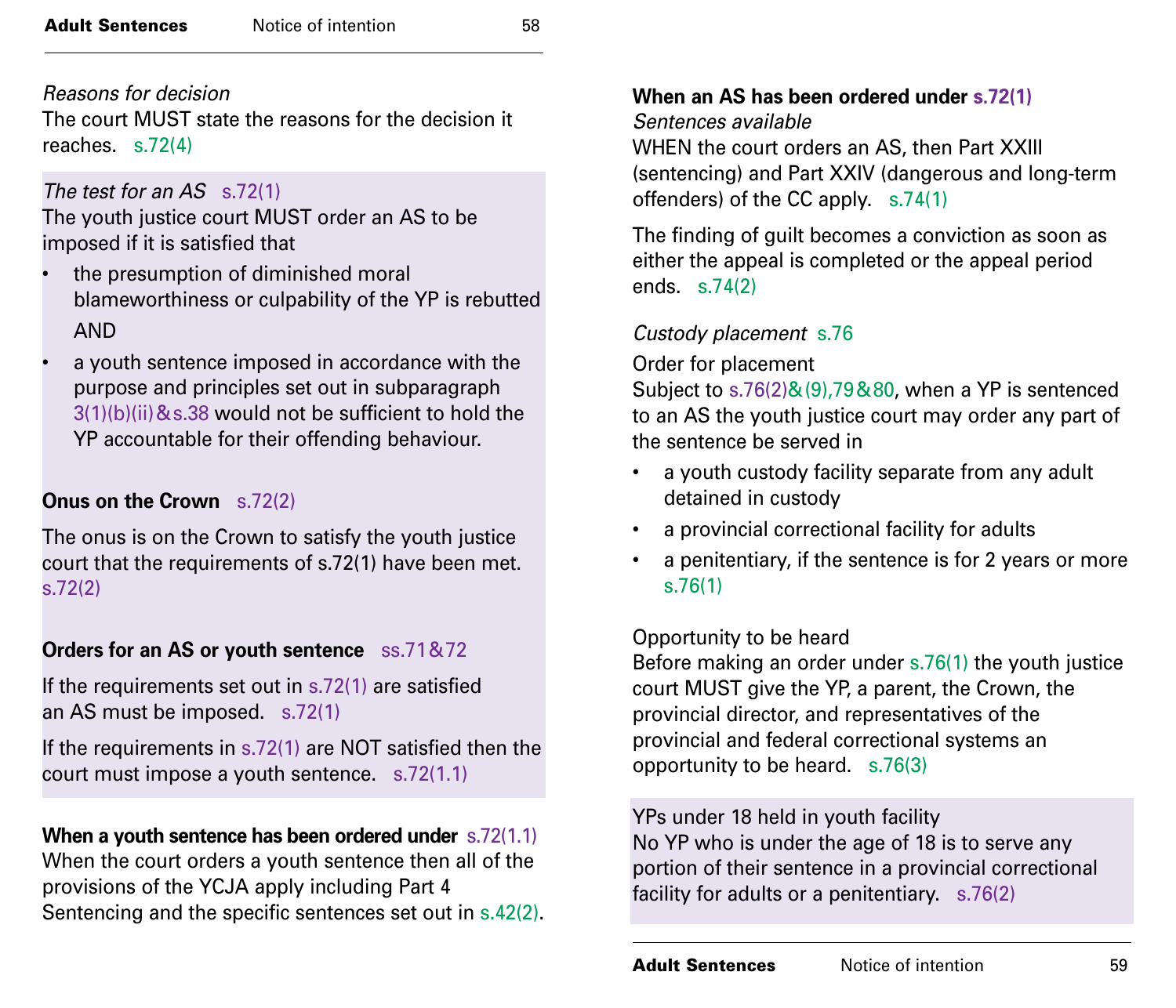Appeal or review of placement decision

The decision to place a YP in a custody facility under s.76(1) may be appealed as part of a sentence. ss.37(4)&76(5)

The decision on placement may also be reviewed after the appeal period expires if the court is satisfied that there has been a material change in circumstances. Placement options after the review are the same as before the initial placement.  $ss.76(6)\&(7)$ 

#### Presumption at age 20

There is a presumption that a YP will be moved to an adult facility after the age of 20, unless the youth justice court that makes the order under s.76(1), or reviews the placement order under s.76(6), is satisfied that remaining in a youth custody facility would be in the best interests of the YP and would not jeopardize the safety of others. s.76(9)

#### *Publication* ss.75&110

Publication ban is the general rule

The general rule is that no person may publish the name of a YP or any other information related to the YP if it would identify the YP as a YP dealt with under this act. s.110(1)

Exceptions to the general rule of publication ban s.110

- the YP has received an AS s.110(2)(a)
- the YP has received a youth sentence for a violent offence and the youth justice court has lifted the publication ban because the court
	- has considered the purpose and principles set out in ss.3&38
	- believes the YP poses a significant risk of committing another violent offence AND
	- believes that lifting the ban is necessary to protect the public against that risk ss.75(2)&110(2)(b)

#### OR

• the information is published to administer justice and NOT for the purpose of making it known to the community s.110(2)(c)

Appeal of the order to lift a publication ban

The decision to lift the publication ban under s.75(2) may be appealed as part of the sentence. ss.37(4)&75(4)

*(for more information on publication, see "Publication," p.116)*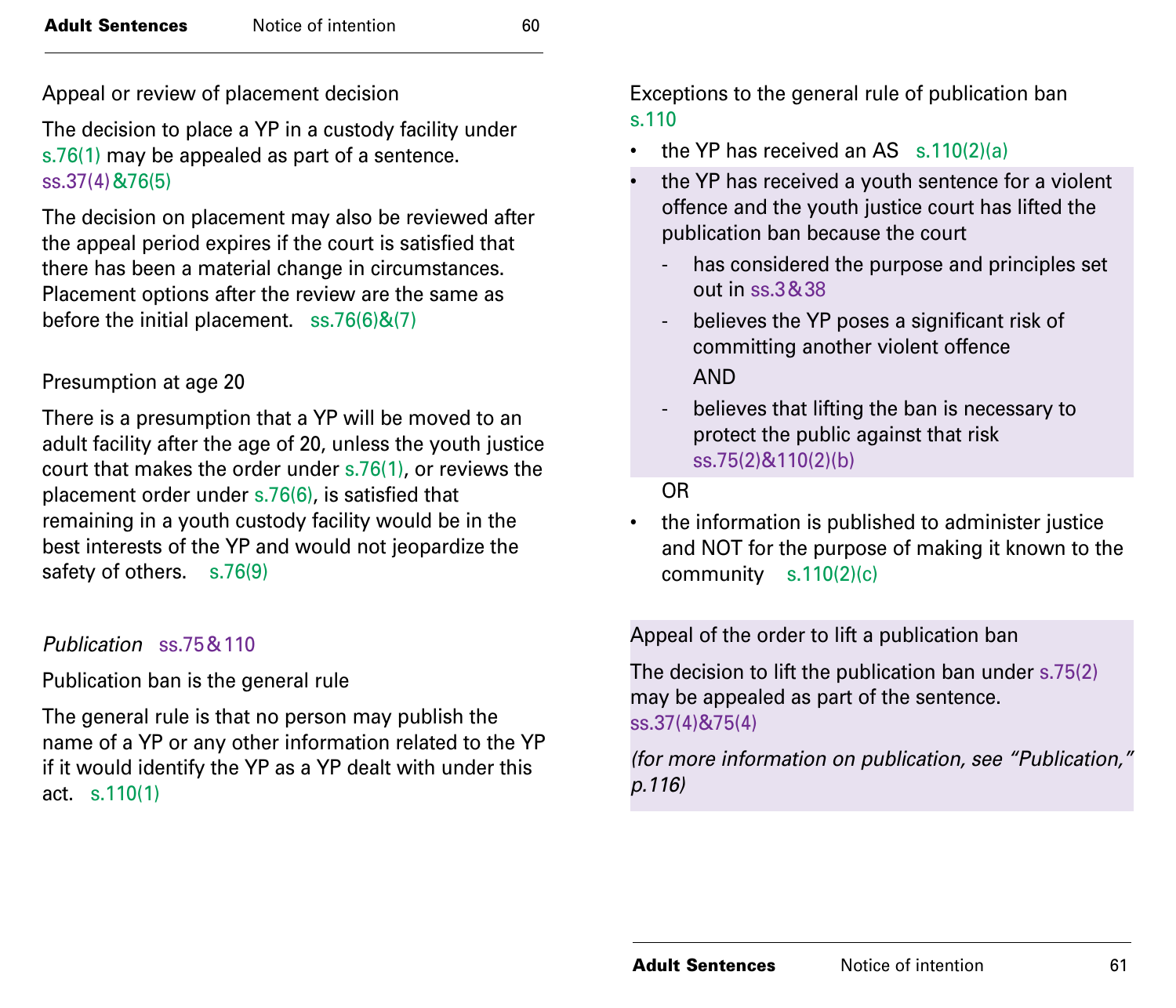## **Appeals** ss.37(4),72(5),75(4)&76(5)

## **Appeals heard as part of the sentence**

The order for an AS under s.72(1) or a youth sentence under s.72(1.1) MUST be appealed as part of the sentence. ss.37(4)&72(5)

The decision to lift the publication ban under s.75(2) may be appealed as part of the sentence. ss.37(4)&75(4)

The decision to place a YP in a custody facility under s.76(1) may be appealed as part of the sentence. ss.37(4)&76(5)

*(for more information on appeals see "Appeals," p.105)*

# **Summary**

Key changes to the provisions for adult sentencing by the SS&CA 2012

- The SS&CA 2012 REPEALED the following sections of the YCJA: ss.61,62,63,64(4),64(5),65,66,68,69(1) &70
- The SS&CA 2012 REPLACED the following sections of the YCJA: ss.64(1),64(2),67(1),67(3),69(2),71,72(1), 72(2),72(3),72(5),73,75,76(2)&81
- The SS&CA 2012 ADDED the following new sections of the YCJA: ss.64(1.1),64(1.2),&72(1.1)

# **VICTIMS' ISSUES**

Victims are mentioned in several provisions of the act.

# **Preamble**

Canadian society should have a youth criminal justice system that takes into account the interests of victims.

Nova Scotia Department of Justice's Victim Services can help all victims of crime, including crimes committed by YPs. Priority is given to victims of violent crime.

For contact information about Victim Services, please go to **novascotia.ca/just/victim\_Services/contact.asp**

# **General principles**

Measures taken against a YP should encourage them to repair the harm they have done to victims and communities. s.3(1)(c)(ii)

Special considerations apply to proceedings against YPs. In particular

- victims should be treated with courtesy, compassion, and respect for their dignity and privacy, and should suffer the minimum degree of inconvenience from being involved with the youth criminal justice system s.3(1)(d)(ii)
- victims should be provided with information about the proceedings, and given a chance to participate and be heard s.3(1)(d)(iii)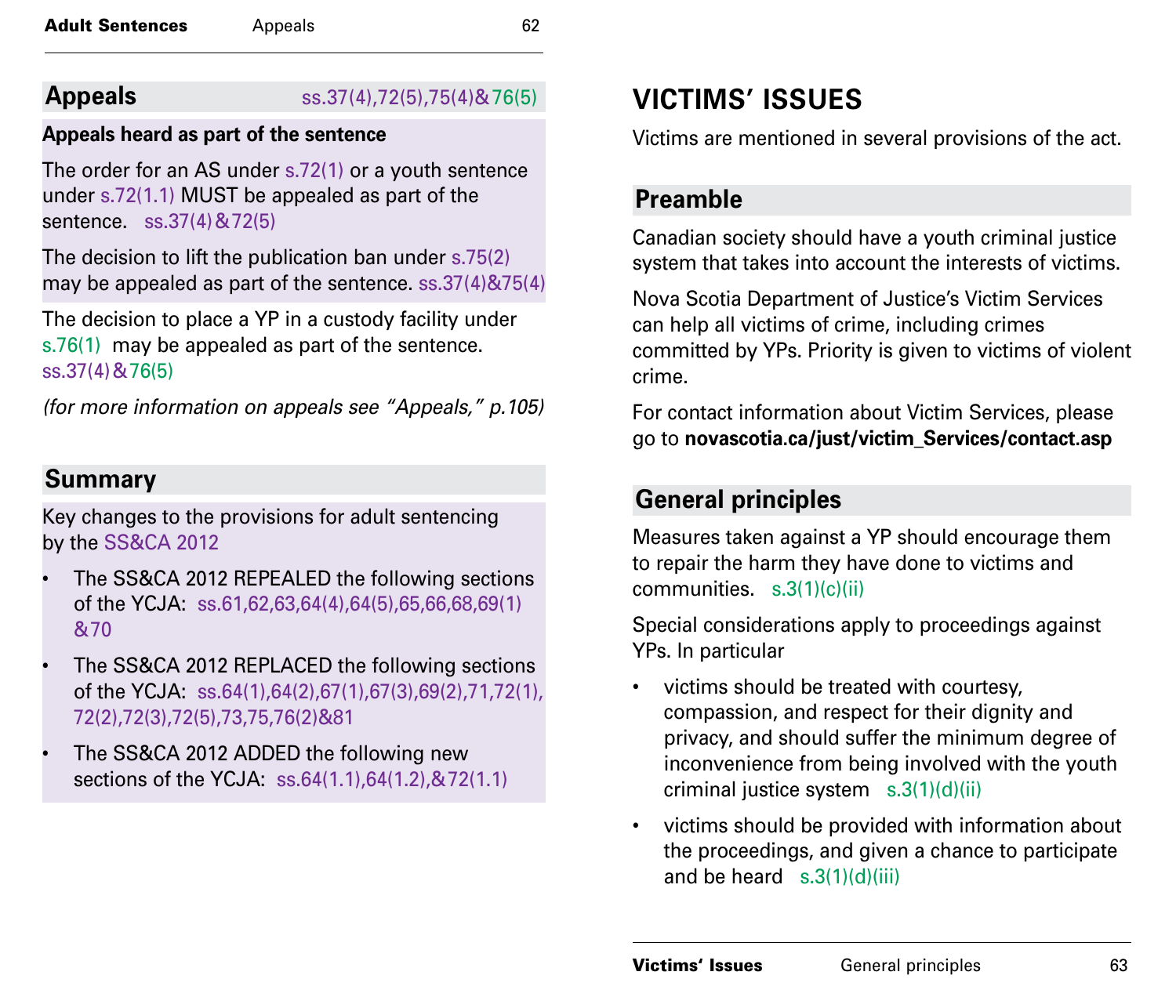## **Objectives of extrajudicial measures** s.5(b)&(d)

EJM should be designed to

- encourage YPs to acknowledge and repair the harm they caused to the victim and the community s.5(b)
- give victims a chance to take part in making decisions that relate to the measures that are selected, and to receive reparation s.5(d)

## **Extrajudicial sanctions** s.12

Victims who ask are entitled to have information about the identity of the YP and how the offence was dealt with when EJS were used.

## **Principles of youth sentencing** s.38(2)(e)(iii)

Subject to the limit of proportionality, the sentence must promote a sense of responsibility in the YP and an acknowledgement of the harm done to victims and the community.

## **Factors to consider in youth sentencing**

In determining a youth sentence the court MUST take into account

- the harm done to victims and whether it was intentional or reasonably foreseeable s.38(3)(b)
- any reparation the YP has made to the victim or the community s.38(3)(c)

## **Victim fine surcharge ss.53&54**

When a YP is given a fine, the YCJA allows for the lieutenant governor of the province to order a percentage of it to go to help victims of offences. s.53(1)

If no percentage is set by the lieutenant governor, the court may order a victim fine surcharge of up to 15%. s.53(2)

The YP may work off both the fine and the surcharge using credits they earn for work they do under a fine option program, if one is established. s.54(2)

## **Publication** s.111

*(see "Rules governing young witnesses and victims," p.117)*

## **Additional provisions relating to victims**

- victims should be interviewed for a pre-sentence report if applicable and reasonably possible s.40(2)(b)
- provisions for victim impact statements in CC ss.722,722.1&722.2 apply to youth sentence proceedings s.50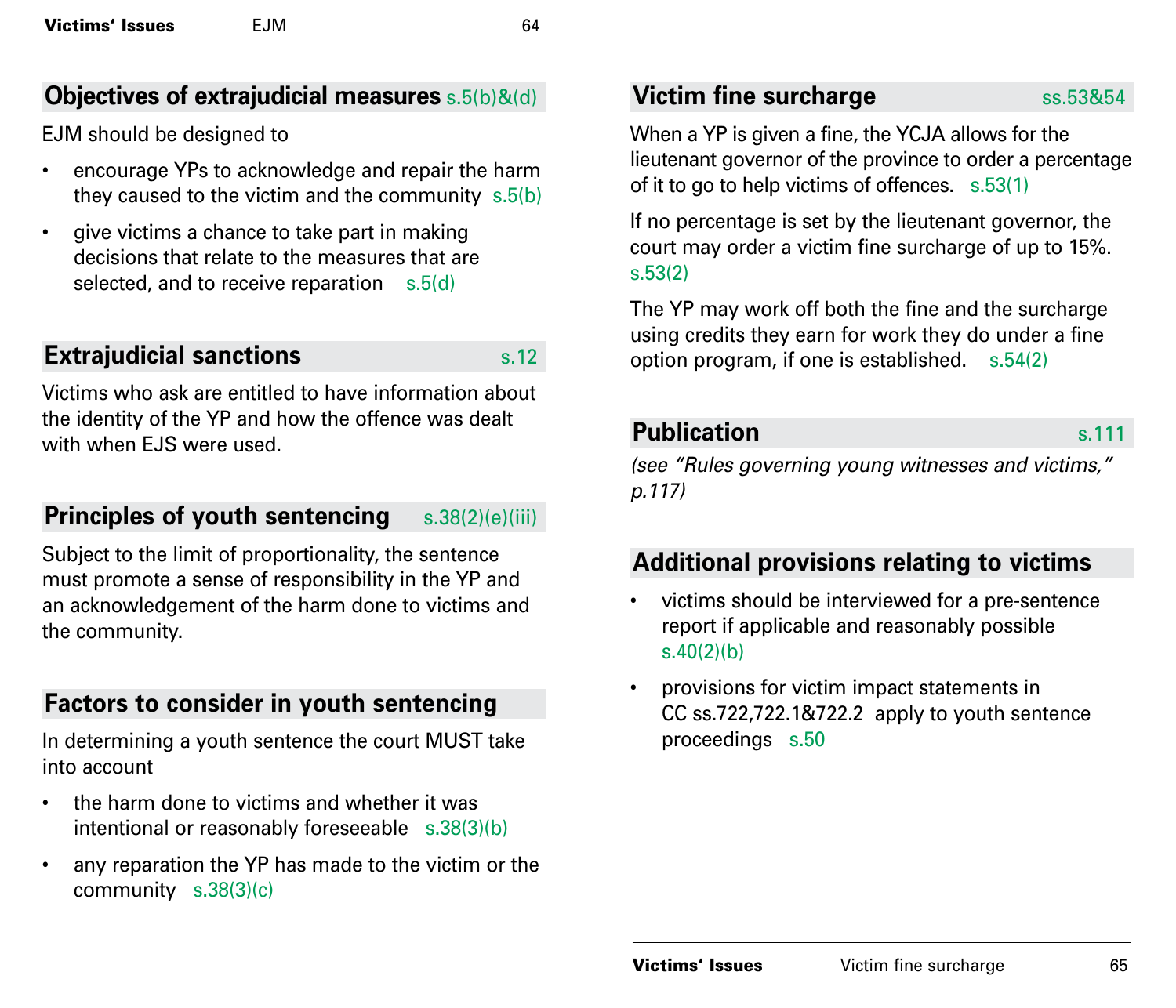- except to the extent that they are inconsistent with or excluded by the YCJA
	- s.16 (defence of mental disorder) AND
	- Part XX.1 (mental disorder) of the CC applies

with any modifications that the circumstances require for proceedings under the YCJA in relation to offences alleged to have been committed by young persons

This also includes provisions for notifying a victim and dealing with victim impact statements in CC ss.672.5(5.1),(14)to(16) and apply to Review Board proceedings (mental disorder) s.141

- the identity of child or young victims and witnesses may be published ONLY as the act provides *(see "Rules governing young witnesses and victims," p.117)* s.111
- victims who ask must have access to court records and may have access to police records under the YCJA s.119(1)(d)

*(see "Victims' access to records," p. 73)*

- a youth justice court has jurisdiction to make orders against a YP under the following sections of the CC s.14(2)
	- 810 (recognizance fear of injury or damage)
	- 810.01 (recognizance fear of criminal organization offence)
	- 810.2 (recognizance fear of serious personal offence)

# **RECORDS AND SHARING OF INFORMATION ss.110to129**

## **Summary**

The YCJA allows police forces, courts, extrajudicial measures organizations, and the government to keep records about a YP who is dealt with under the act. ss.114to116

The act specifically sets out who may have access to records or receive the information contained in them, and the time periods during which access is allowed. s.119&120

## **General rule**

Information about a YP may NOT be disclosed if it would identify them as someone who has been dealt with under the act. For that reason, only those people who are authorized under the YCJA may have access to records or receive the information in them. s.118(1)

Those authorizations are found in the YCJA from s.117to129.

A person who is entitled to access to a record is entitled to the information in the record and a copy of any part of the record. s.122

The purpose of the request and the type of information requested may limit disclosure.

*(see "Publication," p.116)*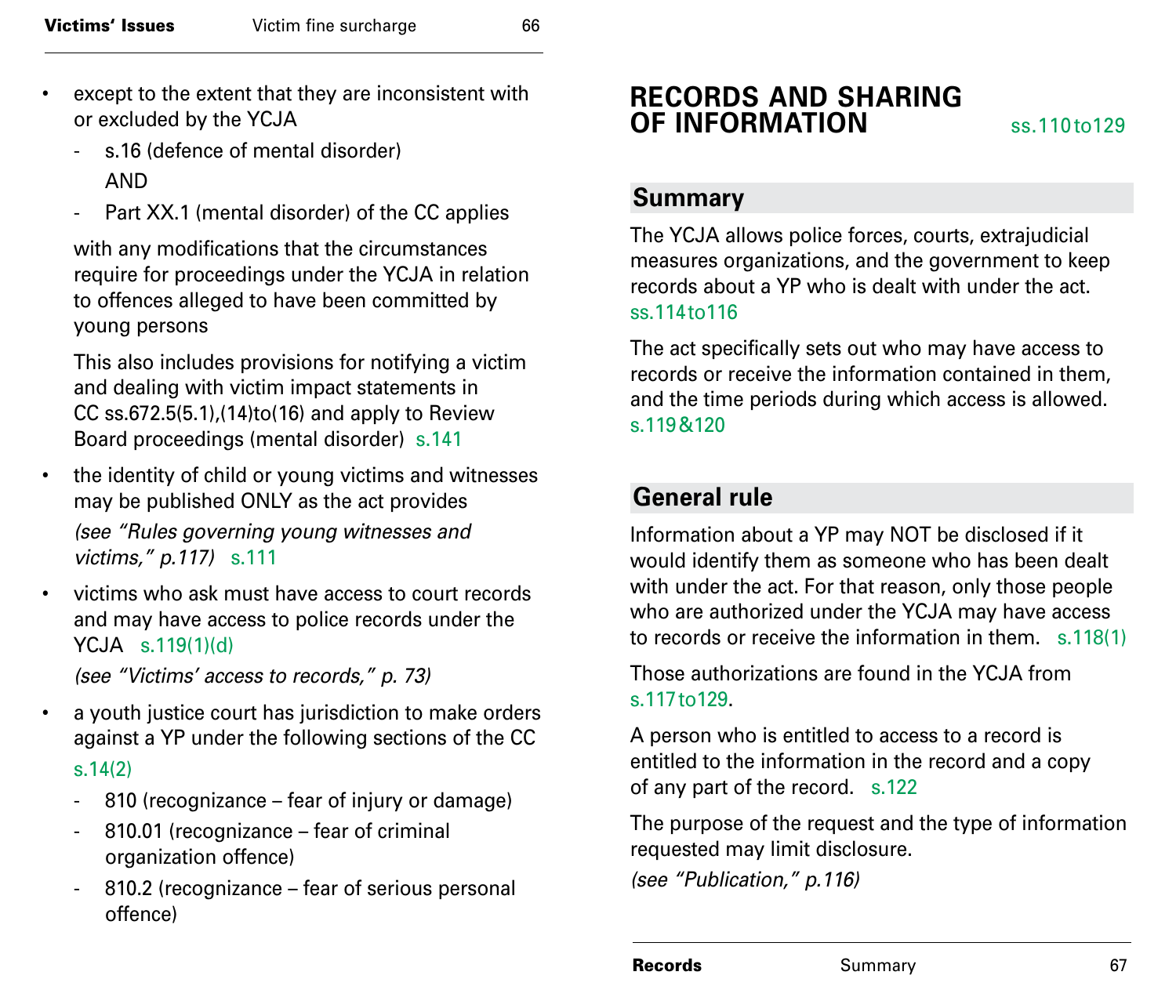## **NOTE TO POLICE**

Here is one key change made to the record keeping provisions by the SS&CA 2012:

The police force MUST keep a record of any extrajudicial measures that they use to deal with a YP. s.115(1.1)

The limitations on access to extrajudicial measures records still apply. s.119(4)

# **Adult sentences**

Sections 118 to 129 do NOT apply to records kept of an offence for which an AS has been imposed

- after the time for appeals has run out OR
- after appeals have been completed.

The record of an AS delivered in youth justice court is treated the same as other adult records. s.117

## **Time periods**

Access to records and disclosure of records are subject to time limitations.

Until the non-disclosure period begins, persons listed in s.119(1) of the YCJA MUST, on request, be given access to court records under s.114 and MAY be given access to police and government records under ss.115&116.

The time periods for access to the records set out in s.119(2) differ according to the way the YP is dealt with by the court and the type of offence.

Access to EJM other than EJS can be disclosed ONLY in the limited circumstances set out in s. 119(4).

After the end of the period set out in s.119(2), other than to the YP and their counsel, s.124, access to the record can be given ONLY by a court order. s.123

A YP to whom a record relates, and their counsel, may have access to the record at any time. s.124

Destruction of records and disclosure after the access periods have ended are dealt with in ss.128&123 respectively.

There are special disclosure provisions and time periods for what are considered more-serious offences in the schedule attached to the YCJA. s.120

Note changes in the description of the offences in s.120(3)(a)&(b).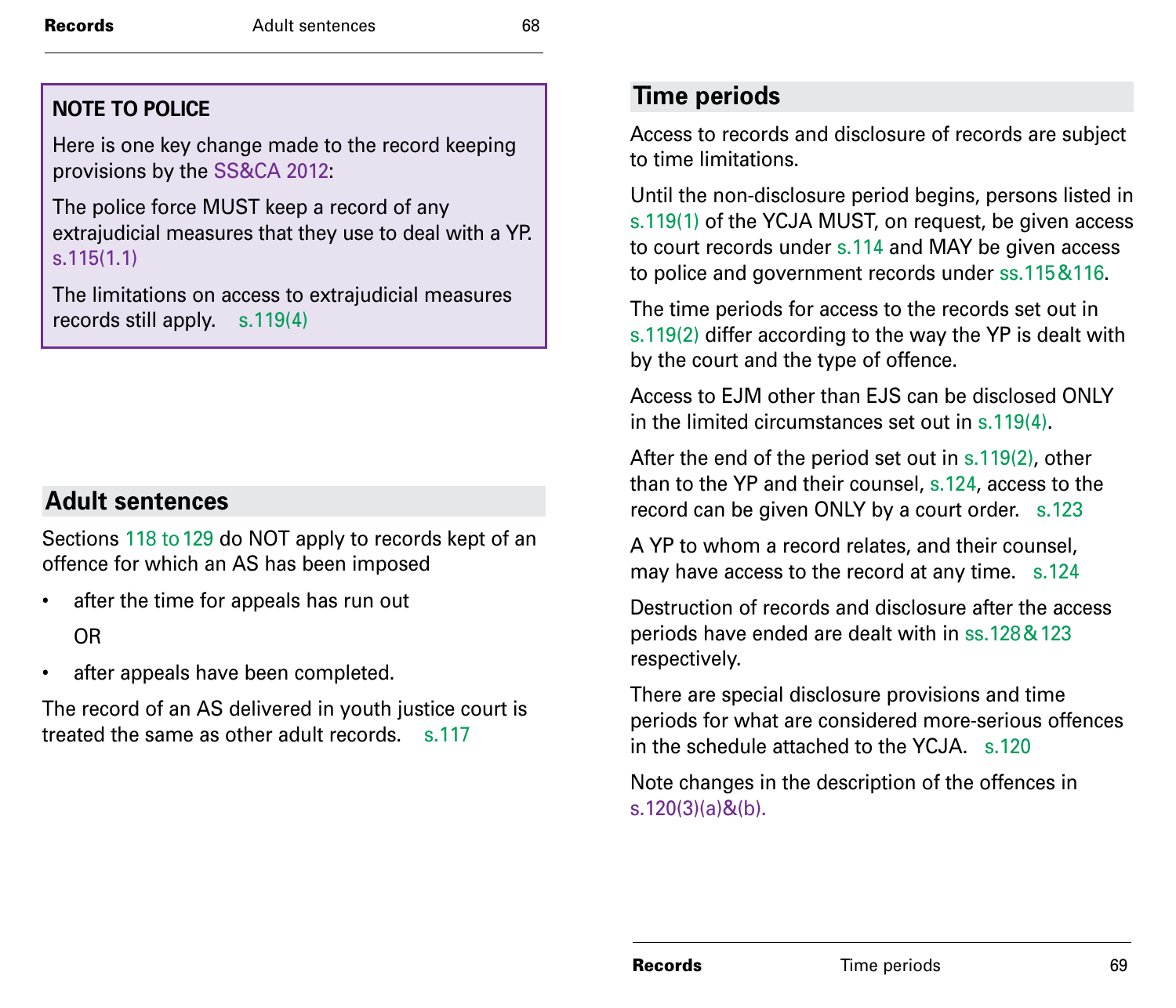## **Exceptional cases of disclosure** s.125

Various justice professionals are given the discretion to disclose information for specific purposes. The information may be disclosed ONLY during the access period set out in s.119(2). s.125(8)

- a peace officer may disclose information contained in police or court records to any person when it is necessary for investigating an offence s.125(1)
- the Crown may, during the course of a proceeding, disclose any information contained in police or court records to a person who is co-accused, with the YP, of the offence for which the record is kept s.125(2)(a)
- the Crown may, during the course of a proceeding, disclose information from police or court records to an accused that identifies a witness as a YP who was dealt with under the  $YC<sub>n</sub>$  s.  $125(2)(b)$
- a peace officer may disclose information contained in police or court records to an insurance company for the purpose of investigating a claim arising out of an offence committed or alleged to have been committed by the YP to whom the record relates s.125(4)
- a provincial director or youth worker may disclose information in a record if the disclosure is necessary for gathering information to prepare a report that is required under the YCJA s.125(5)
- a provincial director, youth worker, Crown, peace officer, or any other person who is providing services to YPs, may disclose any information contained in court, police, or government records to any professional or other person who is supervising or caring for a YP, including a representative of a school, school board, or any other educational or training institution, if it is necessary
	- **a** to ensure the YP's compliance with an order by a youth justice court or the terms of reintegration leave under s.91
	- **b** to ensure safety of staff, students, or other persons
	- **c** to help rehabilitate the YP s.125(6)

The person to whom information is disclosed under subsection 6 MUST

- **a** keep the information separate from any other record of the YP to whom the information relates
- **b** ensure that no person has access to the information unless authorized by the act. The person may disclose the information to another person if this is necessary for purposes of subsection 6
- **c** destroy their copy of the record when the information is no longer required for the purpose for which it was disclosed s.125(7)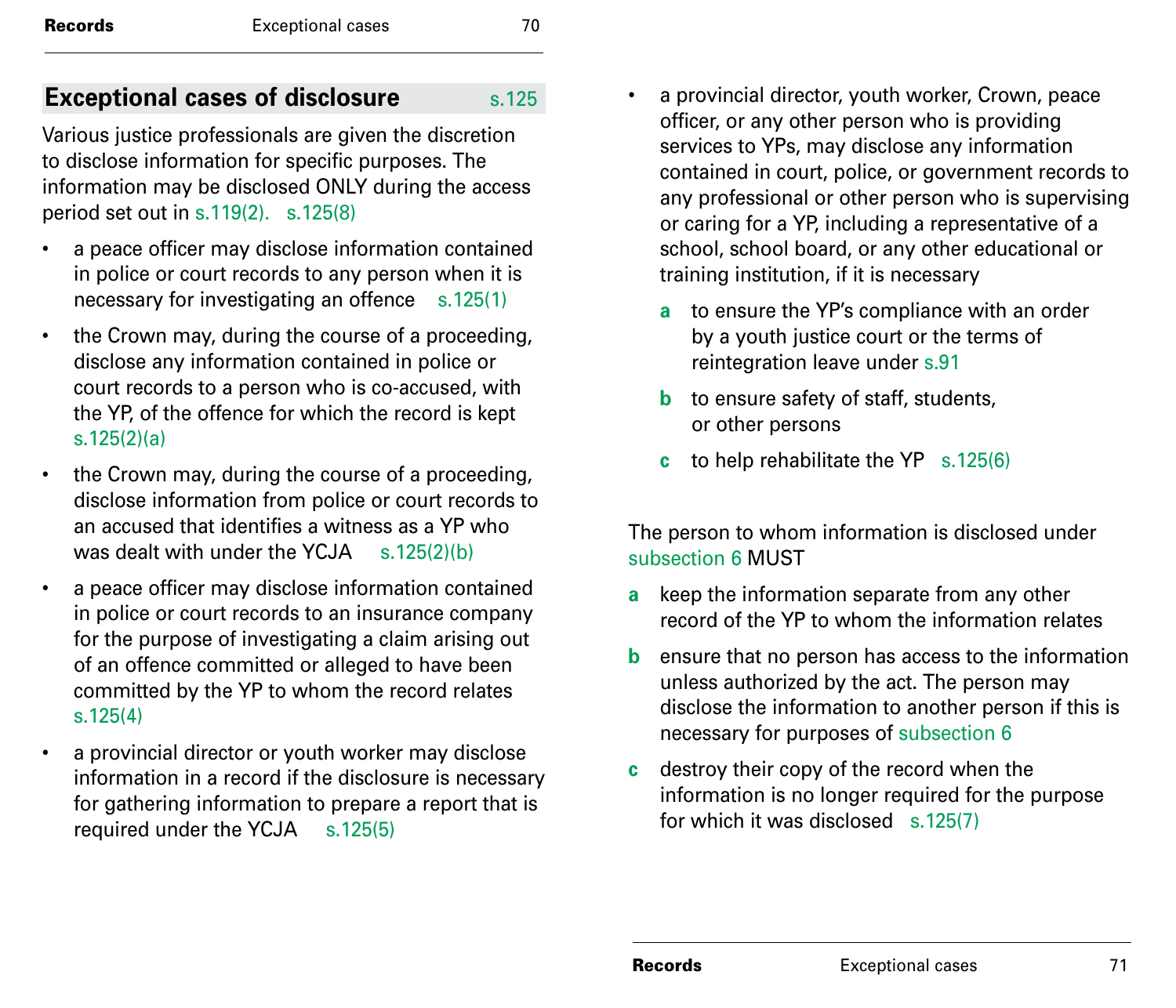## **Court authorization SALL SET AND SALL SET AND SALL SET AND SALL SET AND SALL SET AND SALL SET AND SALL SET AND SALL SET AND SALL SET AND SALL SET AND SALL SET AND SALL SET AND SALL SET AND SALL SET AND SALL SET AND SALL**

The provincial director, the Crown, or a peace officer may apply to the youth justice court for authorization to disclose specific information about a YP to a specified person or persons. The information may be disclosed ONLY during the access period set out in s.119(2). s.127(4)

The court MUST be satisfied that the following circumstances make it necessary to disclose the information s.127(1)

- **a** the YP has been found guilty of an offence involving serious personal injury
- **b** the YP poses a risk of serious harm to people AND
- **c** disclosing the information is relevant to avoiding that risk

The YP, their parents, and the Crown MUST be given an opportunity to be heard before the court grants an order, s.127(2). The Crown MAY apply on an ex parte basis when reasonable efforts to locate the YP were made and were not successful. s. 127(3)

## **Restriction on further disclosure** s.129

Anyone who is given access to a record, or to whom information is disclosed under the YCJA, may disclose that information to another person ONLY when authorized to do so under the act.

#### **Victims' access to records** s. 119(1)(d)

During the access period, victims have access to records kept under s.114 (court records) and may have access to records kept under ss.115 (police records) and 116 (government records).

*(see "Victims' Issues," for more information on victims p.63)*

## **Effect of termination of a youth sentence** s.82

This is subject to the Canada Evidence Act, s.12 (examinations as to previous convictions).

If a YP is found guilty of an offence and

- the court directs an absolute discharge  $s.42(2)(b)$
- the youth sentence has ceased to have effect OR
- the disposition under the YOA, other than a mandatory prohibition order, has ceased to have effect s.51 (mandatory prohibition order) or YOA s.20.1 (mandatory prohibition order)

then the YP is deemed NOT to have been found guilty or convicted of the offence.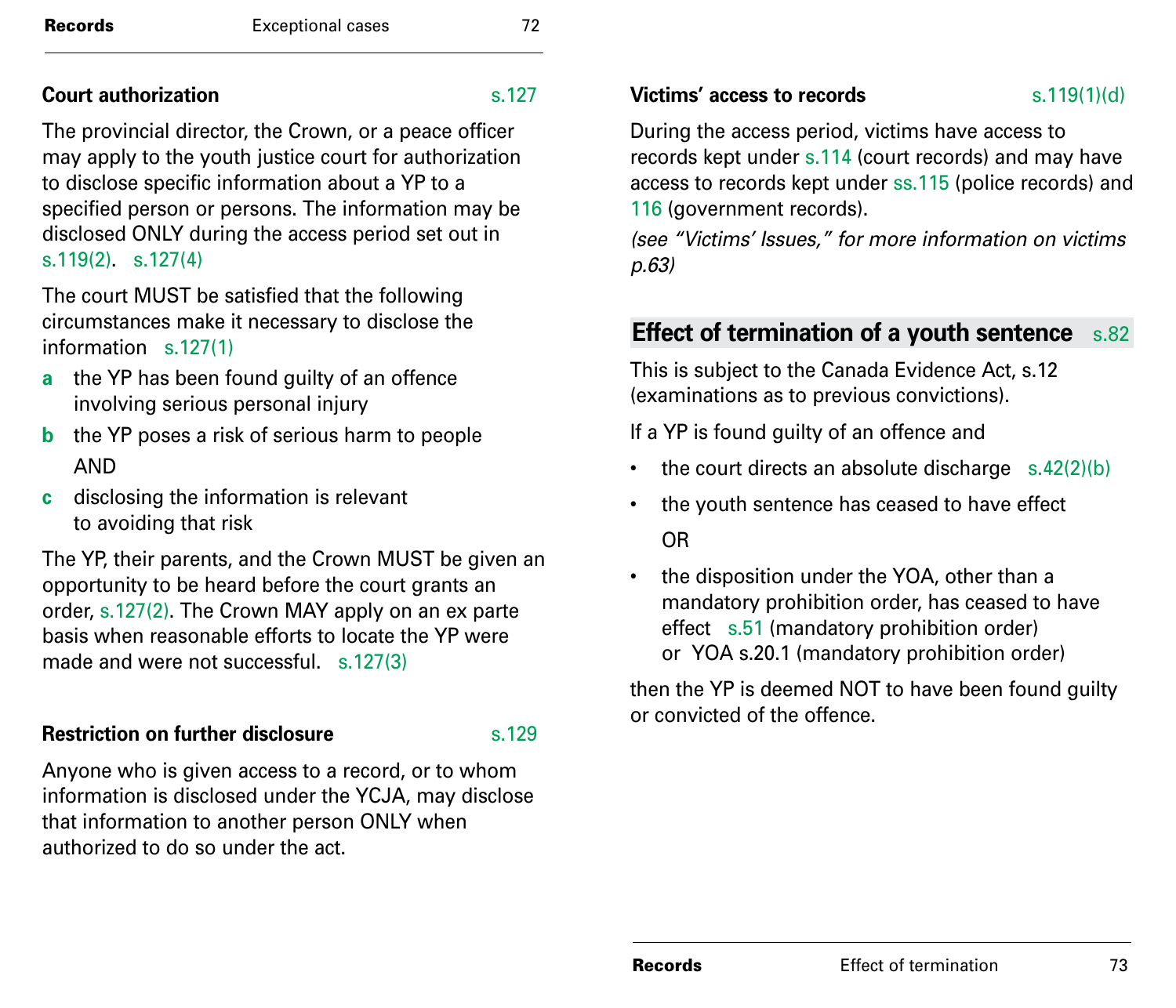#### EXCEPTIONS under s.82(1)

- **a** the YP may plead "autrefois convict" to a subsequent charge related to the offence
- **b** the court may consider the finding of guilt in hearing an application under s.64(1) (application for AS)
- **c** any court or justice may consider the finding of guilt while hearing an application for judicial interim release or in deciding what sentence to impose for any offence
- **d** the National Parole Board or any provincial parole board may consider the finding of guilt while hearing an application for conditional release or for a record suspension under the Criminal Records Act s.82(1)

The termination of a youth sentence removes any disqualification under any act of parliament to which the YP is subject for an offence by a finding of guilt. s.82(2)

Certain application forms must NOT contain a question that would require the YP to disclose the offence after the termination of the youth sentence. s.82(3)

A finding of guilt under the YCJA is NOT considered a previous conviction under any act of parliament where a greater punishment is prescribed because of a previous conviction, except when it is used to determine an AS to be imposed. s.82(4)(b)

# **CUSTODY, SUPERVISION, AND ENFORCEMENT** ss.83 to 109

## **Summary**

#### **Purpose and principles**

The YCJA sets out the purpose and principles for youth custody and supervision, and the rules under which the youth justice system must operate

- the focus of every custody sentence must be on reintegration and on measures aimed at helping the YP to not reoffend
- a youth worker MUST be designated to work with each YP as soon as they are sentenced to custody, to develop and implement a reintegration plan
- each province is required to have at least two levels of youth custody
- all YPs under 18 must serve their youth sentence in youth custody

"no young person who is under the age of 18 years is to serve any portion of the imprisonment in a provincial correctional facility or a penitentiary" s.76(2)

There are provisions, however, in the legislation governing placement in or transfer to an adult facility for those YPs 18 and over.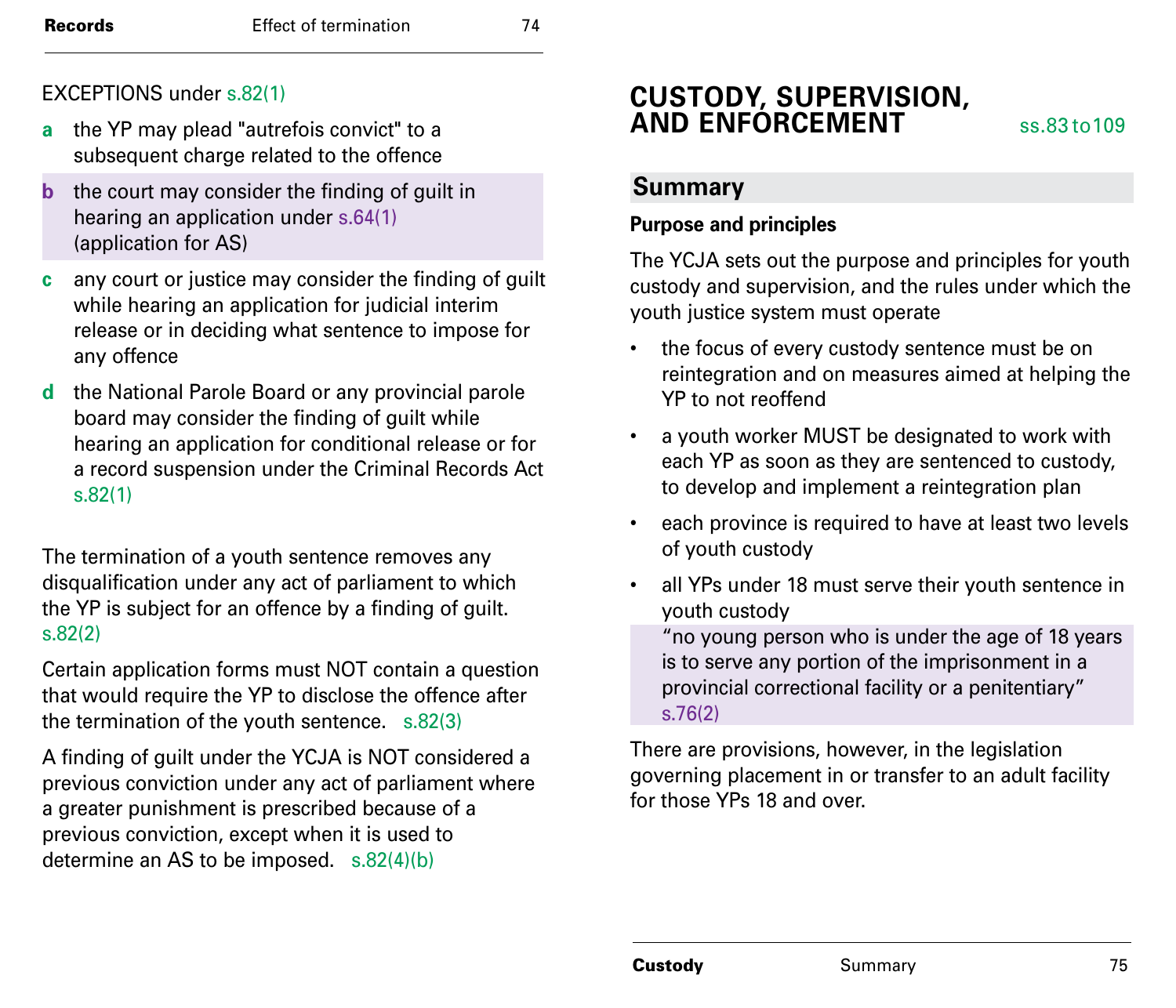| Custody | Purpose | 76 |
|---------|---------|----|
|         |         |    |

#### **Two different sets of procedures**

Two different sets of procedures have been put in place for each of the following

- setting conditions for supervision in the community (community supervision) and conditional supervision
- extending the custodial portion of a youth sentence
- responding to a breach of a condition

The first governs community supervision under sentences imposed under s.42(2)(n).

The second governs conditional supervision imposed under s.42(2)(o),(p),(q),(r)&s.94(19)(b).

## **Purpose of custody and supervision** s.83(1)

The purpose of the youth custody and supervision system is to contribute to the protection of society in two ways

• by carrying out sentences in a safe, fair, and humane manner

AND

• by helping the YP to be rehabilitated and reintegrated into society as a law-abiding citizen through effective custody and supervision programs

# **Principles of custody and supervision** s.83(2)

(in addition to the overall principles in s.3)

- **a** use the least restrictive measures that are consistent with the protection of the public, people working with the YP, and the YP
- **b** ensure that YPs sentenced to custody keep the same rights as other YPs except for those rights which are removed or restricted because of their sentence
- **c** help both families of YPs and members of the public to become involved with the YP
- **d** make custody and supervision decisions in a fair, forthright, and timely manner to ensure that YPs have access to an effective review procedure AND
- **e** ensure that the placement of YPs where they are treated as adults does NOT disadvantage them for eligibility for and conditions of release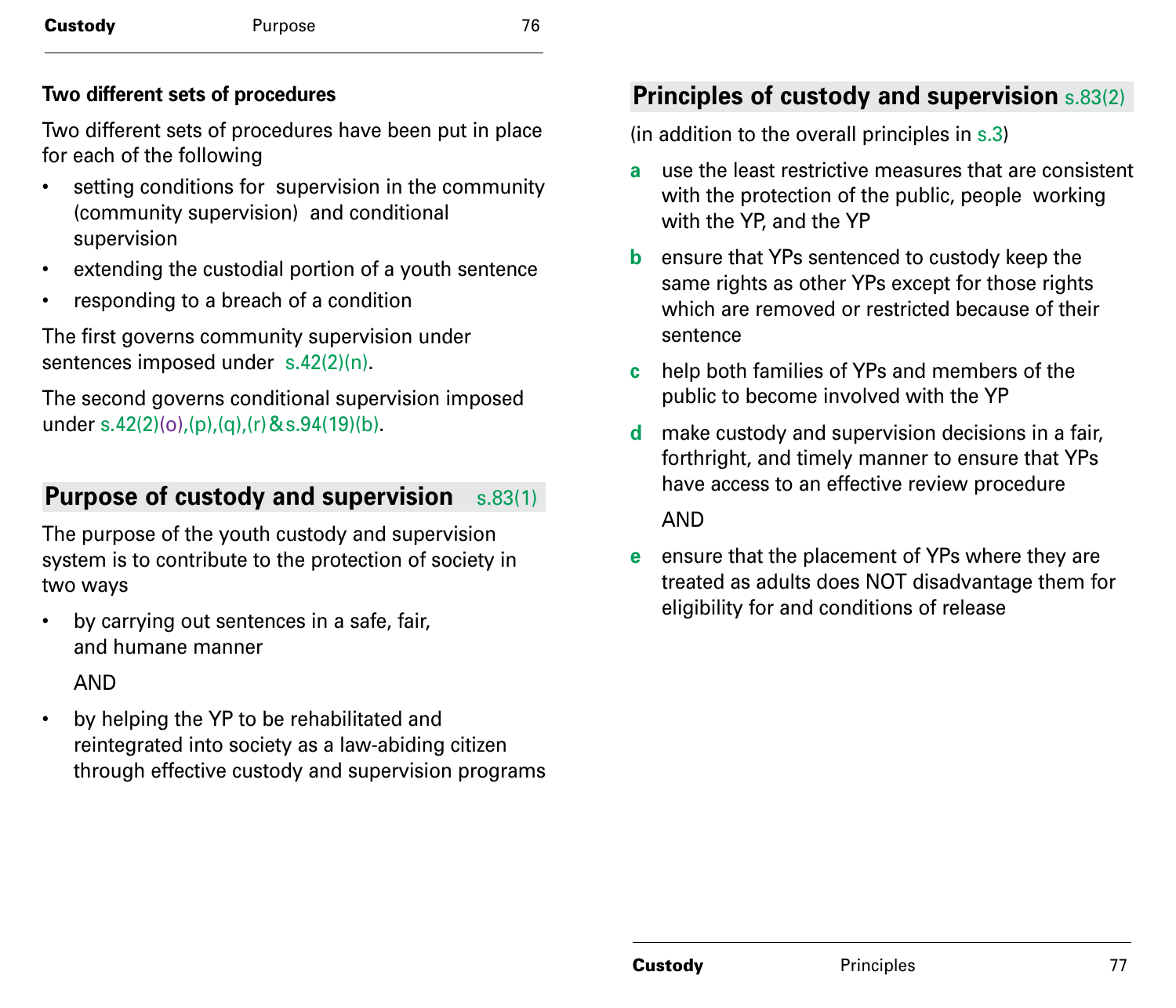# **Level of custody**

Each province must have at least 2 levels of youth custody that are distinguished by the degree of restraint. s.85(1)

The YCJA allows either the provincial director or the court to determine the level of custody. ss.85(3),(4)&88

In Nova Scotia, the court will continue to follow the applicable provisions of the YOA in making this determination. These YOA provisions will continue to apply, with necessary changes, to determine the level of custody and its review: YOA s.2(1) "review board" and "progress report," ss.11,24.1to24.3&28 to31. s.88

Order in Council #2003-131 dated May 28,2003 **www.gov.ns.ca/exec\_council/oic/view.asp?oicID=10939**

## **Youth workers and reintegration**

The provincial director must designate a youth worker to be assigned to work with a YP as soon as the YP is sentenced to custody. During the custodial portion of the sentence, an assigned youth worker prepares and implements a plan which sets out programs for the YP's reintegration into the community. s.90(1)

When the YP serves the remainder of their sentence under supervision in the community, the youth worker supervises them, continues to provide support, and helps the YP both respect the conditions of their release and implement their reintegration plan. s.90(2)

# **Reintegration leave** s.91

The provincial director may grant reintegration leave to any YP committed to a youth custody facility under a youth sentence. The YCJA also allows reintegration leave to be granted to a YP serving an AS in a youth facility

- $\Theta$  it is available on any terms and conditions that the provincial director considers desirable for a period not exceeding 30 days
- renewal of the leave is specifically allowed for one or more 30-day periods on reassessment of the case
- the provincial director can revoke the leave at any time
- if the YP is not complying, or the leave is revoked, the YP can be arrested without warrant and returned to custody

# **Placement in or transfer to adult facilities**

## **Summary**

If a YP is 18 or over but under 20 the court can, if certain criteria are met, authorize their transfer to a provincial custodial facility for adults. s.92

If a YP turns 20 while in a youth custody facility they MUST be transferred to a provincial custodial facility for adults unless the provincial director orders that they remain in the youth custody facility. s.93

If a YP is 20 at the time of sentencing, they must be placed in a provincial custodial facility for adults. s.89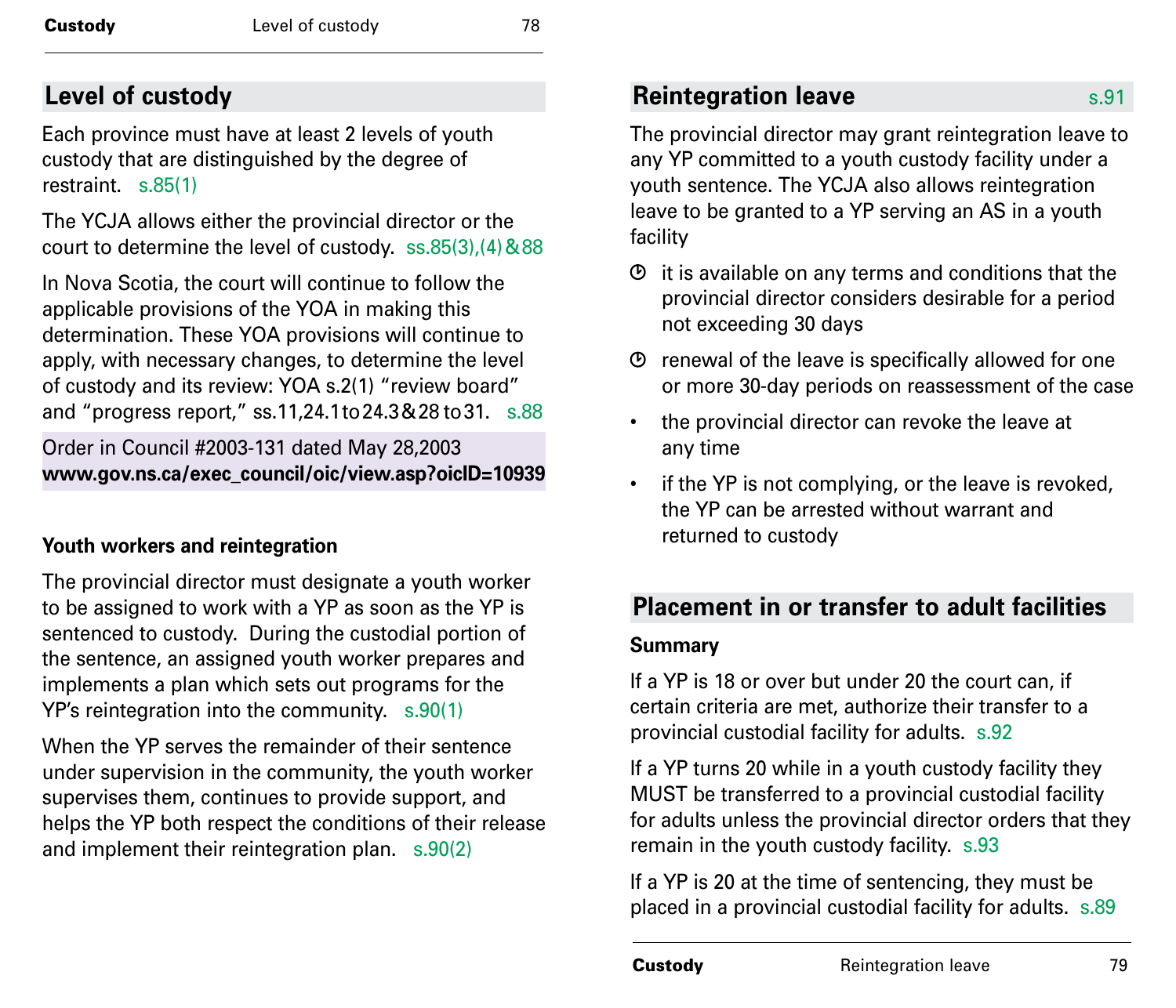## **YPs aged 20 at time of sentencing**

A YP who is aged 20 or older at the time a custodial youth sentence is imposed MUST be committed to a provincial correctional facility for adults. s.89(1)

Once a YP is serving a youth sentence in a provincial adult facility under s.89(1), the provincial director may apply to the youth justice court for authorization to direct that the YP be moved to a federal penitentiary to serve the remainder of the youth sentence.

The following conditions must be met s.89(2)

- $<sup>①</sup>$  there must be 2 years or more remaining in the</sup> sentence
- the YP, provincial director, and representatives of the provincial and federal correctional systems must have an opportunity to be heard

AND

• the court must be satisfied that transfer to a penitentiary is in either the best interests of the YP or the public interest

## **Turning 18 under a custodial sentence** s.92(1),(2)

After turning 18, a YP may be transferred to a provincial correctional facility for adults by the youth justice court, on the application of the provincial director, provided that

- the YP, provincial director, and representatives of the provincial system have an opportunity to be heard
	- AND

• the court is satisfied that the transfer is in either the best interests of the YP or the public interest s.92(1)

Once the YP is serving a youth sentence in the provincial facility, the provincial director may apply for authorization to move the YP to a federal penitentiary. s.92(2)

The conditions are similar to those described on p.80 (see "YPs aged 20 at the time of sentencing") in relation to moving to a federal facility under s.89.

#### **Where a sentence is served** s.92(4)&(5)

If a YP is serving an AS with placement in an adult facility under  $s.76(1)(b)$  or (c) and a custodial youth sentence at the same time, they MUST serve both sentences in an adult facility. s.92(4)

The placement of a YP is at the discretion of the provincial director when the YP is serving a custodial sentence in a youth facility under s.76(1)(a). s.92(5)

#### **Turning 20 under a custodial sentence** s.93

When a YP turns 20 while serving a custodial youth sentence in a youth facility, they MUST be transferred to a provincial adult correctional facility UNLESS the provincial director orders otherwise. s.93(1)

If the YP has been transferred to a provincial adult correctional facility under s.93(1) the provincial director may apply to the youth justice court to transfer them to a federal penitentiary. s.93(2)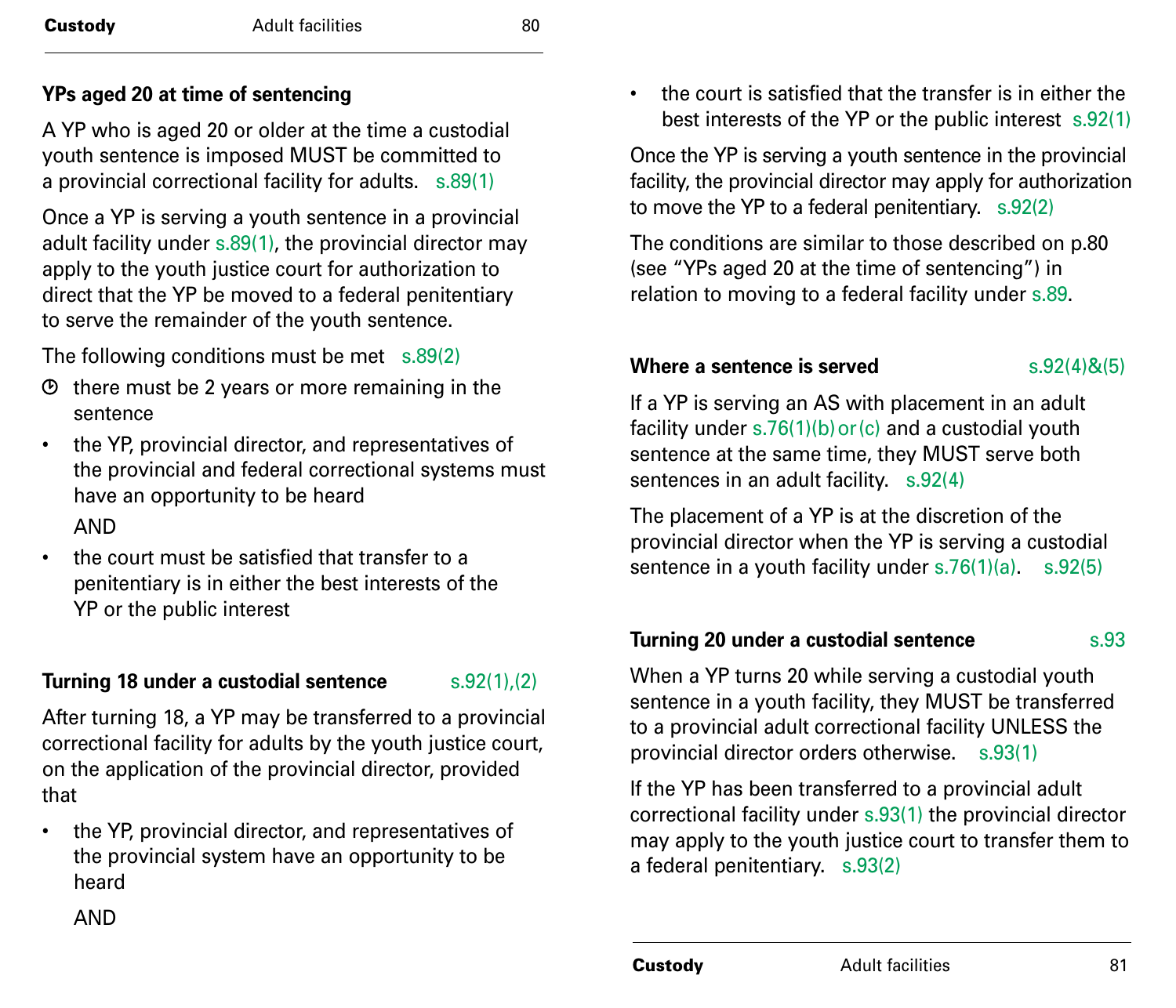The court may order the transfer to a penitentiary if

• the court considers it in the best interests of the YP or in the public interest

## AND

 $\Theta$  if at the time of the application there are 2 years or more remaining on the sentence s.93(2)

#### **Provisions governing YPs serving a youth sentence in an adult facility**

A YP who is serving a youth sentence in an adult facility by order of the court, is subject to the legislation governing other prisoners in those facilities, except as the legislation conflicts with the provisions of Part 6 of the YCJA. These provisions, including access to youth records and disclosure of information in youth records, continue to apply to the YP. ss.89(3),92(3)&93(3)

#### **Review of custodial sentences** s.94

There is a mandatory annual review of custodial sentences of more than one year, s.94(1)&(2), and

optional reviews that can be initiated by the provincial director, the YP, the parent of the YP, or the Attorney General. s.94(3)

Five clear days notice of any review is required in accordance with s.94(13)or(14).

## **Orders deemed to be youth sentences for the purpose of review**

These orders are reviewed under s.94. s.95

| s.97(2)     | Conditions for community supervision                          |
|-------------|---------------------------------------------------------------|
| s.98(3)     | Continuation of custody                                       |
| s.103(2)(b) | Continuation of custody for a serious<br>breach of conditions |
| s.104(1)    | Continuation of custody                                       |
| s.105(1)    | Conditions for conditional supervision                        |
| s.109(2)(b) | Continuation of suspension of<br>conditional supervision      |

There is no review of a sentence under either s.94 or s.96 while the sentence is under appeal. ss.94(7)&96(4)

## **Review of level of custody**

*(see "Level of custody," and the application of the YOA, in particular "s.28.1 YOA," p.78)* 

## **Decision of the youth justice court after review** s.94(19)

When a youth justice court reviews a sentence under s.94 the court may, after giving the parties the opportunity to be heard

- **a** confirm the sentence
- **b** release the YP on conditional supervision OR
- **c** convert an IRCS sentence to a custodial sentence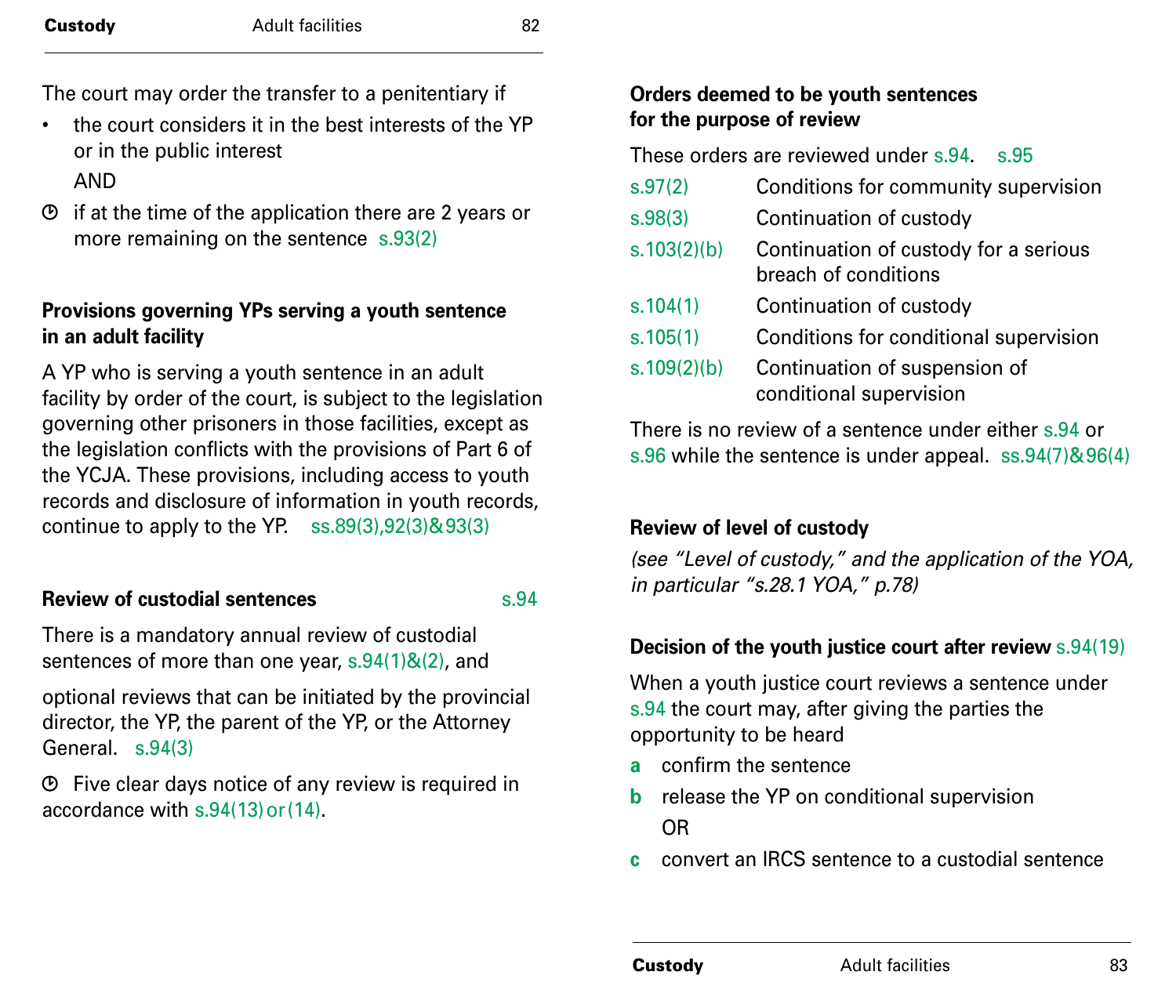## **Release upon recommendation of provincial director** s.96

The youth justice court may release a YP from custody on conditional supervision on the recommendation of the provincial director without the need for a hearing. s.96(5)

There will be a hearing, however, if an application to review the provincial director's recommendations is made by the YP, the YP's parent, or the Attorney General. s.96(3)

The provincial director may request a review of the court order if the youth justice court does not release the YP. s.96(7)

Notice provisions are set out in s.96.

## **Where else this procedure can and cannot be used**

Because Nova Scotia continues to authorize the court to decide the level of custody, this procedure is also available to transfer a YP from one level of custody to another under s.29 of the YOA.

## **Conditions for community supervision in a custody and supervision order under s.42(2)(n)** s.97<sup>8</sup> **s.97**

The last 1/3 of a youth sentence of custody and supervision under  $s.42(2)(n)$  is served in the community, under supervision.

## **Mandatory conditions included in all s.42(2)(n) sentences.**

These include the following conditions set out in s.97(1)

The YP MUST s.97(1)

- **a** keep the peace and be of good behavior
- **b** report to the provincial director and be under the provincial director's supervision
- **c** inform the provincial director immediately if they are arrested or questioned by police
- **d** report to the police or any named individual, as instructed by the provincial director
- **e** advise the provincial director of their address of residence, and immediately report any changes in the following information
	- i address
	- ii occupation, employment, training, education, or volunteer work
	- iii family or financial situation AND
	- iv circumstances that might affect their ability to comply with the conditions of the sentence

AND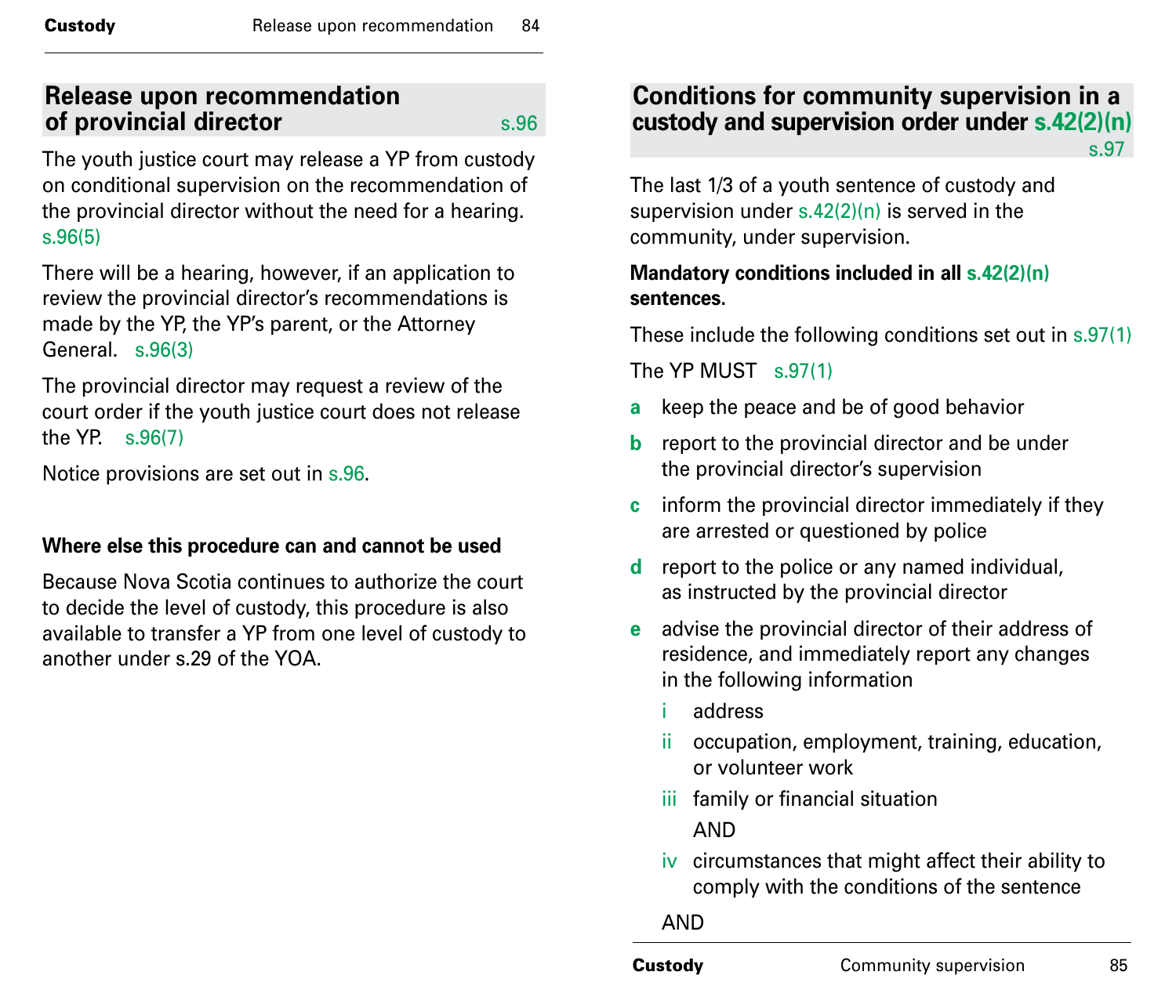**f** NOT own, possess, or have control over any weapon, ammunition, explosive, etc. except as authorized by the provincial director for the purposes of participating in a program

#### **Additional conditions**

The provincial director may set additional conditions under s.97(2) in order to

- support and address the needs of the YP
- promote the YP's reintegration into the community AND
- adequately protect the public

In doing so, the provincial director MUST take into account

- the needs of the YP
- the programs which would most effectively reintegrate them into the community
- the nature of the offence AND
- the YP's ability to comply with the conditions

**Conditions for conditional supervision for sentences under s.42(2)(o),(q),&(r), for deferred custody and supervision orders under s.42(2)(p), and after a review under s.94(19)(b)** s.105

S.105 sets out the process for setting conditions for releasing a YP on conditional supervision at the end of the custodial portion of a youth sentence

- for attempted murder, manslaughter, and aggravated sexual assault s.42(2)(o)
- for murder  $s.42(2)(q)$
- for intensive rehabilitative custody and supervision s.42(2)(r)

AND

- for the processes of setting conditions for
	- deferred custody and supervision  $s.42(2)(p)$ AND
	- release after a review of a custodial youth sentence s.94(19)(b)

Unlike sentencing under  $s.42(2)(n)$ , the court sets the optional conditions for conditional supervision and deferred custody and supervision.

Conditions for deferred custody and supervision are set at the time of sentencing.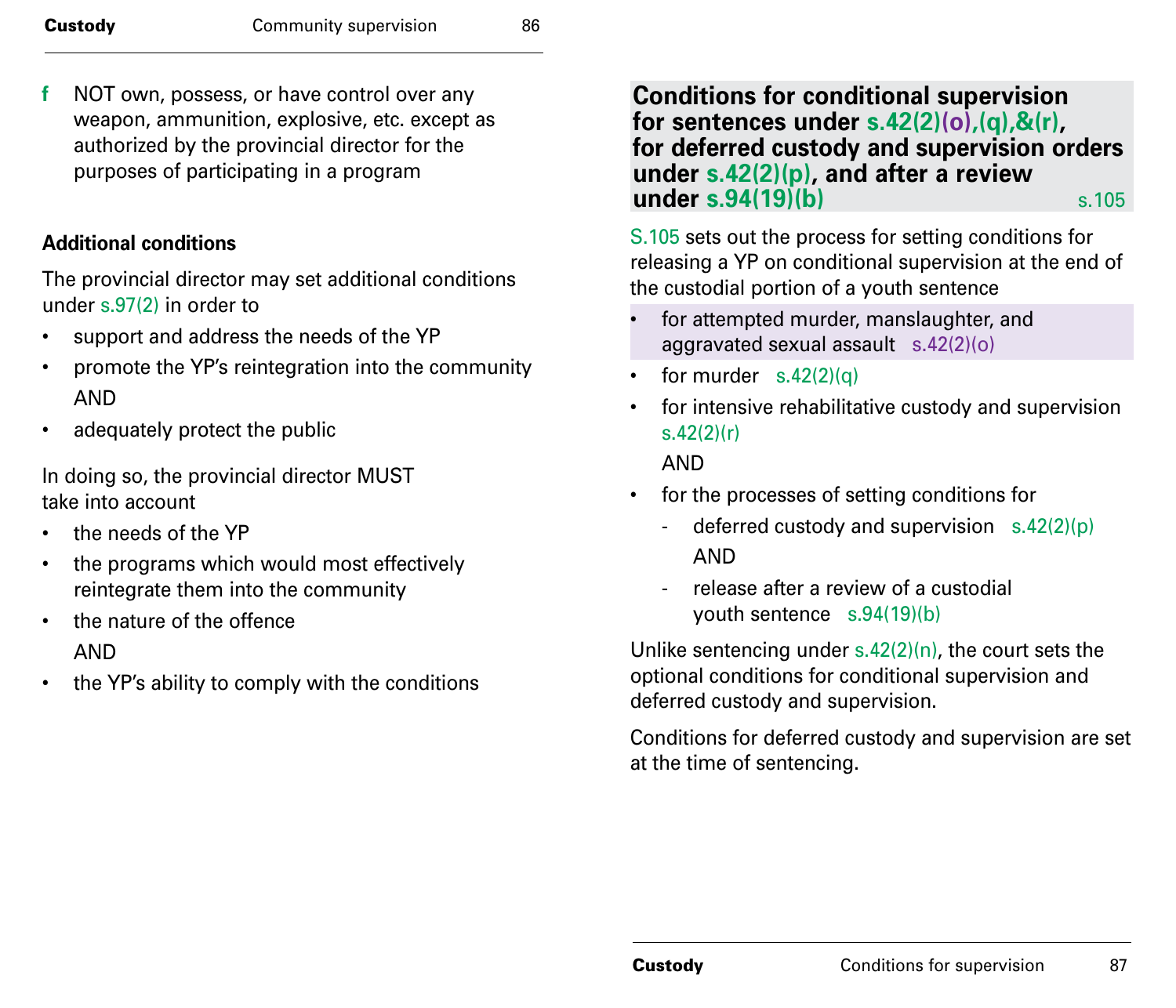The process for setting conditional supervision conditions for sentences under s.42(o),(q)&(r) is as follows s.105

#### **Step 1**

The YP is brought before the youth justice court one month before the custodial portion of the sentence ends. s.105(1)

## **Step 2**

The court holds a hearing. s.105(1)

## **Step 3**

The court sets the conditions for the YP's conditional supervision. s.105(1)

## **Step 4**

Mandatory conditions are set out in s.105(2).

Discretionary conditions that the court may impose are set out in  $s$   $105(3)$ .

The court sets temporary conditions if the YP cannot be brought before the court. A hearing is then held as soon as possible. A report is required to help the court set the conditions. s.105(4)

## **Mandatory conditions–conditional supervisions** 105(2)

These include all conditions set out in s.97, and listed under "Conditions for community supervision in a custody and supervision order," pp. 85 & 86, with THESE ADDITIONS

- the YP must appear before the youth justice court when required by the court to do so  $s.105(2)(b)$
- the YP must comply with any reasonable instructions that the provincial director considers necessary, concerning a condition of conditional supervision, to prevent a breach of that condition or to protect society s.105(2)(h)

## **Discretionary conditions–conditional supervision** s.105(3)

The youth justice court may also require a YP to

- **a** go directly to their place of residence or to any other specific place, upon release
- **b** make reasonable efforts to find and keep suitable employment
- **c** attend any appropriate place of learning, training, or recreation the court finds to be available and suitable
- **d** live with a parent or other appropriate adult who is willing to provide for the care and maintenance of the YP
- **e** live in any place that the provincial director may specify
- **f** remain in the territorial jurisdiction of one or more courts named in the order
- **g** comply with conditions set out in the order that support and address the YP's needs and promote their reintegration into the community AND
- **h** comply with any other condition set out in the order that the court considers appropriate, including conditions for securing the YP's good conduct and preventing their re-offending

The court of appeal may review the youth justice court's order under s.105(1) to set conditions for release on conditional supervision, if an application is made by the YP or the provincial director under s.101. s.105(8)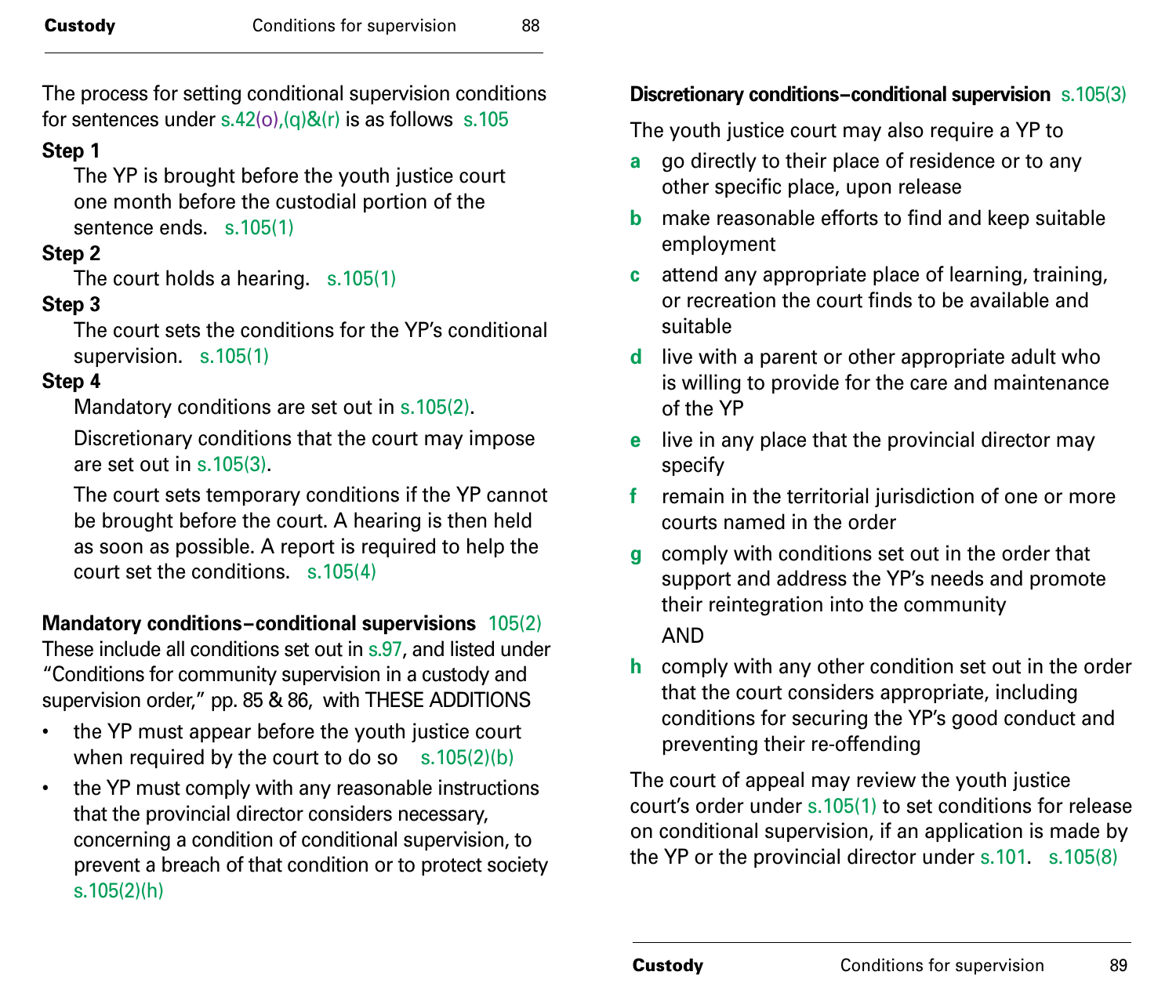## **Extending the custodial portion of custody and supervision orders under s.42(2)(n)** s.98

#### **Who applies**

The Crown or the provincial director may apply to the youth justice court for an order that a YP remain in custody for a period not exceeding their entire sentence s.98(1)

this is a procedure used for sentences imposed s.42(2)(n)

## **Time considerations**

If this application cannot be heard before the YP is to be released from custody, the court may order the YP to remain in custody until the application is complete. s.98(2)

## **Who must be heard**

Both parties and a parent of the YP MUST have an opportunity to be heard. s.98(3)

## **Test to extend custodial portion of sentence** s.98(3)

The court MUST be satisfied that there are reasonable grounds to believe that

• the YP is likely to commit a SVO before the expiry of the sentence

AND

• conditions that would be imposed on the YP would not be adequate to prevent them from committing the offence

## **Factors the court must consider** s.98(4)

The court must consider any factor relevant to the case of the YP including

- **a** evidence of a pattern of persistent, violent behavior and, in particular
	- i the number of offences committed that caused physical or psychological harm to another person
	- ii difficulties in controlling violent impulses, to the point of endangering the safety of others
	- iii the use of weapons in committing any offence
	- iv explicit threats of violence
	- v brutal behavior associated with the commission of an offence

AND

- vi a substantial degree of indifference to the reasonably foreseeable consequences to others of the YP's behaviour
- **b** psychiatric or psychological evidence that, as a result of a physical or mental illness or disorder, the YP is likely to commit a SVO before the sentence ends
- **c** reliable information that satisfies the youth justice court that the YP is planning to commit a SVO before the end of the sentence
- **d** the availability of adequate supervision programs in the community for the protection of the public until the end of the sentence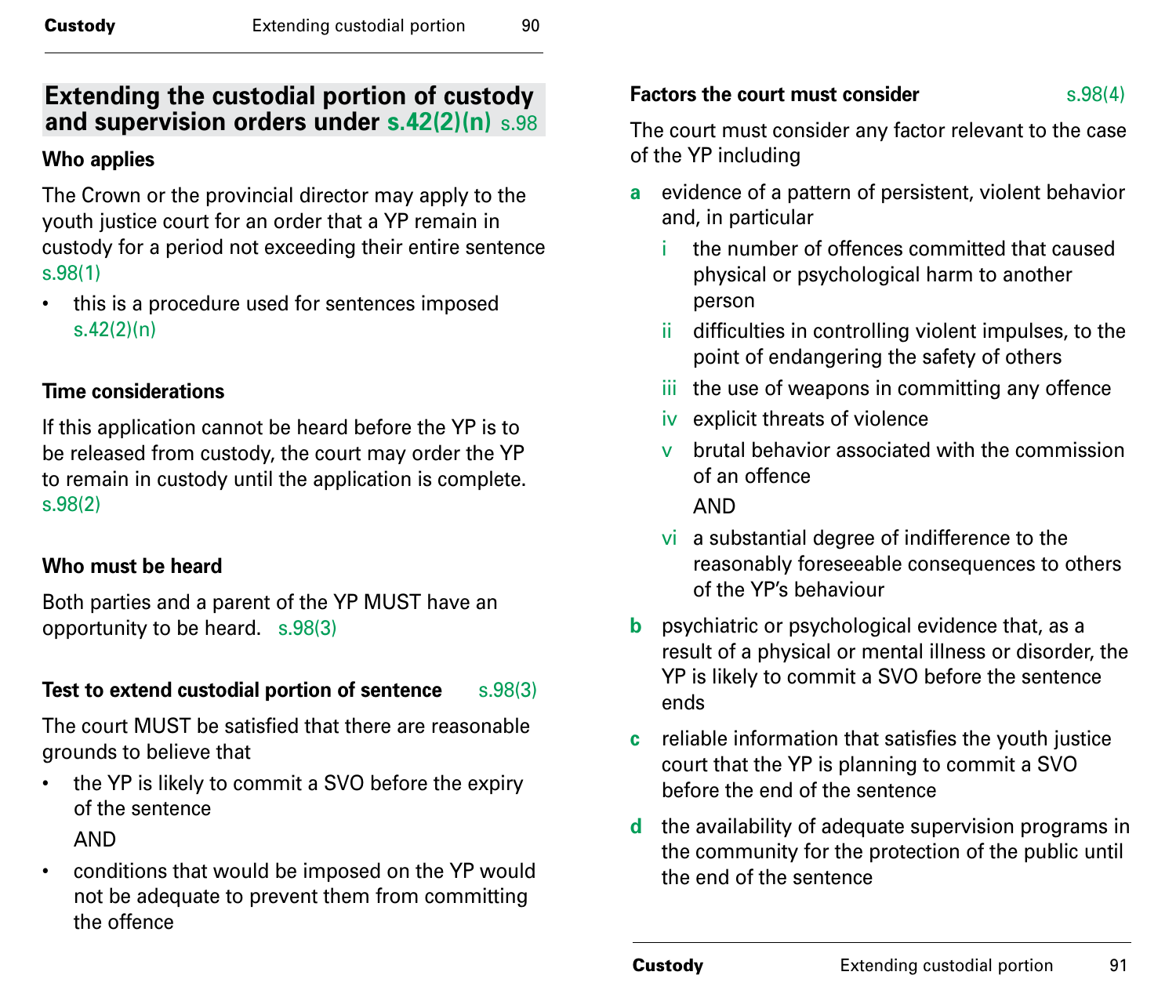**e** any increased likelihood that the YP will re-offend if they serve the entire sentence in custody without the benefit of supervision in the community

## AND

**f** evidence of a pattern of committing violent offences while serving a portion of a youth sentence in the community under supervision

## **Report** s.99

The provincial director MUST make sure a report is prepared under s.99 for the hearing. The report MUST include any information the provincial director is aware of that applies to factors in s.98(4) that may help the court.

## **Reasons for the court order**  s.100

The court MUST state the reasons for an order. It MUST provide to the YP, counsel, parents, Crown, and provincial director

- **a** a copy of the order AND, on request
- **b** a transcript or copy of the reasons for the order

## **Court of appeal may review order under s.98** s.101

The court of appeal may review the order by the youth justice court for continued custody under s.98, or the refusal to make such an order. An application starts the review.

After the review the court of appeal may confirm or reverse the decision of the youth justice court. s.101

## **Extending the custodial portion of orders for custody that have conditional supervision – for s.42(2),(0),(q)&(r) sentences** s.104

## **Who applies**

The Crown (not the provincial director) may apply to the youth justice court for an order that the YP serve a longer period or their entire sentence in custody for a youth sentence s.104

- for attempted murder, manslaughter and aggravated sexual assault  $s.42(2)(o)$
- for murder  $s.42(2)(q)$
- for intensive rehabilitative custody and supervision s.42(2)(r)

The hearing is similar to an application s.98 *(see "Extending the custodial portion of the custody and supervision orders under* s.42(2)(n)*," p.90)* 

## **Application of ss.99,100&101**

Ss.99,100&101 apply, with any modifications the circumstances may require in respect to an order or the refusal to make an order under this section. s.104(5)

**Test** s.104(1)

Is the YP likely to commit an offence causing death or serious harm to another person before the end of the sentence?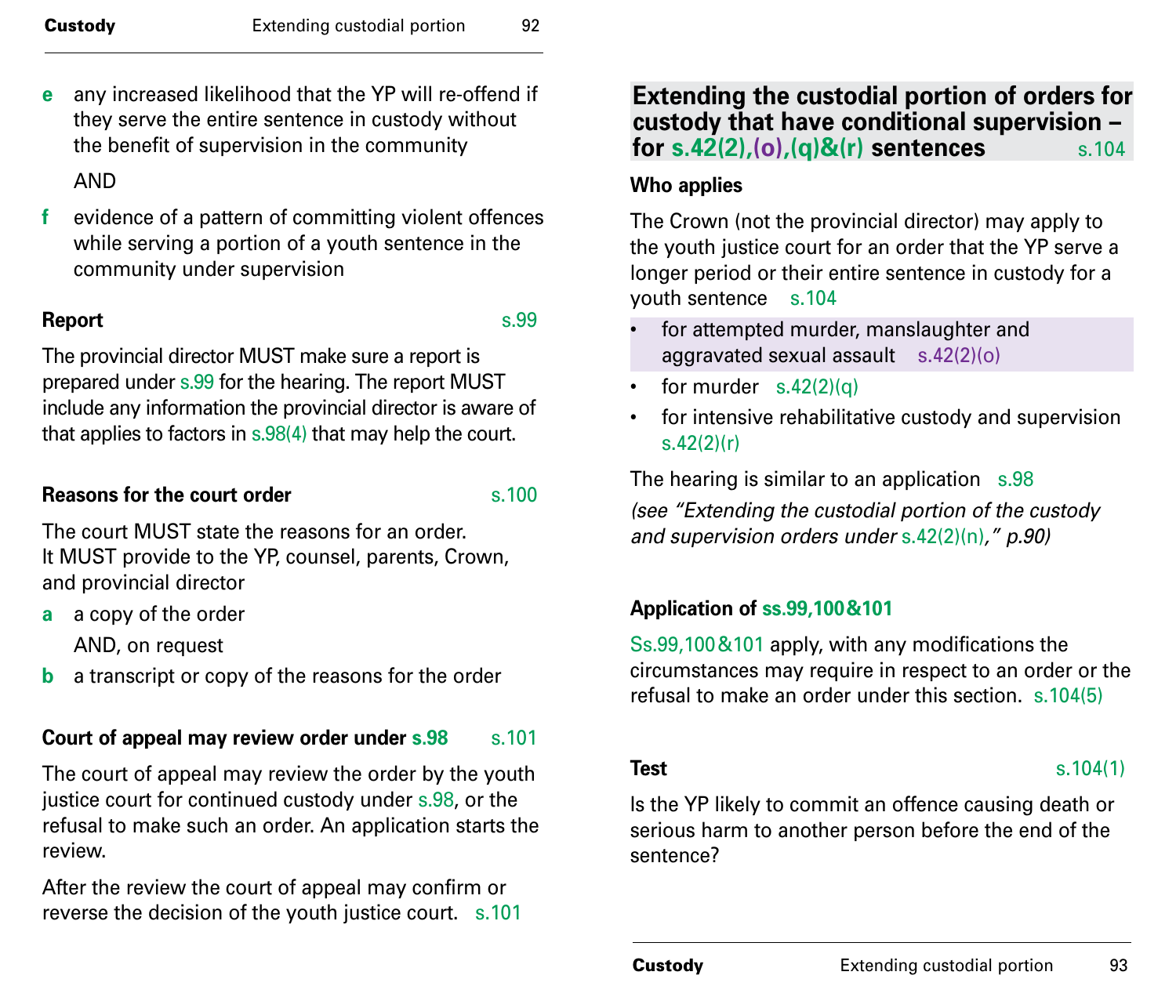#### **Time considerations**

If this application cannot be heard before the YP is to be released from custody, the court may order the YP to remain in custody until the application is complete. s.104(2)

## **Who must be heard**

Both parties and a parent of the YP MUST have an opportunity to be heard. s.104(1)

## **Factors to consider** s.104(3)

The court must consider any factor relevant to the case of the YP including

- **a** evidence of a pattern of persistent, violent behavior and, in particular
	- i the number of offences committed that caused physical or psychological harm to another person
	- difficulties in controlling violent impulses, to the point of endangering the safety of others
	- iii the use of weapons in committing any offence
	- iv explicit threats of violence
	- v brutal behavior associated with the commission of an offence

## AND

vi a substantial degree of indifference to the reasonably foreseeable consequences to others of the YP's behaviour

- **b** psychiatric or psychological evidence that, as a result of a physical or mental illness or disorder, the YP is likely to commit an offence causing death or serious harm to another person before the sentence ends
- **c** reliable information that satisfies the youth justice court that the YP is planning to commit an offence causing death or serious harm to another person before the end of the sentence
- **d** the availability of adequate supervision programs in the community for the protection of the public until the end of the sentence

## **Setting conditions for supervision on denial of application** s.104(6)

If the court denies the Crown's application it may, with the consent of the YP, the Crown, and the provincial director, set conditions for conditional supervision under s.105(1).

## **Court of appeal may review order** ss.104(5) & 101

The Court of Appeal may review an order by the youth justice court for continued custody under s.104, or the refusal to make such an order, on application. The court of appeal may confirm or reverse the decision of the youth justice court.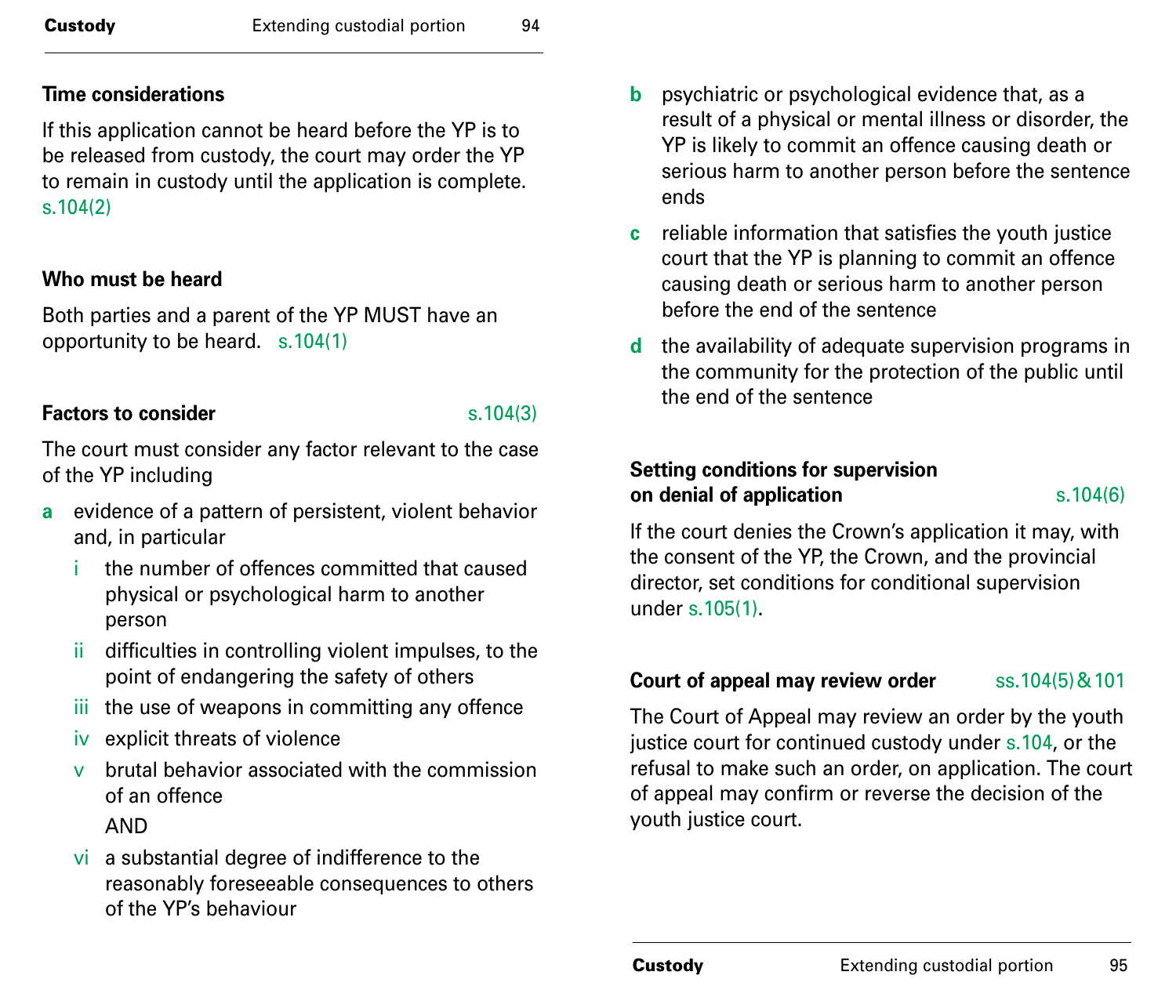## **Breach of sentences not involving custody s**.137

A YP who willfully fails or refuses to comply with ANY of the following sentences, surcharges, or dispositions to which they are subject, is guilty of a summary conviction offence

- a sentence under  $ss.42(2)(c) \cdot \text{to} (m)$ (conditional discharge to attendance order) or (s) (other conditions)
- a victim fine surcharge OR
- certain dispositions under the YOA

## **Breach of supervision conditions** ss.42(2)(n),(o),(q),(r),(p)&94(19)(b)

## **Summary**

Under the YCJA there are two different ways to deal with breaches of supervision orders

- breaches of custody and supervision orders under s.42(2)(n) are dealt with in one way, while
- breaches of conditional supervision under ss.42(2)(o),(q),(r),(p)&94(19)(b) are dealt with in another

They have similar procedures but there are some differences, including the test for remanding a YP in custody.

Apprehending a YP for a breach is by a warrant issued by the provincial director when the criteria for issuing a warrant are met.

## **Breach of custody and community supervision orders under s.42(2)(n)**

When the provincial director has reasonable grounds to believe that a YP has breached or is about to breach a condition of their supervision made under s.97 they may, in writing  $s.102(1)$ 

**a** permit the YP to continue to serve the sentence in the community under the same or different conditions

OR

**b** order that the YP be remanded to custody until a review is conducted, if satisfied that the breach is serious and increases the risk to public safety

S.107 (Apprehension) and s.108 (Review by provincial director) apply, with any modifications the circumstances require, to an order under s.102(1)(b). s.102(2)

If  $s.102(1)(b)$  applies the provincial director may issue a warrant to apprehend the YP. Until apprehended, the YP is deemed to be NOT serving their sentence. s.107

The provincial director must review the case within 48 hours of the YP being either apprehended or remanded, and either cancel the remand or refer the case to the youth justice court for review.

ss.108&103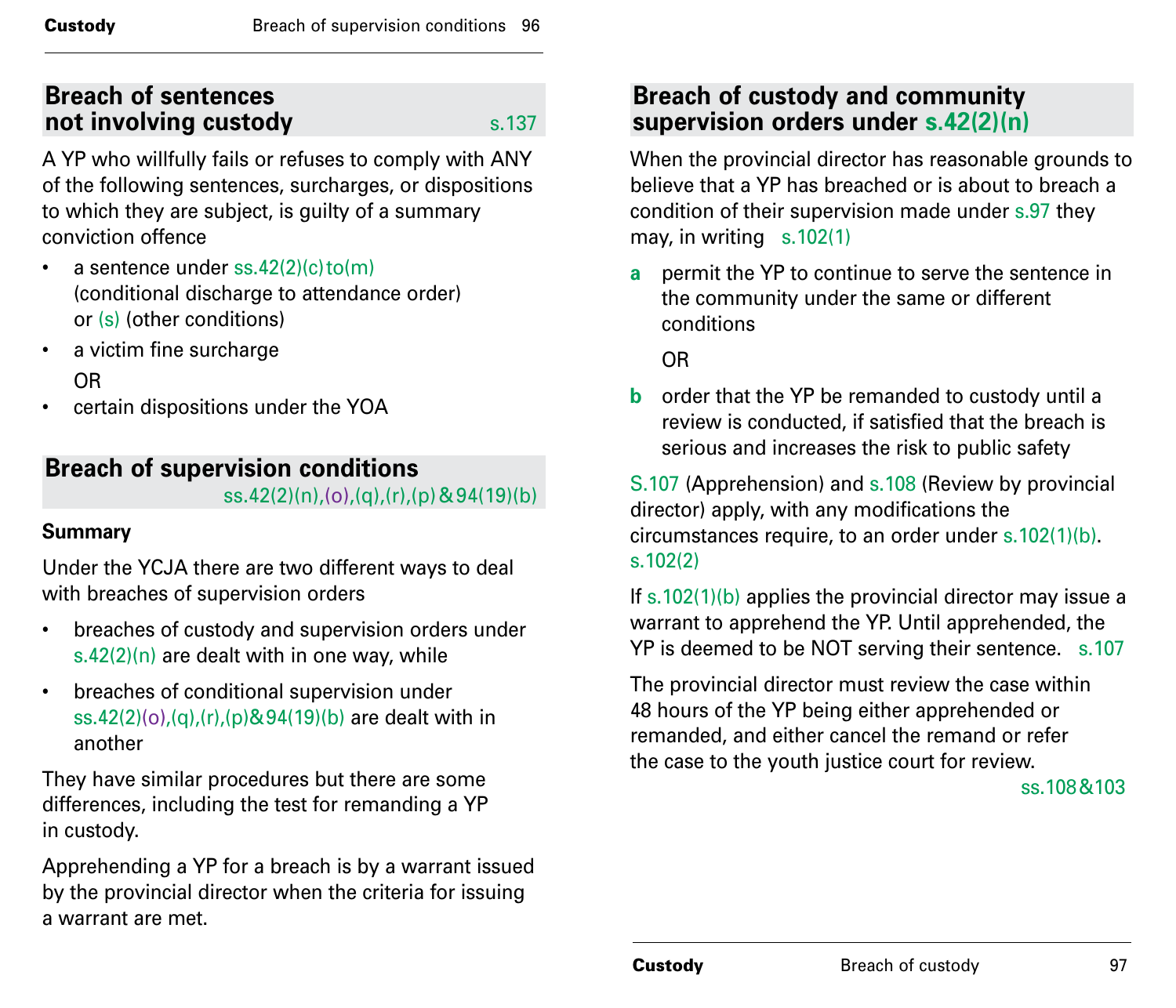## **Referral by the provincial director under s.108 and review by the youth justice court** s.103

## *Options for the court for a review*

After giving the YP an opportunity to be heard s.103(1)

- **a** if the court is NOT satisfied, on reasonable grounds, that the YP breached or was about to breach a condition, the court MUST order continuation of supervision on the same or different conditions OR
- **b** if the court is satisfied, on reasonable grounds, that the YP has breached or was about to breach a condition, the court may make an order s.103(2)

## *Factors the court must consider*

 $Ss.109(4)$  to (8) apply, with any modifications that the circumstances require, to a review by the youth justice court under s.103. s.103(3)

For a YP who breaches the conditions of supervision the court MUST consider s.109(4)

- the length of time the YP was subject to the order
- whether the YP had previously contravened the order

AND

• the nature of the contravention

For the hearing, a report MUST be prepared and reasons given, and on application there MUST be a review of the order by the court of appeal. ss.109(5)to(8)&101

## *Court order on completion of review* s103(2)

The court may order that

**a** the YP must CONTINUE to serve the sentence in the community. The court may vary the conditions or impose new conditions

OR

**b** the YP must REMAIN IN CUSTODY for any period not exceeding the remainder of the sentence, if the court is satisfied that the breach was serious

When the youth justice court makes an order under s.103(2) it must state the reasons for the order and make sure that the YP, counsel for the YP, the parents of the YP, and the crown receive a copy of the order and, upon request, a transcript of copy of the reasons for the order. s.109(5)

## *Review by the court of appeal*

A review under s.101 (Review of youth justice court order) by the court of appeal applies with any modifications the circumstances may require. s.109(8)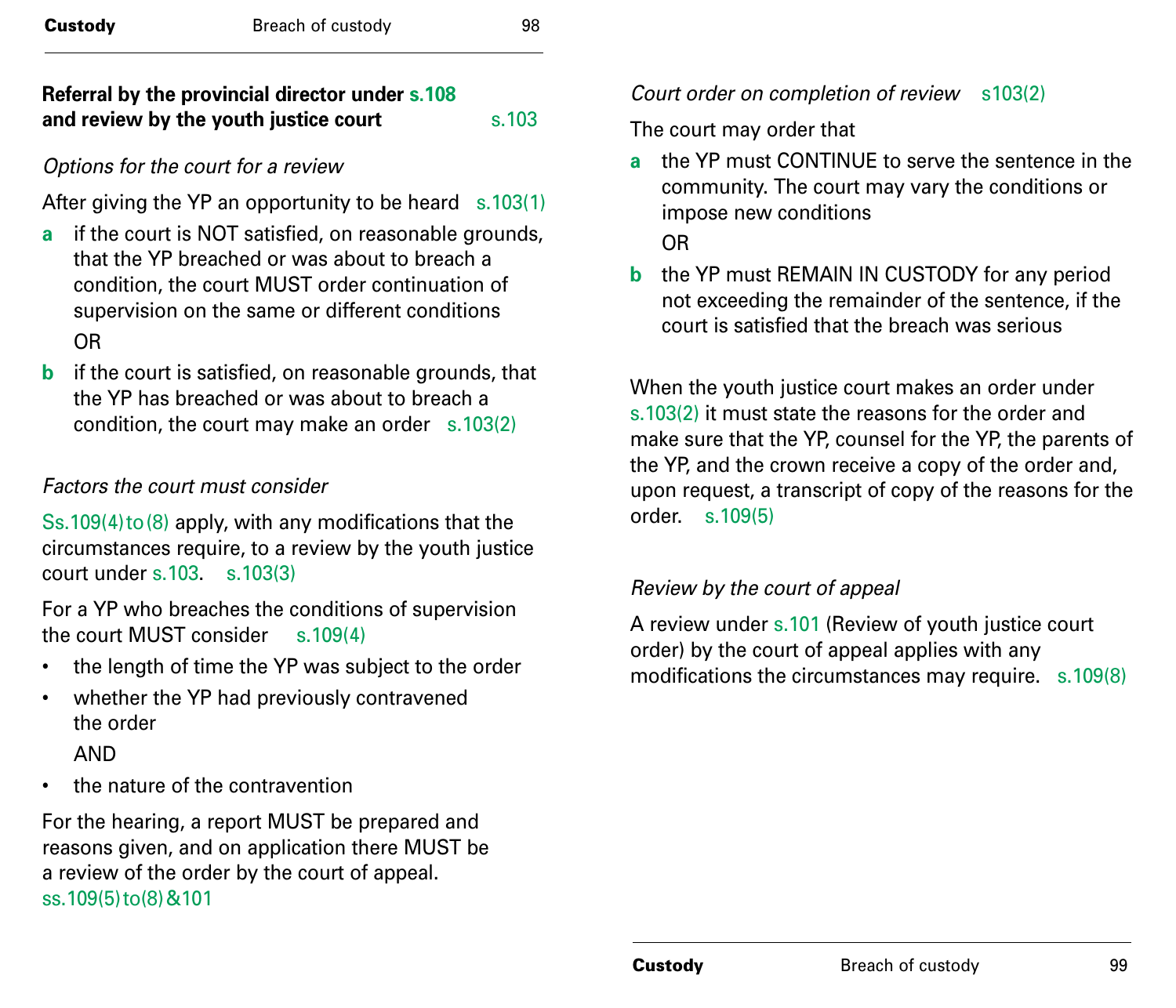## **Breach of conditional supervision orders (including deferred custody and supervision orders) under ss.42(2)(o),(q),(r),(p)&94(19)(b)** ss.106to109

#### **Suspension of conditional supervision**

When the provincial director has reasonable grounds to believe that a YP has breached or is about to breach a condition of a conditional supervision order made under s.105, they may, in writing  $s.106$ 

- **a** suspend the conditional supervision AND
- **b** order the YP to be remanded into custody until a review is conducted

If the conditional supervision of a YP is suspended under s.106, the provincial director may issue a warrant to apprehend the YP. Until apprehended, the YP is deemed to be NOT serving their sentence. s.107

The provincial director must review the case within 48 hours of the YP being either apprehended or remanded, and either cancel the suspension of the conditional supervision or refer the case to the youth justice court for review. ss.108&109

#### **Referral by the provincial director under s.108 and review by the youth justice court** s.109

*Options for the court for a review*

After giving the YP an opportunity to be heard s.109(1)

**a** if the court is NOT satisfied, on reasonable grounds. that the YP breached or was about to breach a condition of the conditional supervision, the court MUST cancel the suspension and reinstate the conditional supervision

OR

**b** if the court is satisfied, on reasonable grounds, that the YP has breached or was about to breach a condition of the conditional supervision, review the decision of the provincial director to suspend the conditional supervision and make an order under s.109(2)

#### *Factors the court must consider*

For breach of supervision conditions the court MUST consider  $s$  109(4)

- the length of time the YP was subject to the order
- whether the YP had previously contravened the order

AND

• the nature of the contravention

For the purposes of a review under s.109(1) the youth justice court requires the provincial director to have a report prepared and to submit it to the court. s.109(6)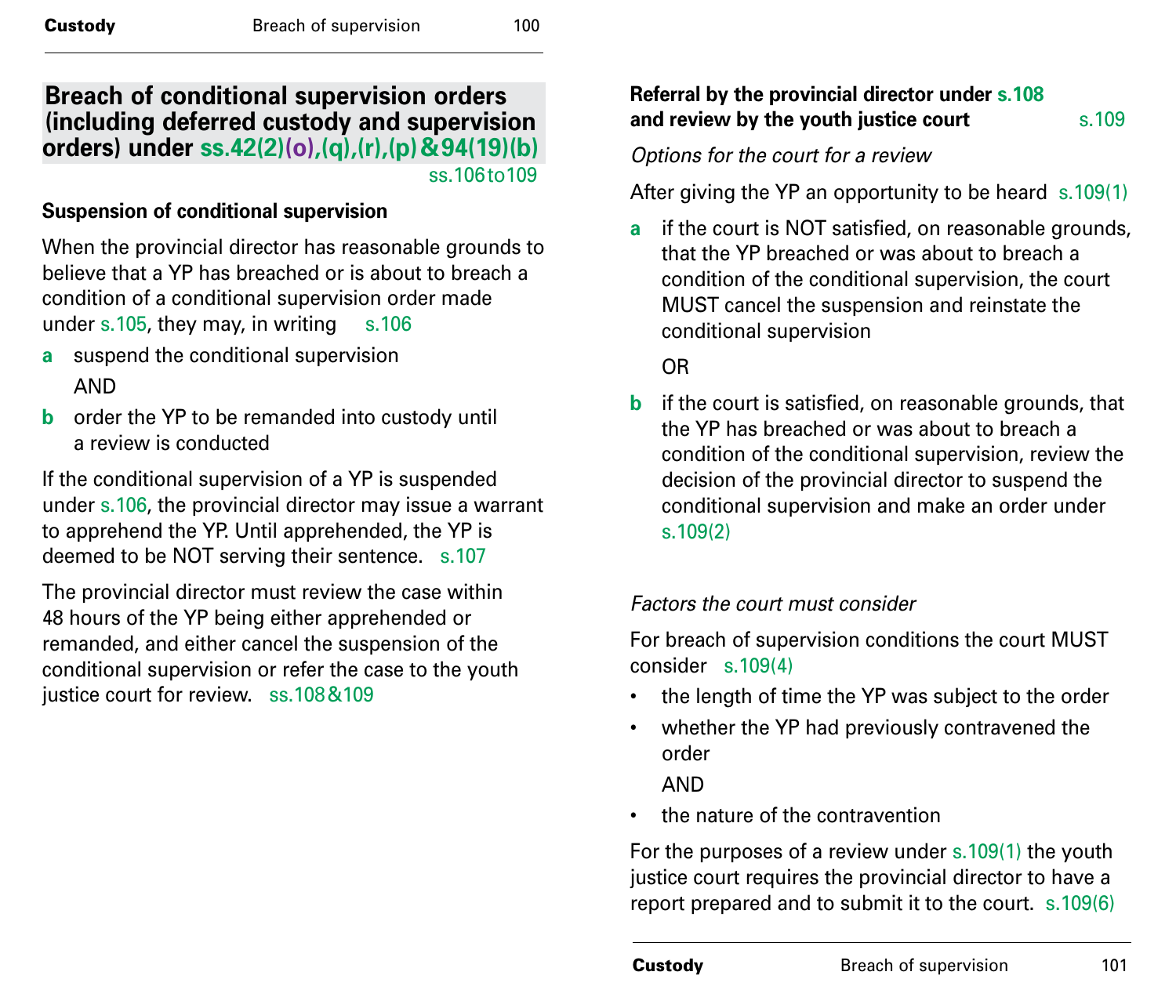## *Court order on completing a review* s.109(2)

The court MUST order

- **a** that the suspension of the conditional supervision be cancelled and the YP MUST continue to serve the sentence in the community. The court may vary the conditions of the conditional supervision or impose new conditions
- **b** that the suspension of the conditional supervision continue AND the YP remain in custody for a period not to exceed the remainder of the sentence. This does NOT apply to deferred custody and supervision orders

OR

**c** for a deferred custody and supervision order under s.42(2)( $p$ ), that the YP serve the remainder of the order as if it were a custody and supervision order under s.42(2)(n)

After a decision has been made under s.109(2)(c), the provisions of the YCJA that apply to orders under s.42(2)(n) also apply to the deferred custody and supervision order. s.109(3)

When the youth justice court makes an order under s.109(2) it must state the reasons for the order and make sure that the YP, counsel for the YP, the parents of the YP, and the crown receive a copy of the order and, upon request, a transcript of copy of the reasons for the order. s.109(5)

#### **Review by the court of appeal**

A review under s.101 (Review of youth justice court order) by the court of appeal applies with any modifications the circumstances may require. s.109(8)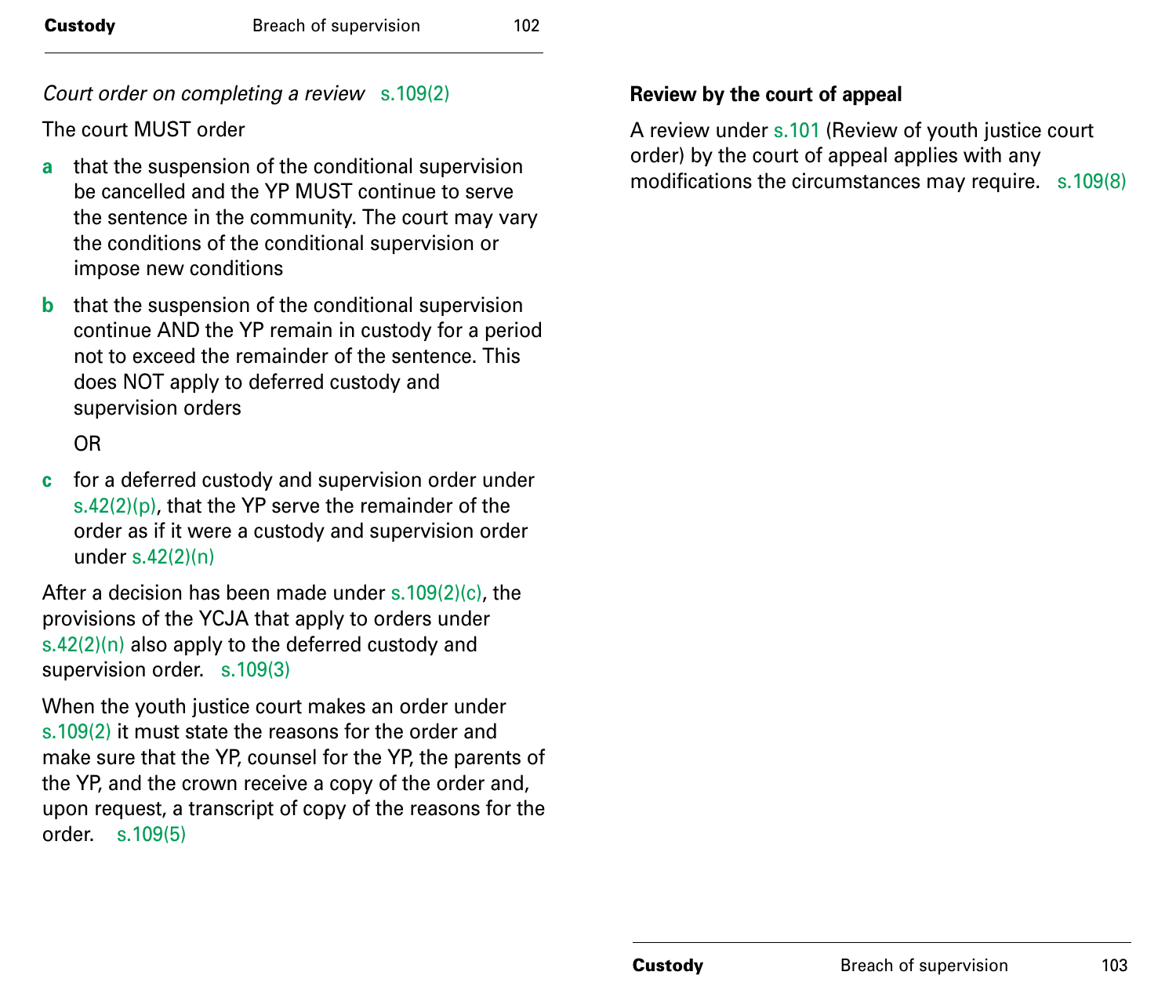# **SHORT SECTIONS: APPEALS TO STATEMENTS**

## **Appeals** s.37

#### **Appeal provisions**

- summary and indictable appeals are governed by the appropriate CC provisions  $s.37(1)$ & $(5)$
- summary conviction and indictable offences can be appealed together in certain instances. The appeal is governed by the indictable appeal provisions s.37(6)
- no appeal can be made under  $s.37(1)$ from judgments of the court of appeal to the Supreme Court of Canada for a finding of guilt or an order dismissing an information or indictment

UNLESS leave to appeal is granted s.37(10)

#### **Contempt of court**

A finding of guilt under s.15, for contempt of court or a sentence imposed for that finding, may be appealed as if the finding were a conviction or the sentence were a sentence in a prosecution by indictment. s.37(2)

CC s.10 applies when appealing a finding against a parent who was in contempt for failing to attend court. s.37(3)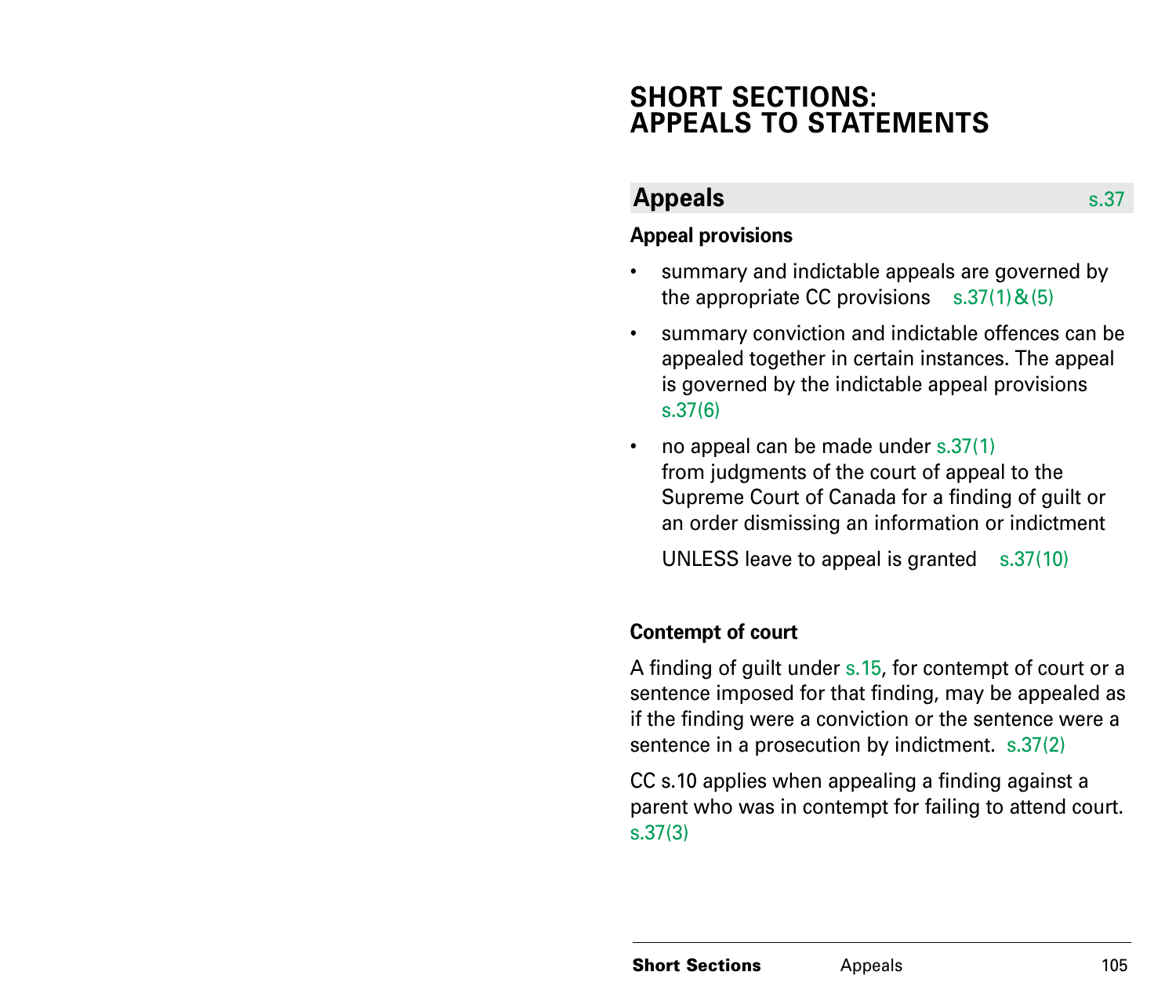#### **Appeals heard as part of the sentence** s.37(4)

The following orders may be appealed as part of the sentence, unless the court orders otherwise

- adult or youth sentence s.72(1)or(1.1)
- lifting the ban on publication  $s.75(2)$
- placement when subject to an  $AS = s.76(1)$

If more than one of these is appealed, they must all be part of the same proceeding. s.37(4)

## **Appeal court review**  s.101

These court decisions may be reviewed by the appeal court

- when a YP is not released on the supervision portion of the sentence under ss.98&104
- when a YP is ordered into custody for a breach of conditions of supervision under ss.103&109
- to review the conditions in a conditional supervision order under s.105

# **Application of the Criminal Code**

Except to the extent that it is inconsistent with the YCJA, the provisions of the criminal code apply to offences alleged to have been committed by a YP, with any modifications the circumstances may require. s.140

There are several specific provisions set out in the YCJA that make specific reference to sections or parts of the CC, including ss.14(2),15(5),20(2),28,50,67(8)&(9), 141&142.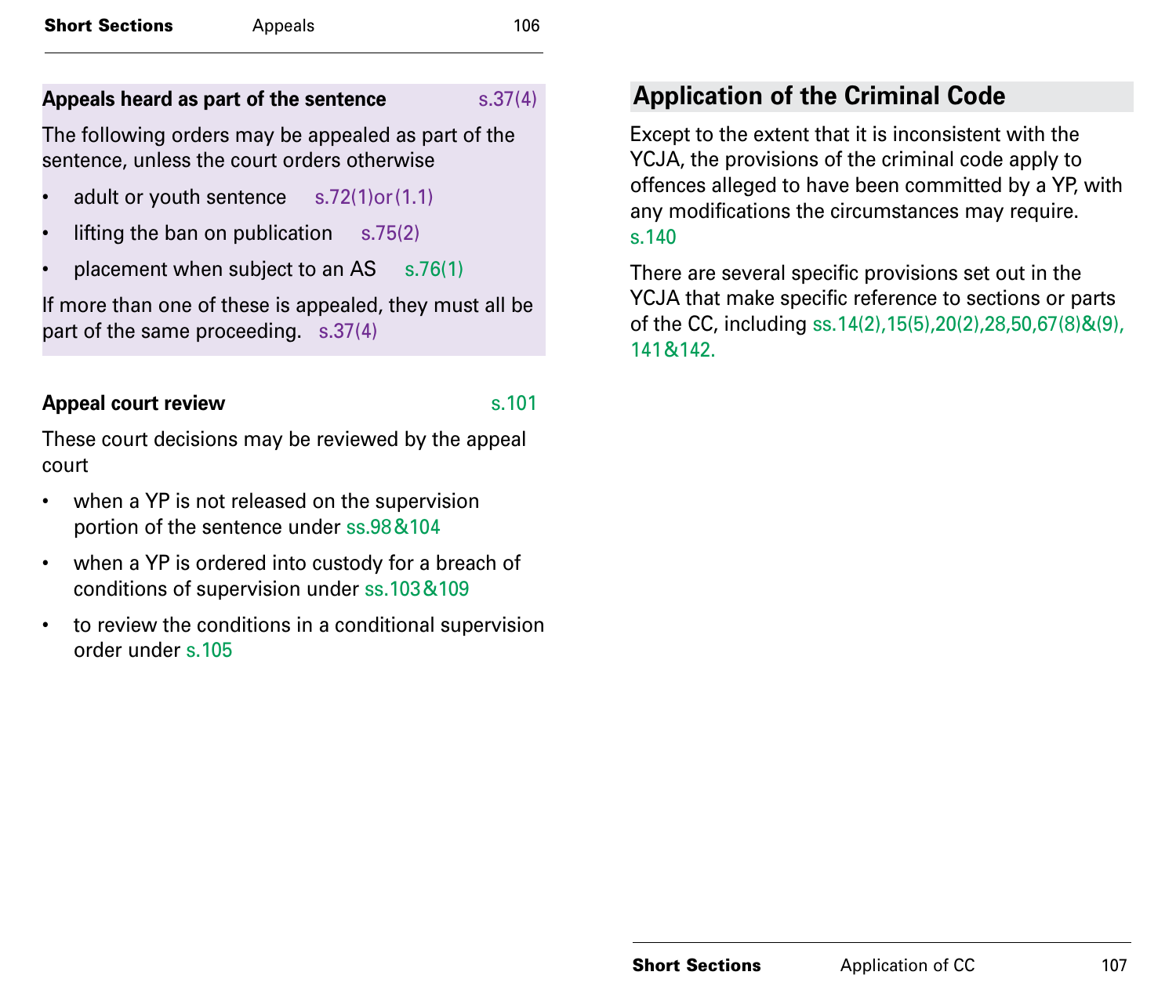#### Short Sections Conferences 108

## **Conferences** s.19

#### *conference*

means a group of persons who are convened to give advice as set out in s.19

Conferences can be used to look for advice on appropriate EJM, conditions for interim release, sentences, review of sentences, and reintegration, among other things. s.19(2)

#### **Who may call a conference**

A conference may be called by a youth justice court judge, the provincial director, a police officer, a justice of the peace, a prosecutor, or a youth worker. s.19(1)

#### **How conferences work**

If the province establishes rules for conferences, all conferences EXCEPT those called by judges or justices of the peace must be convened and conducted according to those rules. s.19(3)&(4)

There is more than one type of conference. A caseplanning conference can bring together professionals to discuss services and programs available for the YP in the community. A restorative justice type of conference may also be held if authorized by either s.19 or the Nova Scotia Restorative Justice Program.

## **Mental health provisions**

## **Medical and psychological reports** s.34

At any stage of the proceedings, the court may order an assessment of a YP by a qualified person, along with a written report s.34(1)

- **a** with the consent of the YP and the Crown
- **b** on its own motion or on the application of the YP or the Crown if the youth justice court believes the report is necessary

#### AND

- the court has reasonable grounds to believe that the YP is suffering from one of a number of listed conditions
- ii the YP has a history indicating a pattern of offences

OR

iii the YP is alleged to have committed a SVO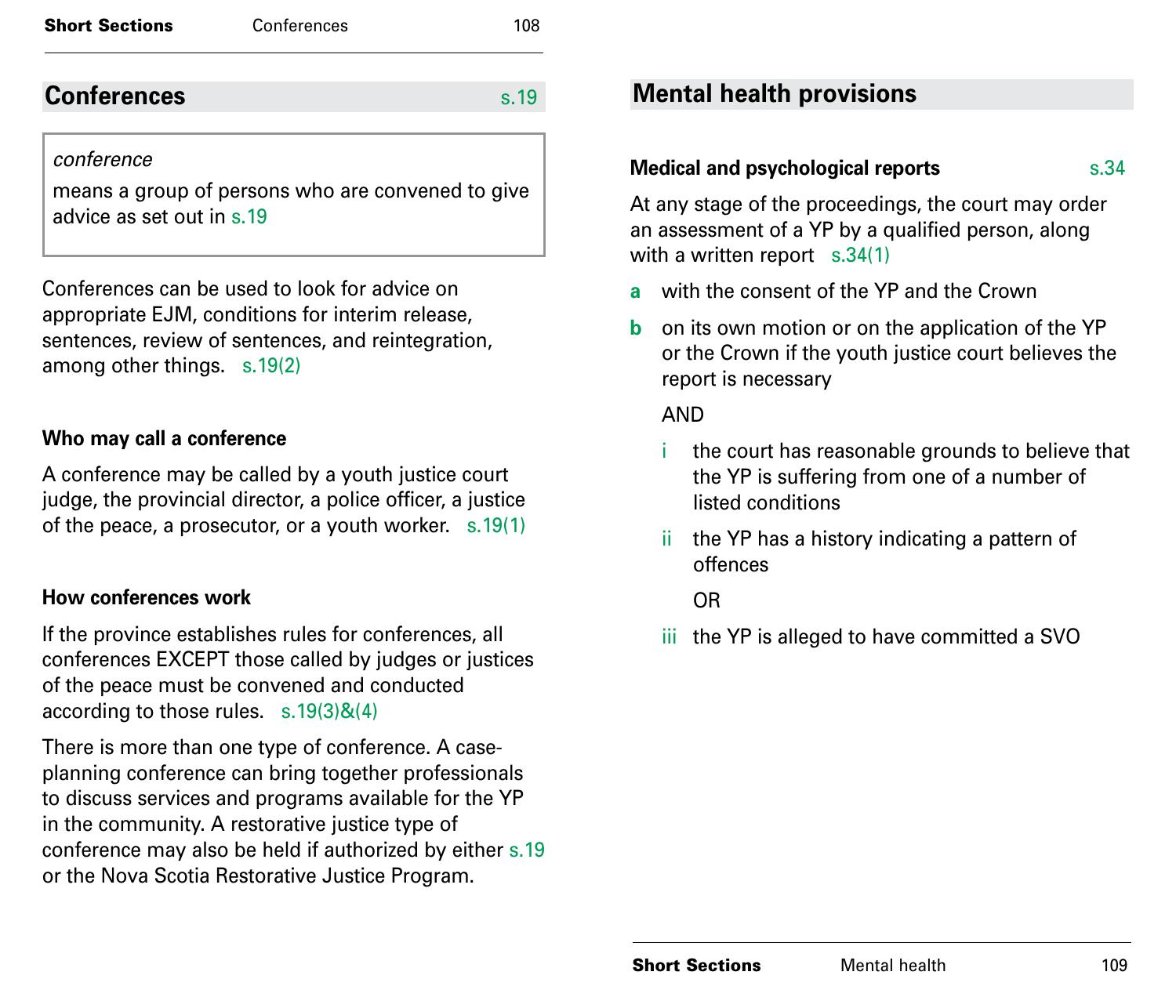#### **Limited purposes** s.34(2)

An assessment report can also ordered for a limited number of designated purposes

- **a** considering an application for release from or detention in custody s.33
- **b** deciding whether to impose an AS or a youth sentence s.71
- **c** making or reviewing a youth sentence
- **d** considering an application for continuation of custody s.104(1)
- **e** setting conditions for conditional supervision s.105(1)
- **f** making an order after a review of a breach or alleged breach of conditional supervision s.109(2)
- g authorizing disclosure of information about a YP s.127(1)

## **YP may be remanded for the assessment** s.34(3)

There is a presumption against a custodial remand. s.34(4)

Generally, any statement made by a YP for the purpose or during the course of the assessment is NOT admissible in evidence. s.147(1) There are exceptions to this rule.  $s.147(1)8(2)$ 

#### **Who receives a copy of the report**

When a youth justice court receives a report under s.34(1)

- under  $s.34(7)(a)$  the court MUST, subject to  $s.34(9)$ , make sure a copy is given to
	- i the YP
	- ii any parent of the YP who attends any of the proceedings
	- iii the YP's counsel
		- AND
	- iv the Crown
- under  $s.34(7)(b)$  the court may give a copy of the report to
	- i a parent who is not in court
	- ii the provincial director or the director of the adult facility where a YP is serving a youth sentence if, in the court's opinion, withholding it would jeopardize the safety of any person, despite restrictions on access to records in s.119(6)

#### **Who may have access to the report** s.119(6)

Only certain people may have access to medical and psychological reports listed in s.34. Those persons and positions are referred to in s.119(6).

## **Mental disorder provisions s.141**

The provisions of the CC for mental disorders apply except to the extent they are inconsistent with the YCJA.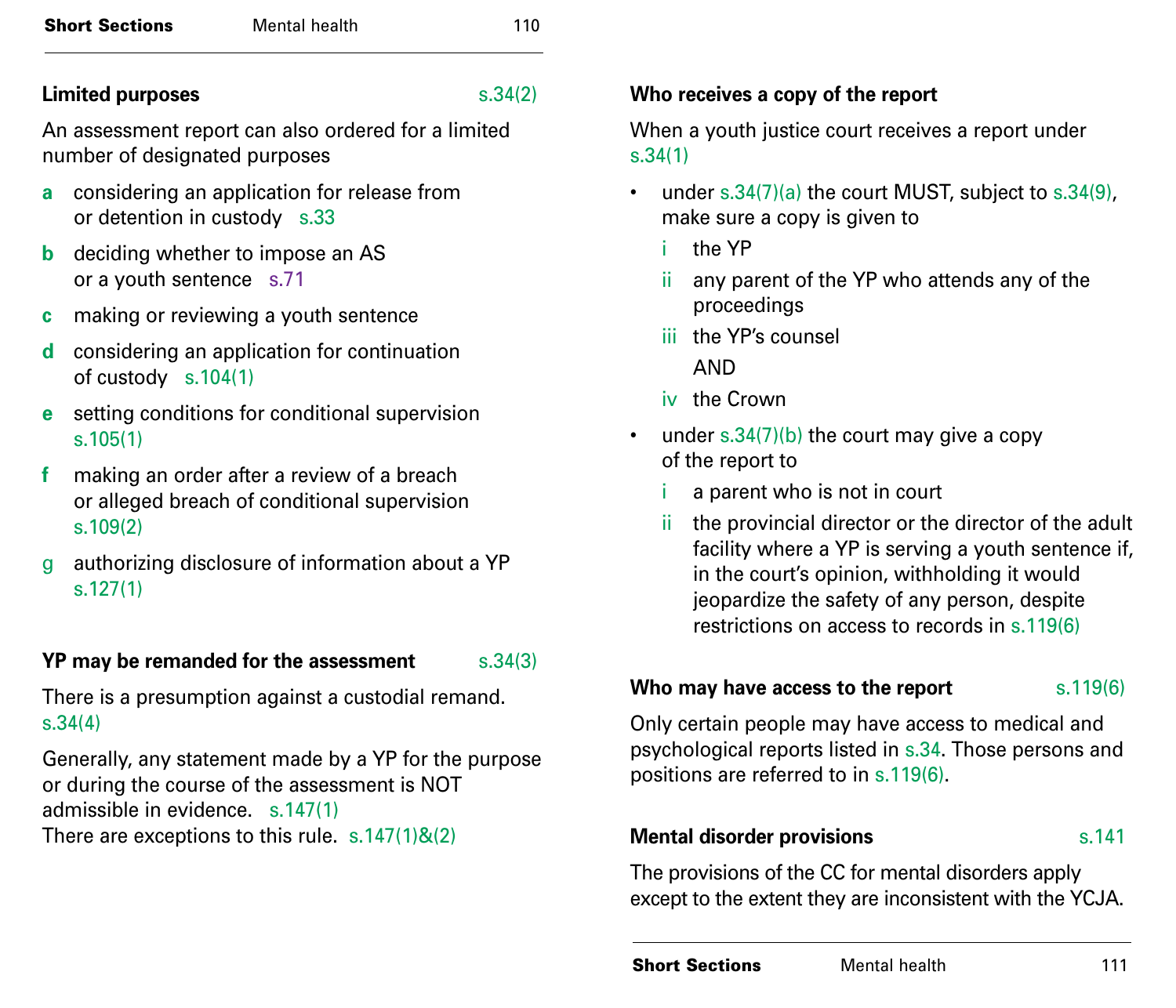## **Notice to parents** ss.26&27

There are detailed provisions for giving notice to parents for various proceedings against YPs. s.26

Notice to parents does NOT need to be given if the YP has reached the age of 20 at the time of their first appearance before the youth justice court for the offence. s.26(12)

In certain circumstances a parent may be ordered by the youth justice court to attend court. This may be at any stage of the proceedings. s.27

## **Peace bonds**

## **Jurisdiction**

The youth justice court has explicit jurisdiction to place a YP on a peace bond under the following CC sections

- fear of injury or damage CC s.810
- fear of criminal organization offence CC s.810.01
- fear of serious personal injury offence CC s.810.2 s.14(2)

## **If a YP does not enter a peace bond**

If the YP fails or refuses to enter into the peace bond the court may impose any of the sanctions set out in s.42 EXCEPT that a custody and supervision order must NOT exceed 30 days. s.14(2)

A justice of the peace may place a YP on a peace bond for fear of damage or injury under CC s.810. If the YP fails or refuses to enter into a recognizance the justice of the peace MUST refer the matter to a youth justice court. s.20(2)

## **Pre-charge screening and private prosecutions**

The Crown may establish a pre-charge screening program that sets out the circumstances in which the Crown's consent MUST be obtained before a YP is charged with an offence. s.23(1)

No prosecutions may be conducted by a prosecutor other than the Attorney General without the consent of the Attorney General. s.24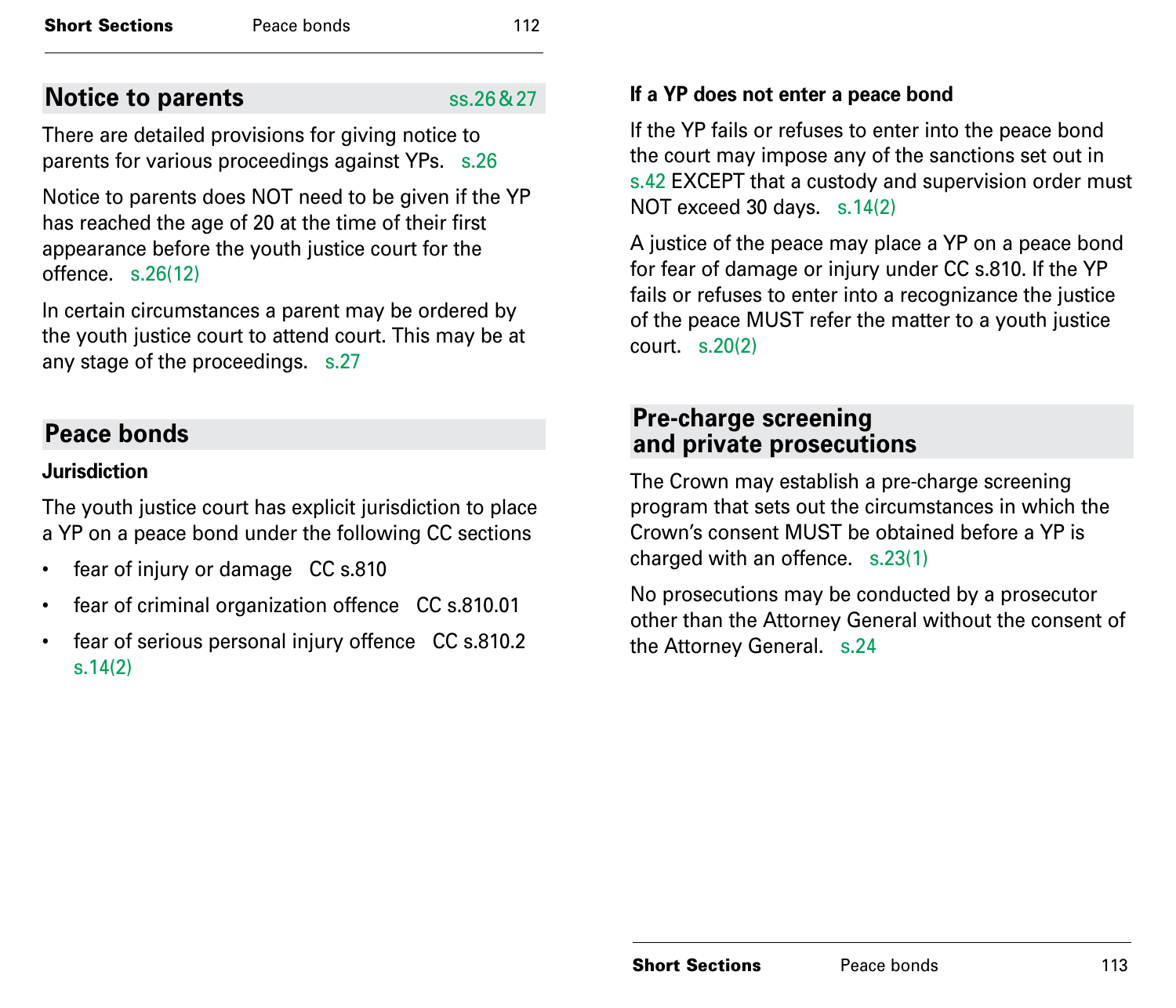| <b>Short Sections</b> | Pre-sentence reports | 114 |
|-----------------------|----------------------|-----|
|                       |                      |     |

## **Pre-sentence reports** s.40

#### **When to use a pre-sentence report**

A pre-sentence report may be ordered whenever a court considers it advisable. s.40(1)

The court MUST order a pre-sentence report before ordering a custodial sentence s.39(6)

## UNLESS

the court is satisfied that a report is NOT necessary AND

the Crown and defence agree to dispense with it s.39(7)

The youth justice court MUST consider a pre-sentence report when deciding whether to impose an adult or youth sentence under s.72(1)or(1.1). s.72(3)

The report must include the listed contents to the extent that they are relevant to the purpose and principles of sentencing and the restrictions on custody in ss.38&39.

The contents of the report set out in s.40(2) are as follows

- **a** the results of an interview with the YP and if reasonably possible the parents of the YP and possibly members of the YP's extended family
- **b** the results of an interview with the victim, if practicable and reasonably possible
- **c** the recommendations of any conference referred to in s.41 that is convened by the court to get advice on an appropriate sentence
- **d** any information that is applicable (see the listed information set out in this paragraph)
- **e** information that will help the court to determine, under s.39(2), if there is an alternative to custody available
- **f** any information that the provincial director considers relevant, including a recommendation of the provincial director

The time limit on access to records set out in s.119(2) applies for the information specifically referred to in  $s.40(2)(d)(iii) & (iv).$ 

## **Using pre-sentence report procedures for other purposes**

The procedure for pre-sentence reports is used for various other reports in the YCJA such as

- reviews of sentences ss.59(3)&94(9)
- applications to continue custody Applications for continuation of custody ss.98&104 & Reports s.99
- setting conditions for conditional supervision ss.105,105(6)&99(2)to(7)
- hearings on breach of conditions of supervision ss.109(7)&99(2)to(7)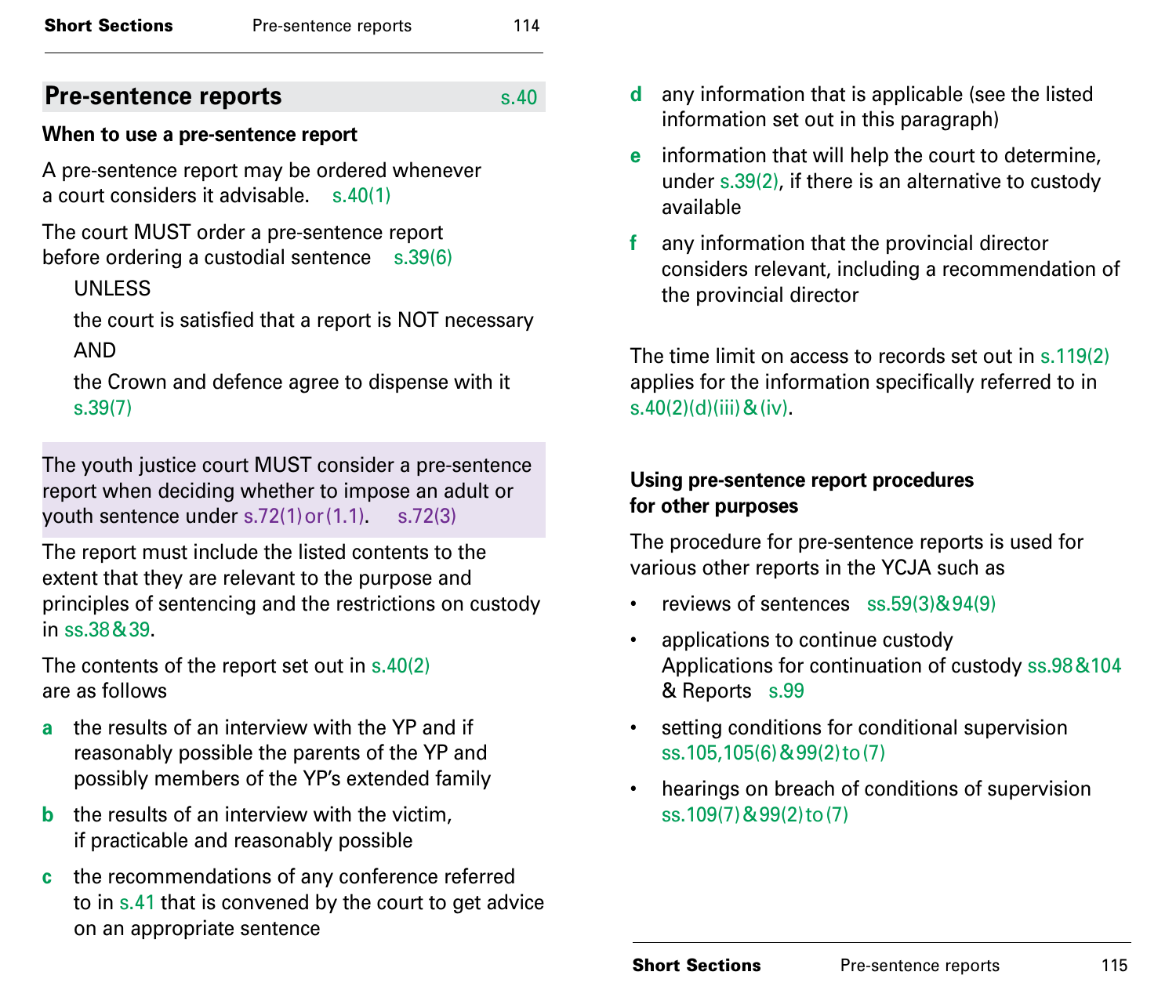## **Publication**

## **Rules governing the protection of the YP's privacy**

General rule: The YCJA does NOT allow publication of the name or any information that would lead a YP to be identified as having been dealt with under the act. s.110(1)

However, s.110(1) does NOT apply

- under  $s.110(2)$  where publication may be permitted
	- **a** where a YP has received an adult sentence
	- **b** where the information relates to a YP who has received a youth sentence for a violent offence and the youth justice court has ordered a lifting of the publication ban under s.75(2)
	- **c** in the course of the administration of justice IF the purpose of publication is something other than to have the information made known in the community
- under ss.110(3),(4),(5)&(6) for a YP who has been dealt with under the act
	- **3** the YP may publish or allow publication after they turn 18 as long as they are NOT in custody under the YOA or the YCJA
	- **4** an order can be made allowing information to be published that identifies a the YP when the YP is dangerous and at large
	- **5** the order made under (4) is in effect for 5 days ONLY

**6** the court may make an order to permit a YP who applies to publish information that would identify them IF the court is satisfied that publication would NOT be contrary to their best interests or the public interest

## **Rules governing young witnesses and victims** s.111

This provision protects the privacy of someone under the age of 18 who has been a witness or victim in connection with an offence committed or alleged to have been committed by a YP.

## General Rule<br>
S.111(1)

The YCJA does NOT permit publication of the name of a young witness or victim, or any information that would lead someone to be identified as having been a young witness or victim, in connection with an offence committed or alleged to have been committed by a YP.

However, there are exceptions s.111(2)

**a** publication is permitted by a young witness or victim after they turn 18, or before that age with the consent of their parents

OR

**b** by the parents of a young victim or witness who is deceased s.111(2)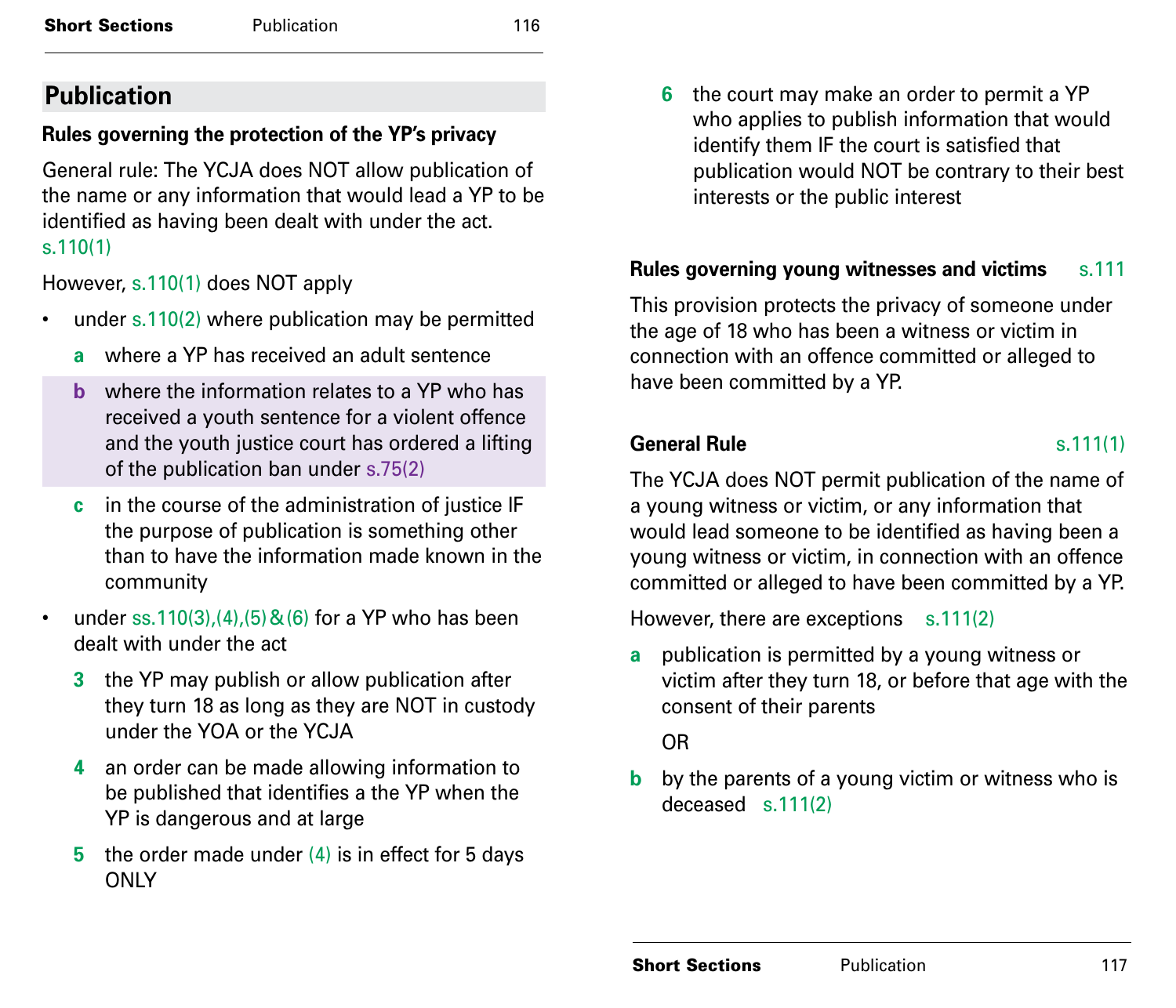#### **Application for leave to publish** s.111(3)

If a young victim or witness makes an application, the court may make an order to permit them to publish information that would identify them IF the court is satisfied that publication would NOT be contrary to their best interests or the public interest.

#### **Ban on publication no longer applies** s.112

Once an application to publish the identity of a young victim, young witness, or YP dealt with under the act has been granted and the information has been published, the general publication ban does not apply.

The general publication ban does apply, however, after the end of the 5-day period for a YP who is dangerous and at large. s.110(4)&(5)

## **Right to counsel Right to counsel**

- **1** A YP has the right to retain and instruct counsel without delay and to exercise that right personally
	- at any stage of the proceedings against the YP AND
	- before and during any consideration of whether to use an EJS instead of starting or continuing judicial proceedings under the YCJA
- **2** The arresting officer must advise the YP without delay of their right to counsel.
- **3** When a YP is not represented by counsel the justice, youth court judge, or review board MUST advise the YP of their right to counsel and provide a reasonable opportunity for the YP to obtain counsel.

#### **Note**

There are a number of specific circumstances listed in this subsection that should be reviewed.

## **Referral to child welfare s**.35

A court may refer a YP to a child welfare agency at any stage of the proceedings, for assessment to determine whether the YP is in need of child welfare services. This referral can be made in addition to any order the court may make.

- **4** When a YP wishes to obtain counsel but is unable to do so the youth justice court before which the hearing, trial, or review is being held
	- **a** MUST refer the YP to a legal aid program, where there is program in place, to obtain counsel

AND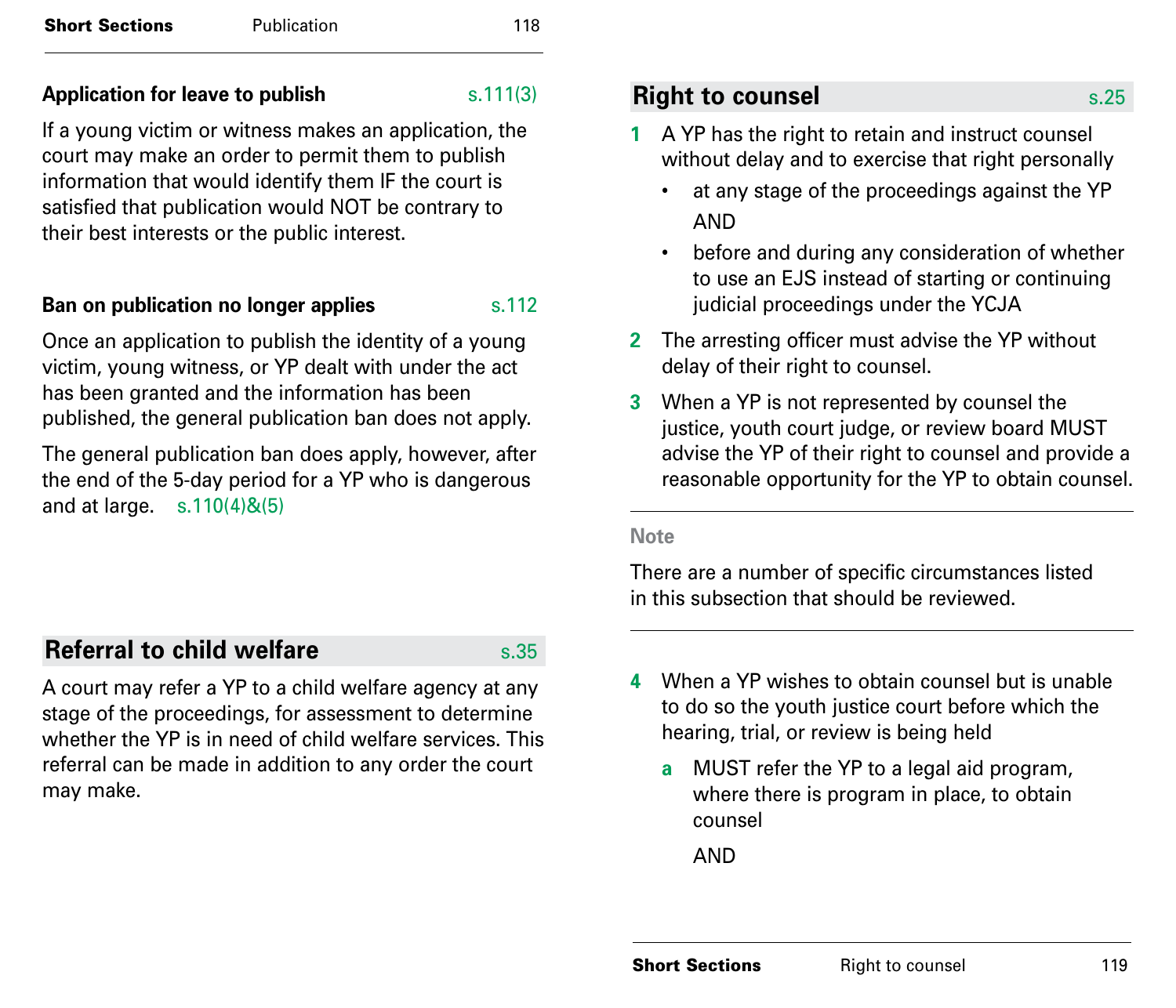**b** MAY direct that the YP be represented by counsel if no legal aid program is available or if the YP is unable to obtain counsel through the program

## OR

MUST direct that the YP be represented by counsel if the YP requests it

- **5** Where there is a direction for counsel to be appointed under s.25(4)(b) the Attorney General MUST appoint counsel or make sure counsel is appointed to represent the YP.
- **8** The youth court judge MUST make sure the YP is represented by counsel independent of the parent if
	- the interests of the YP and the parents of the YP are in conflict

## OR

- it would be in the best interests of the YP
- **9** A statement that a YP has the right to be represented by counsel MUST be included in a number of documents listed in this subsection.
- **10** The province can establish a cost-recovery program to recover the cost of legal counsel from a YP or their parents after the appeal period has expired or all appeals are completed.
- **11** The provisions which allow a court to direct that counsel be appointed for a YP, and some other right-to-counsel provisions, do NOT apply if the YP is 20 years of age or older at the time of their first appearance for the offence.

## **Statements** s.146

#### **Criteria for admissibility of statements**

- **1** Subject to the provisions of s.146, the law in relation to admissibility of statements for adults applies to statements for YPs.
- **2** The section applies to

*what:* an oral or written statement

*made by:* a YP who is less than 18 years old

*to:* a peace officer or any other person in authority *when:* on the arrest and detention of the YP, or in circumstances where the peace officer or other person has reasonable grounds for believing that the YP has committed an offence

When these criteria apply, a statement will be admissible in evidence ONLY WHEN the requirements set out in s.146(2) are met

- **a** the YP's statement was voluntary
- **b** the following were explained to the YP by the person taking the statement, in language appropriate to the YP's age, BEFORE the YP made the statement
	- the YP is under no obligation to make a statement
	- ii any statement made may be used in proceeding against the YP
	- iii the YP has the right to consult counsel and a parent or another person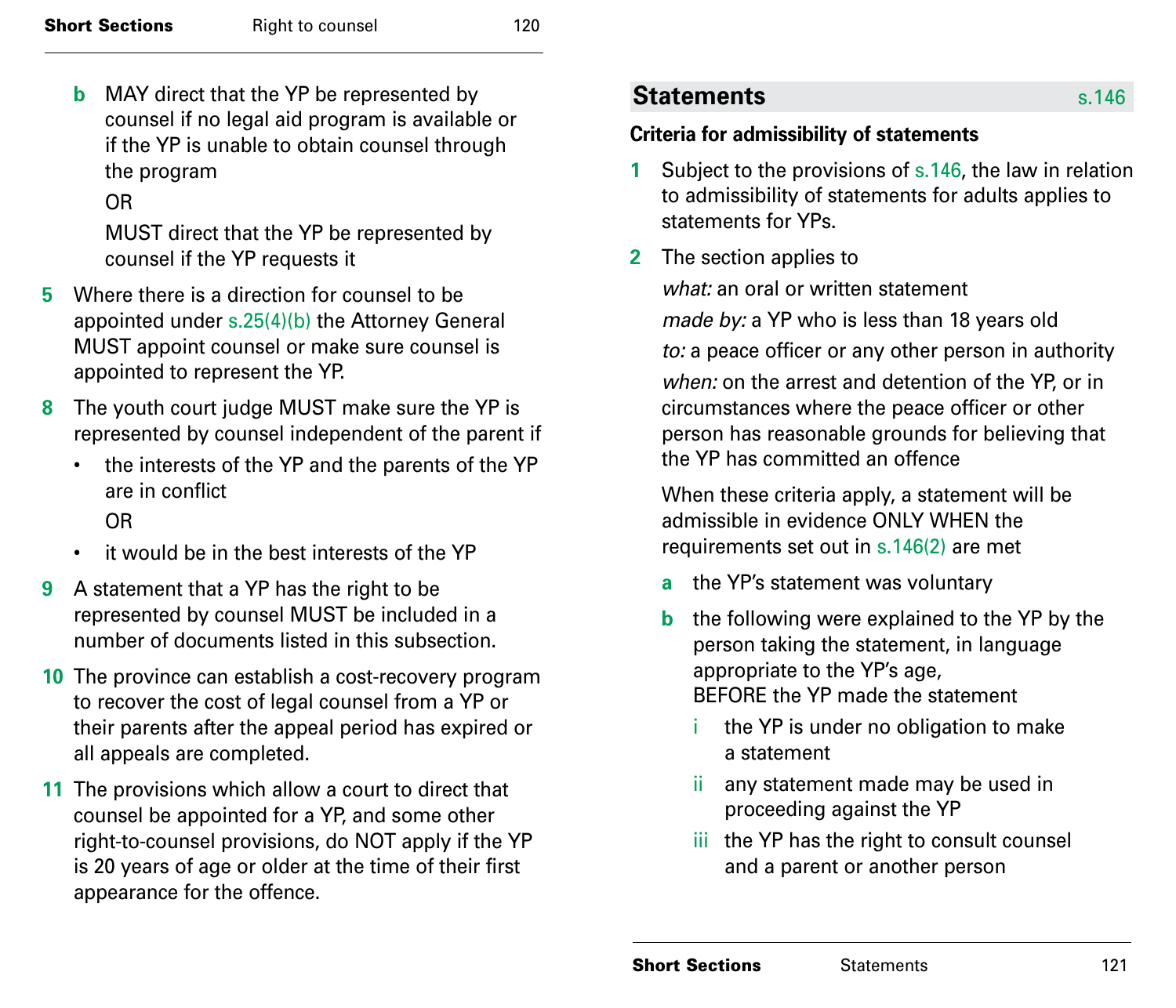- $iv$  the YP has the right to have counsel or any other person consulted, if any, present while any statement is made by the YP
- **c** the YP had a reasonable opportunity, before the statement was made, to consult with
	- i counsel
		- AND
	- ii a parent or another specified adult, with some exceptions
- **d** if the YP consults someone under (c), the YP is given a reasonable opportunity to make the statement in the presence of that person
- **3** The requirements set out in s.146(2)(b) to (d) do NOT apply to oral statements made spontaneously by a YP to a peace officer or other person in authority.
- **4** Waiver of rights If a YP waives their rights before giving a statement, the waiver can be recorded on audio tape or video tape or given in writing.
- **5** If a waiver of rights is NOT recorded properly due to a technical irregularity, a judge may still find the waiver valid IF they find that the YP was informed of their rights and voluntarily waived them.
- **6** Technical irregularity in complying with rights Where there has been a technical irregularity in complying with the rights under  $s.146(2)(b)$  to (d), the court may admit the YP's statement into evidence ONLY IF satisfied that the admission of the statement would NOT bring into disrepute the principle that YPs are entitled to enhanced procedural protection to ensure that they are treated fairly and their rights are protected.

# **TRANSITIONAL PROVISIONS**

When a new law comes into force there are often transitional provisions that set the rules for

- offences that take place before the new law comes into force
- proceedings that have either not started or have not concluded before the new law comes into force

Transitional provisions set the rules for the transition from the old to the new law.

There are two sets of Transitional Provisions for the YC.IA

For a complete understanding of the transitional provisions you must read both sets of provisions together.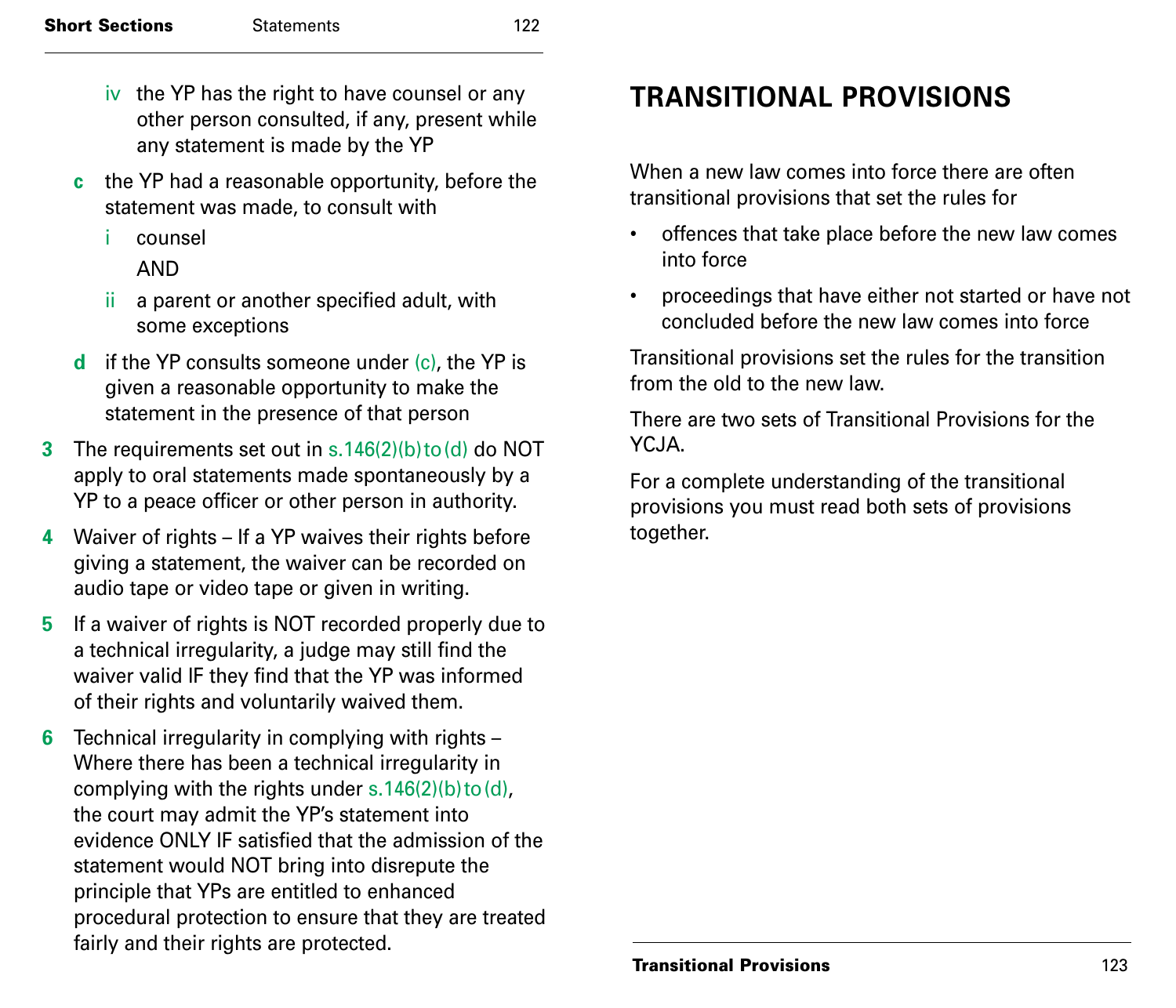## **The most recent transitional provisions: offence occurred but no proceedings started BEFORE October 23, 2012**

s.195 SS&CA 2012

This includes any person who

- committed an offence
- before October 23, 2012
- while they were a YP AND
- for which no proceedings were started

The YP MUST be dealt with under the YCJA as amended by this part as if the offence occurred after October 23, 2012

EXCEPT THAT certain provisions do not apply for the offence s.195(a)to(e)

- **a** the definition "violent offence" in subsection 2(1) of the YCJA SS&CA s.167(3)
- **b** paragraph 3(1)(a) of that act SS&CA s.168(1)
- **c** paragraph 38(2)(f) of that act SS&CA s.172
- **d** paragraph 39(1)(c) of that act SS&CA s.173 AND
- **e** s.75 of that act SS&CA s.185

For the transition from the YCJA as enacted April 1, 2003 to the YCJA as amended by the SS&CA October 23, 2012 See ss.193,194&195 of the SS&CA 2012

## **The original transitional provisions from the JDA and YOA to the YCJA: offences committed BEFORE April 1, 2003**

For the transition from the JDA and YOA to the YCJA enacted April 1, 2003

See YCJA Part 8 Transitional Provisions: ss.158,159,161,162,163,164&165

(Note: s.160 was repealed and s.162 was replaced by ss.193&194 SS&CA 2012)

## **Proceedings started under the YOA or JDA BEFORE April 1, 2003 when the YCJA came into force**

Proceedings which started under the YOA before the YCJA came into force will be dealt with as if the YCJA had NOT come into force, subject to s.161 (Applicable sentence). s.159(1)

Proceedings which started under the JDA before the YCJA came into force will be dealt with under the YCJA AS IF the delinquency were an offence that occurred AFTER the new act came into force, subject to s.161 (Applicable sentence). s.159(2)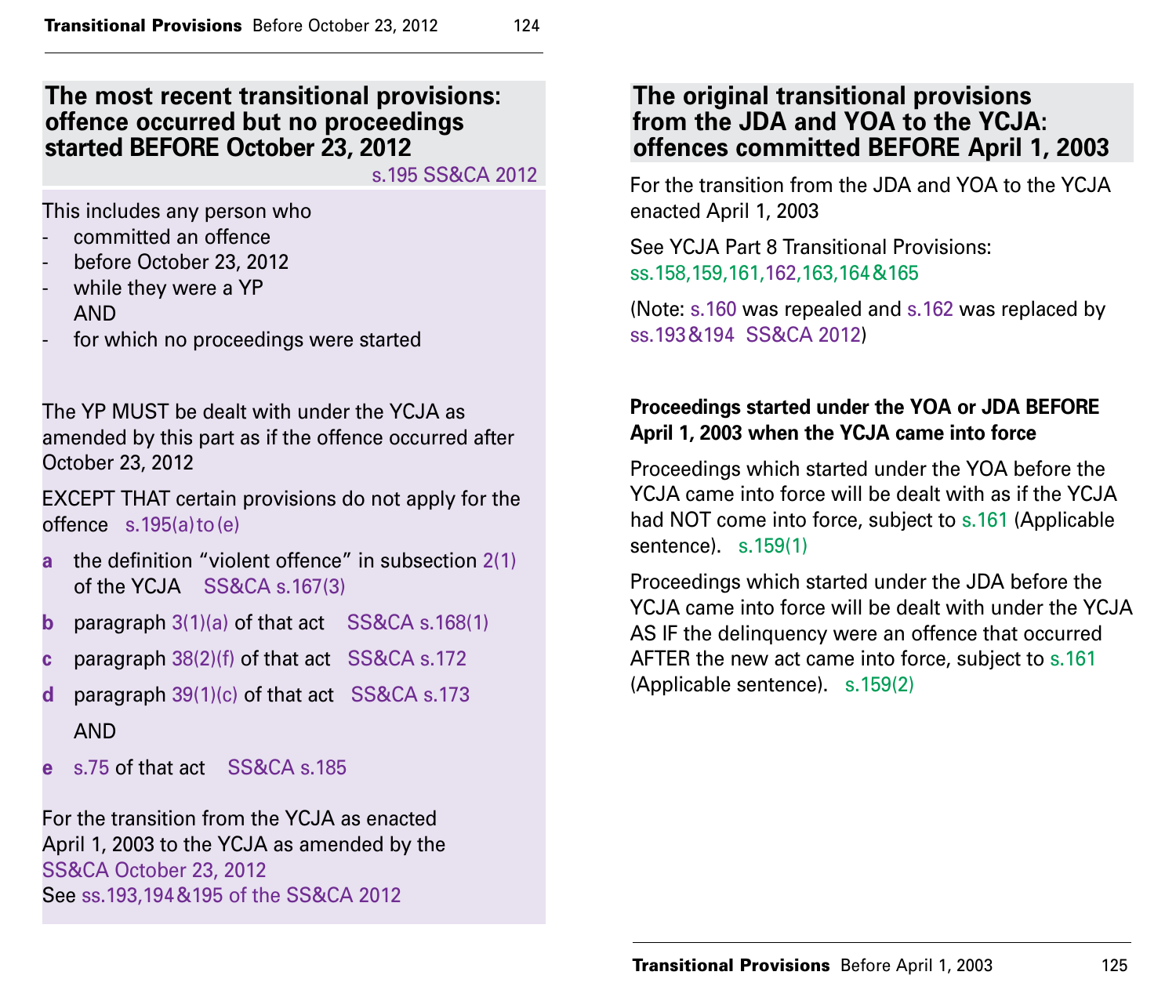#### **Proceedings started AFTER April 1, 2003 when the YCJA came into force**

No proceedings may be started under the YOA or the JDA after the YCJA came into force. They must be started under the YCJA s. 158

For the purposes of ss.158&159, a proceeding is started by laying an information or indictment. s.162

#### **Sentencing where proceedings started under the YOA or JDA BEFORE April 1, 2003 when the YCJA came into force**

Applicable sentence ss.161(1)(a)&(b): For proceedings that started under either the YOA or the JDA, the sentencing provisions of the YCJA apply EXCEPT THAT

**a** paragraph 110(2)(b) [if a youth sentence is for a violent offence and the youth justice court has lifted the publication ban under s.75(2)] does NOT APPLY for the offence or delinquency

AND

**b** paragraph 42(2)(r), (IRCS sentence) DOES APPLY IF the YP consents

#### **Sentencing under YCJA while YP serving a custodial sentence under the YOA**

IF

- a YP is serving a custodial sentence under the YOA AND
- the YP is to be sentenced under the YCJA for another offence

**THEN** 

- if either the Crown or the YP applies the court MUST order that the remaining part of the disposition made under the YOA be dealt with as if it were a custody and supervision sentence imposed under  $s.42(2)(n)$  or  $(q)$  of the YCJA UNLESS
- to do so would bring the administration of justice into disrepute

This allows the sentence to include a period of supervision in the community. s.161(2)

## **Reviewing a sentence**

The date a disposition came into effect under the YOA is the date used to determine when a sentence may be reviewed. s.161(3)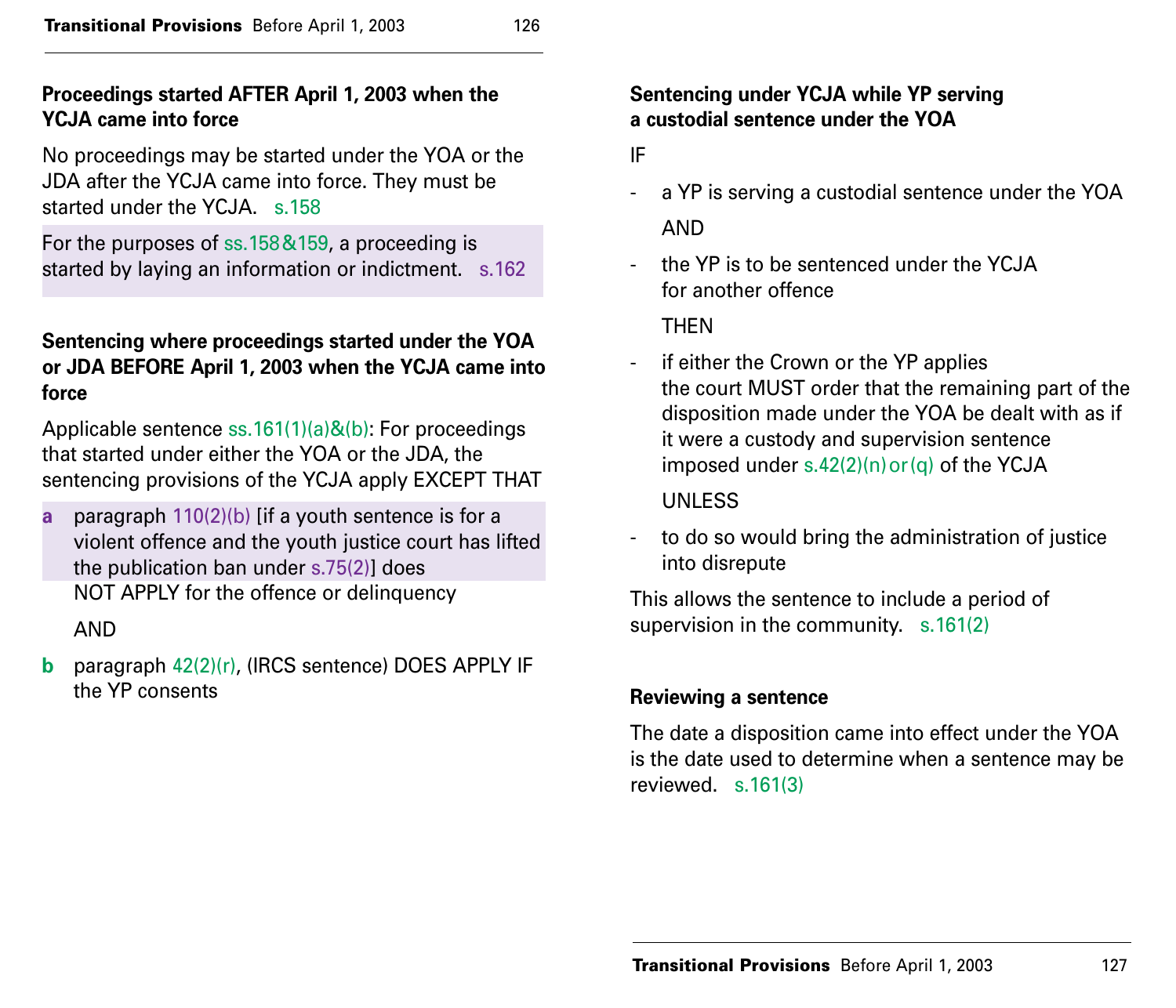# **YOUTH JUSTICE ACT (NS)**

## **Summary**

The Nova Scotia Youth Justice Act (YJA) came into force on April 1, 2003 replacing the Young Person's Summary Proceedings Act (YPSPA). This legislation establishes procedures for YPs who are alleged to have violated provincial laws including municipal by-laws. The changes were made to make the provincial legislation consistent with the YCJA and update the legislation.

#### **Note**

Section number references found at the end of paragraphs under this heading refer to sections in the YJA only.

#### **Purpose**

The purpose of the YJA includes special considerations for YPs including recognition of their rights and freedoms and a special guarantee of their rights. s.2

#### **Terminology**

The terminology is consistent with that of the YCJA. The legislation uses terms such as sentences, pre-sentence reports, youth justice courts, and EJM and EJS.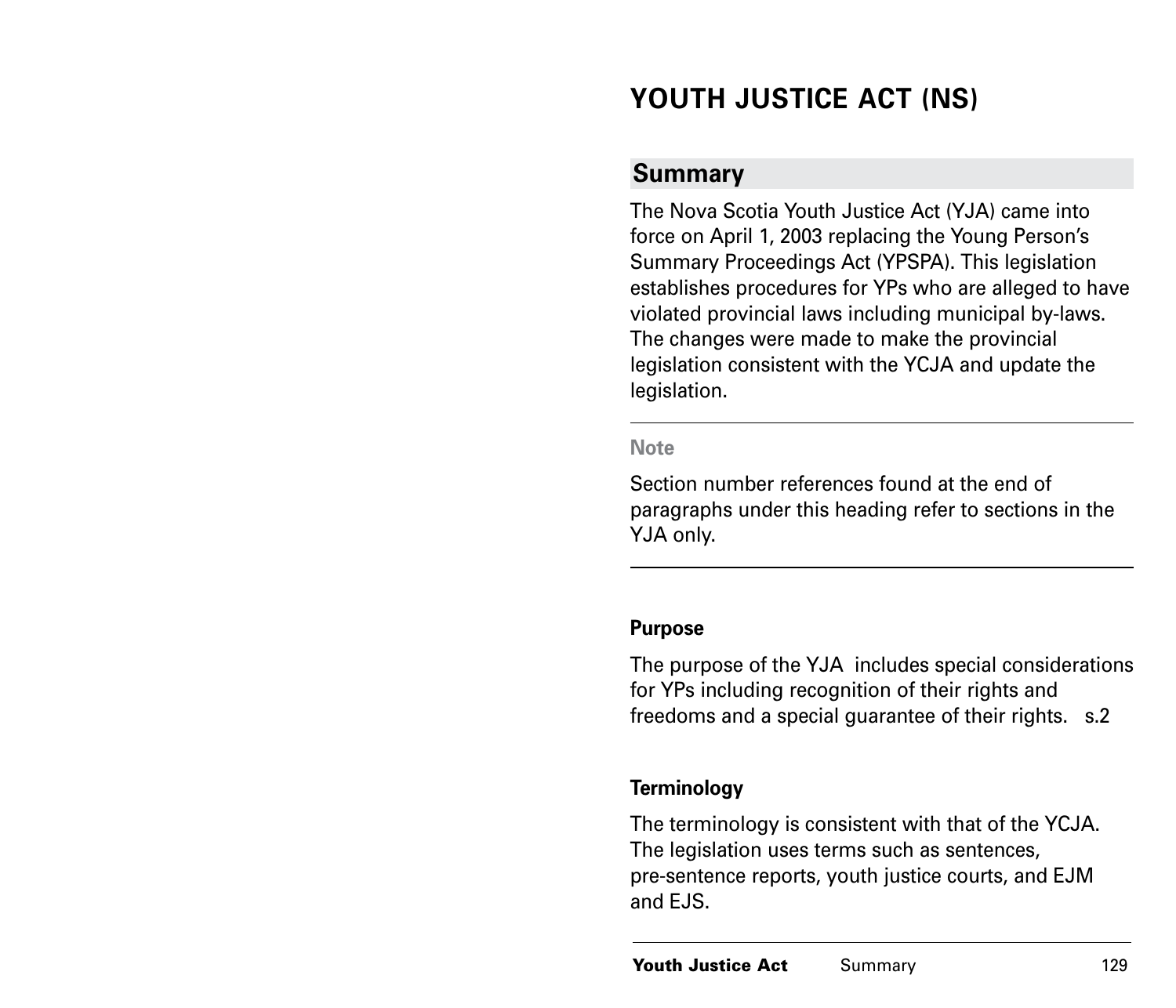## **Age range**

The YJA covers alleged offences from YPs over 12 and under 18 ss.2,3(p)

EXCEPT if the YP

- is over 16 years of age AND
- is charged under the Motor Vehicle Act OR
- is charged with any other motor vehicle-related offence designated in the regulations THEN
- the YJA does not apply s.13A(1)

## **Extrajudicial measures and extrajudicial sanctions**

Principles similar to the YCJA were added to the YJA. s.5

Police officers MUST consider the following before starting proceedings or taking any other measures

- take no further action
- have the YP dealt with by the Children and Family Services Act
- warn the YP
- caution the YP
- refer the YP to a program or agency in the community, with their permission s.6

The more formal EJS which go through the Nova Scotia Restorative Justice Program are set out in the YJA and are to be used ONLY if lesser measures are NOT adequate. s.10

## **Ticketing**

A summary offence ticket can be issued to a YP. If the YP fails to appear in court, a judge is NOT required to enter a finding of guilt and may instead issue a summons s.13

EXCEPTION: This does not apply to a YP who is 16 years or older and is issued a ticket under the Motor Vehicle Act. s. 13A(1)

## **Pre-trial detention**

A police officer MUST release a YP from custody as soon as practicable if the YP was arrested without a warrant

- unconditionally
- unconditionally in the care of a parent or other responsible person OR
- upon serving the YP with an appearance notice

unless reasonable and probable grounds show that detention is necessary in the public interest. Also, a YP can be released by the officer in charge. s.14(2),(3)

There is a presumption that detention is NOT necessary, and no YP can be detained as a substitute for appropriate child protection, mental health, or other social measures. s. 14(4)

When a YP is arrested and detained in custody before they appear in front of a justice or a youth justice court, the officer in charge MUST give notice of the arrest, stating the place of detention and reason for arrest to the YP's parent. s.14(5)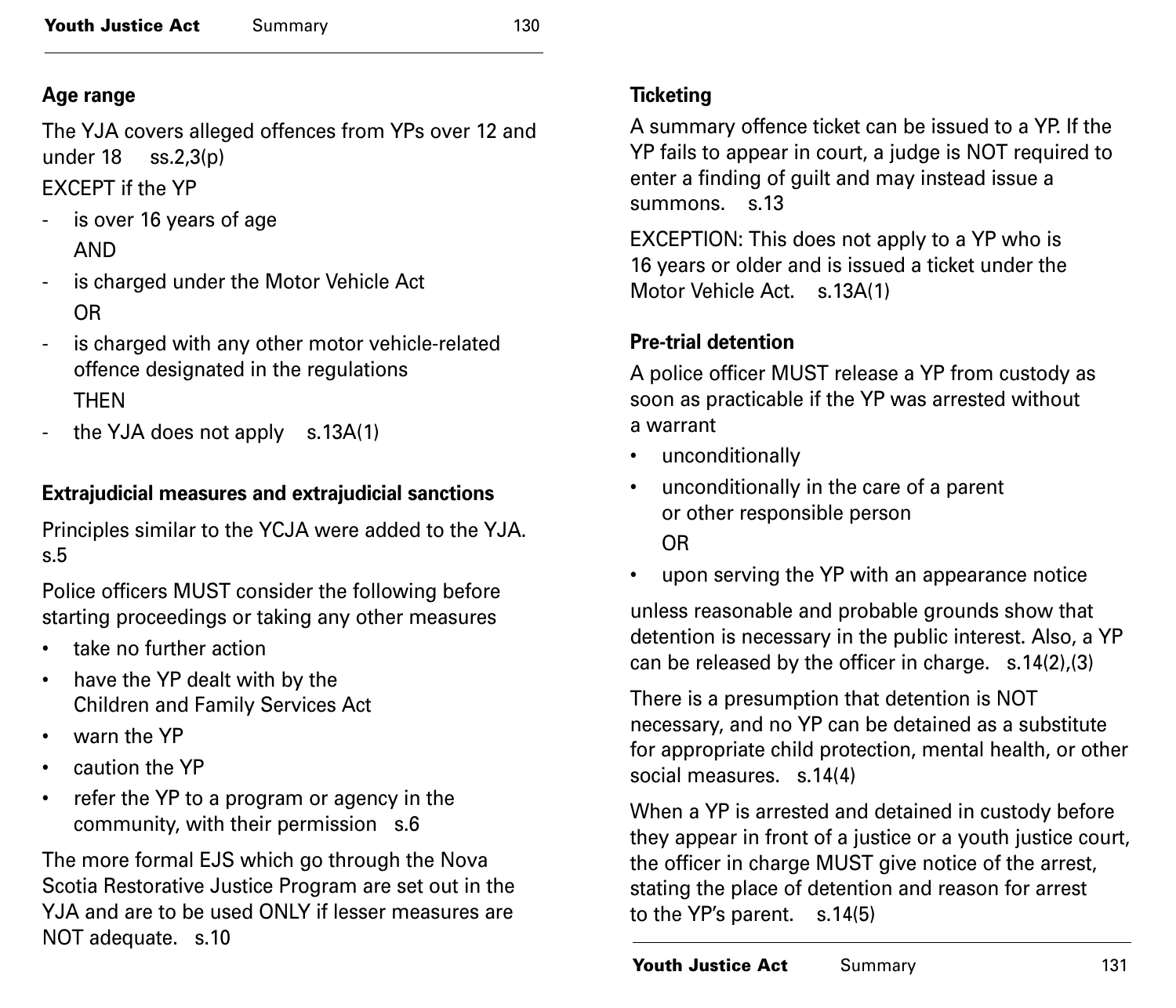**Youth Justice Act** Summary 132

**Notice to parent** s.14(5)to(11)

Notice to parent MUST be given in all cases for YPs aged 12 to 17.

Notice to parent is NOT required for a YP who is aged 16 or 17 years at the time of an offence for an alleged offence under the Motor Vehicle Act. s.14(7)

#### **Conferences** s.16

As with the YCJA, decision makers can call a conference to get advice when making a decision. Advice may be sought on, among other things, appropriate EJM, sentences, conditions for release, and reviews of sentences. If the province establishes rules for conferences, all conferences EXCEPT those called by judges or justices of the peace MUST be convened and conducted according to those rules.

#### **Sentences** s. 19(1)

A reprimand has been added as a possible sentence, and probation has been eliminated as a possible sentence, for offences under the YJA.

## **Restrictions on custody**

Unless a YP has failed to comply with non-custodial sentences and has a record, or has committed an offence that has threatened the safety of another person or caused them bodily harm, a court CANNOT order custody. s.21(1)

The court MUST consider all alternatives to custody and find no reasonable alternative or combination of alternatives before imposing custody. s.21(2)

In deciding whether reasonable alternatives to custody exist, the court MUST consider

- the alternatives
- previous compliance and the likelihood that the YP will comply with a non-custodial sentence AND
- alternatives used for similar offences committed in similar circumstances s.21(3)

Custody CANNOT be used as a substitute for appropriate child protection, mental health, or other social measures. s. 21(4)

The sentence MUST be proportionate to the seriousness of the offence. s.21(6)

The youth justice court MUST state the reasons why a non-custodial sentence is not adequate. s. 21(7)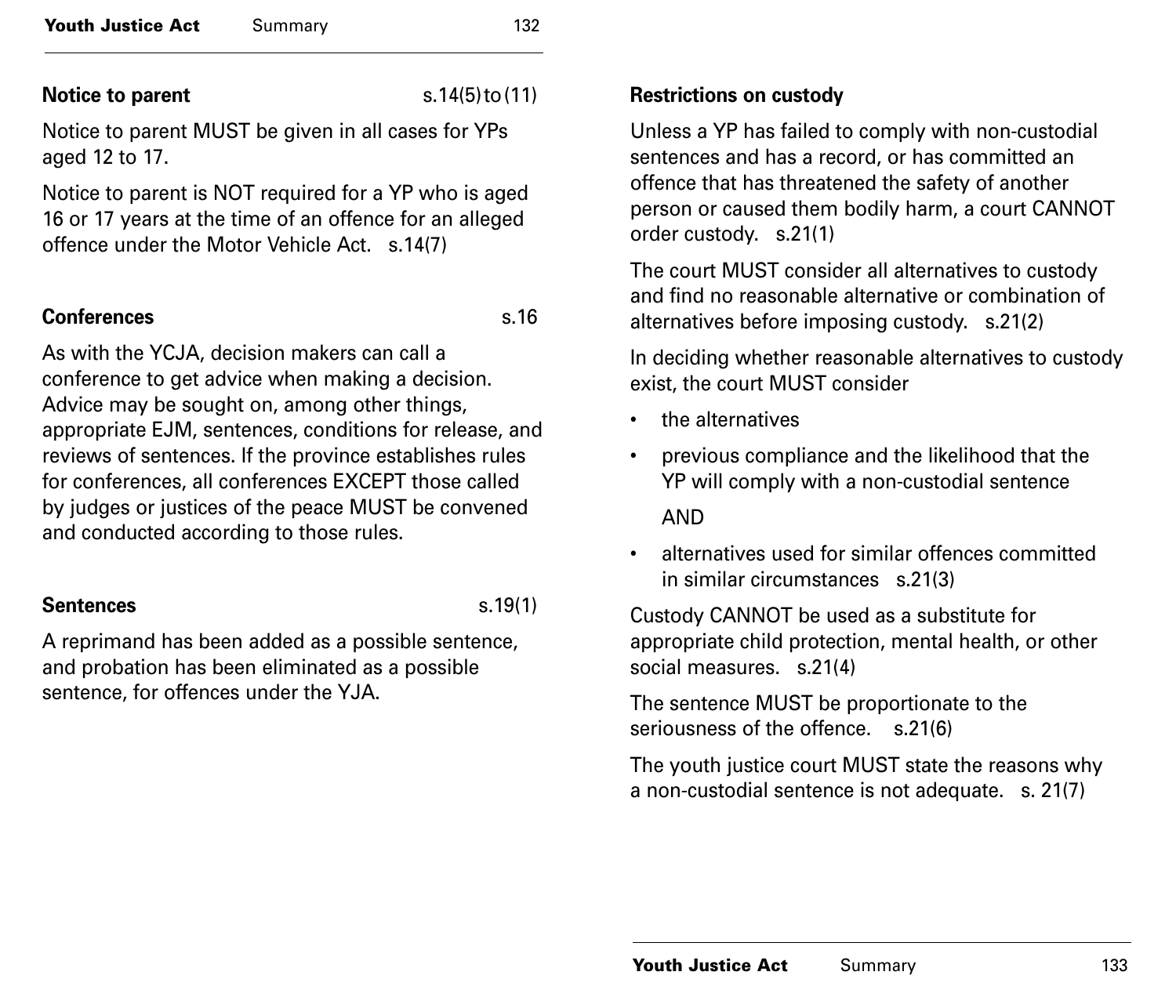#### **Review of sentences**

Sentences can be reviewed, and the grounds for review are the same as for reviews of non-custodial sentences under the YCJA. The sentence can be confirmed, terminated, or varied. s.22

The youth justice court may also extend the time for the sentence to be complied with if the court is satisfied that the YP requires more time to comply with the sentence, but the time extension cannot exceed 12 months after the date the sentence would otherwise have expired. s.22(7)

#### **Records**

No record can be disclosed after 2 years from a finding of guilt without an application to the court and notice to the YP. s.32

#### **Statements**

The provisions for admissibility of statements taken from YPs by persons in authority are included in the YJA. s.35

#### **Transitional**

If no proceedings are started before the YJA comes into force, a YP who is 16 or 17 can be dealt with under the YJA s.38

# **QUESTIONS & DEFINITIONS**

### **Fundamental Questions for Youth Justice Court Judges**

- **1** Was the YP **under 18** as of the date of the alleged offence?
- **2** Does this look like a case where the Crown might consider or reconsider **restorative justice**?
- **3** What arrangements have been made to **obtain legal advice** for the YP?
- **4** Is this a situation where an **election** should be made?
- **5** If **bail** is an issue keep the following in mind:
	- The onus is always on the Crown in youth bail matters and that there is never a reverse onus.
	- Is detention being considered as a substitute for child protection, mental health, or other measures? (Because s.29(1) prohibits this!)
	- Have the requirements of s.29(2) been considered before deciding on detention?
	- If bail would otherwise have been denied, has the requirement of placing the YP in the care of a responsible person been considered? s.31
	- Is this an appropriate case for convening a conference to deal with bail conditions? s.19 (This question also applies to sentencing.)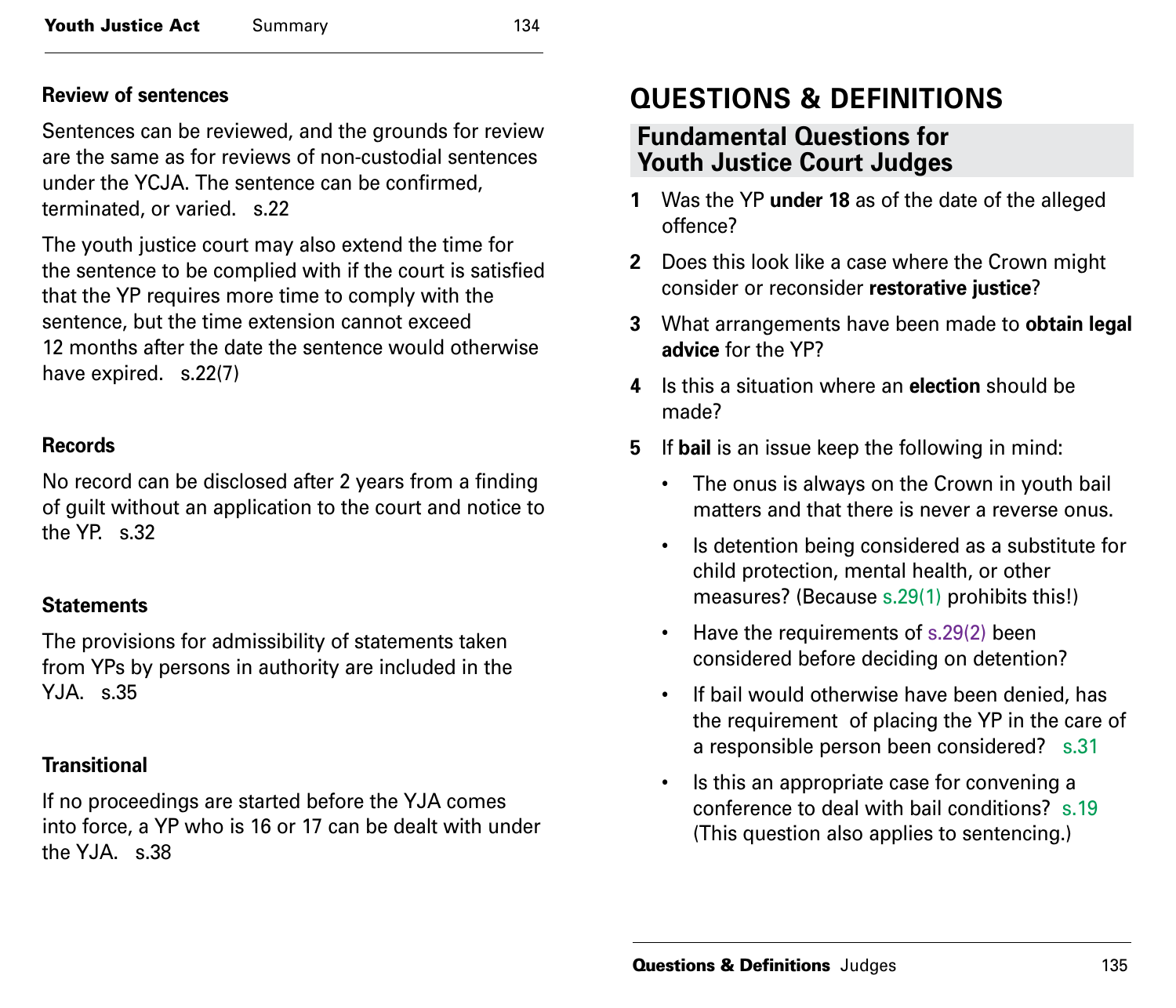- **7** If the matter goes to trial and the YP's **statement** is presented, have the police complied with the provisions of s.146 in a meaningful way, considering the kind of language used and age and level of understanding of the YP?
- **8** If a guilty plea is entered to a Criminal Code or CDSA offence do the **facts** presented to the court support the guilty plea so that a finding of guilt can be made under s.36 of the YCJA or, for provincial offences, a finding under s.17 of the YJA?
- **9** Is the sentence the **least restrictive sentence** that is capable of addressing the purposes and principles of sentencing?
- **10** If there are a number of incidents, is it appropriate for there to be **one or more than one probation order**?
- **11** If **probation** is being considered, is probation the least restrictive sentencing option available? Would a reprimand, a conditional discharge, or a stand-alone community service order be sufficient?

**12** When considering **terms of a conditional discharge or a probation order**, are the reasons clear for both the length (time) of the order and the terms or conditions of the order and can they be justified?

#### **13** If a **custodial sentence** is being considered

- have the requirements for a Presentence Report been met s.39(6)&(7)
- is the YP "custody eligible" s.39 as amended by s.39(1)(c)
- if custody is the proper sentence, and the offence is not one in which the YP caused or attempted to cause serious bodily harm, has a Deferred Custody and Supervision Order (DSCO), for no more than 6 months, been considered
- **14** If a YP is returned to the youth justice court because of an allegation of a breach of a condition of a DCSO
	- has a finding under s.109 been made
	- that the court is satisfied on "reasonable grounds" that the YP has breached or was about to breach a condition of the order
	- before considering whether the suspension should be cancelled or the order varied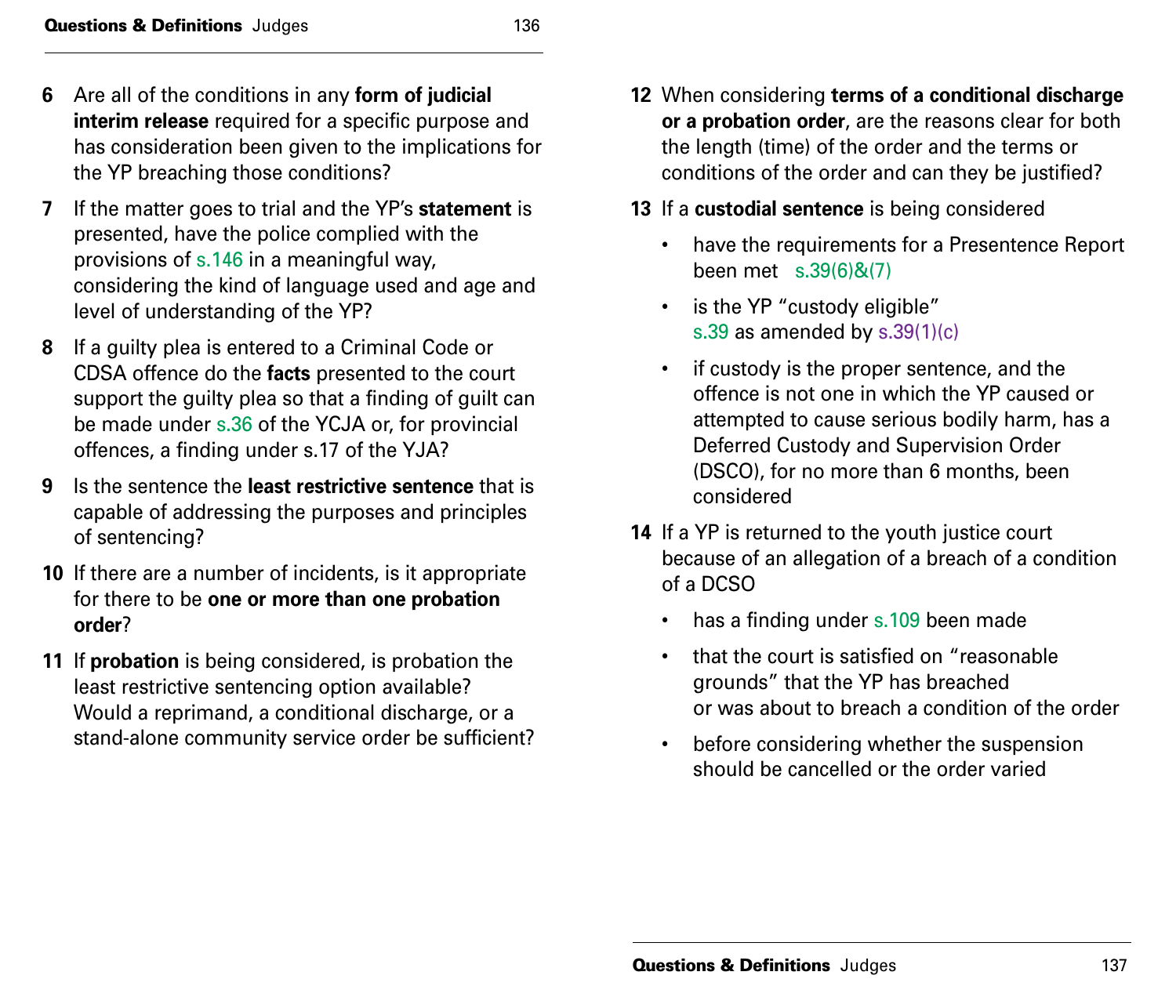### **Fundamental Questions for Crown Attorneys**

- **1 Information** Have all aspects of the information been checked for compliance with the YCJA and the applicable criminal code provisions?
- **2 Notice to Parent** Have the requirements of s.26 been met?
- **3** Is this a violent offence, serious offence, or a serious violent offence for which the adult sentencing provisions may apply? Is the YP entitled to make an **election** under s.67?
- **4** Is the YP custody eligible? Check ss.28,29,38,39&42 as well as the criminal record and any release orders.
- **5** Is this a case for the **restorative justice** program?
- **6 Statements** Have the requirements of s.146 been met?
- **7 Disclosure** Has there been full disclosure and if there is an adult co-accused, has the adult file been reviewed for relevant information as well?
- **8** Is this a case for a s.34 **assessment** or a s.19 **conference**?
- **9** Do the 2012 amendments to the YCJA affect the case?
- **10** If there is a **breach of a condition** of community supervision or conditional supervision, is it clear what the procedures are for breaches of these two different orders?

# **Fundamental Questions for Defense Counsel**

- **1** Be aware of and take into consideration the principles of the act, in particular those relating to **EJM** (there is a presumption in favour of EJM for initial, non-violent offences). s.4(c) Past convictions or referrals do not preclude future referrals s.4(d)
- **2** What are the **extra steps** required during an arraignment for a YP? (These include confirm DOB, parent present or aware, and ss.26&32.)
- **3** What are the implications of **elections** made by the Crown?
- **4** If dealing with **bail** what are the differences between the youth and the adult regimes? (Includes onus on Crown, availability of responsible person as an option where detention would otherwise occur, jail may not be used as a substitute for child protection, mental health, or other social measures.) ss.28to33 *(see "Pre-Trial procedures," pp.17-23)*
- **5** If the YP gave a **statement** what are the requirements of s.146 which must be complied with over and above Charter and voluntariness consideration?
- **6** Be familiar with the **sentencing** provisions of the YCJA, with attention to these:
	- The sentencing section of the Criminal Code does not, for the most part, apply to proceedings under the YCJA. s. 50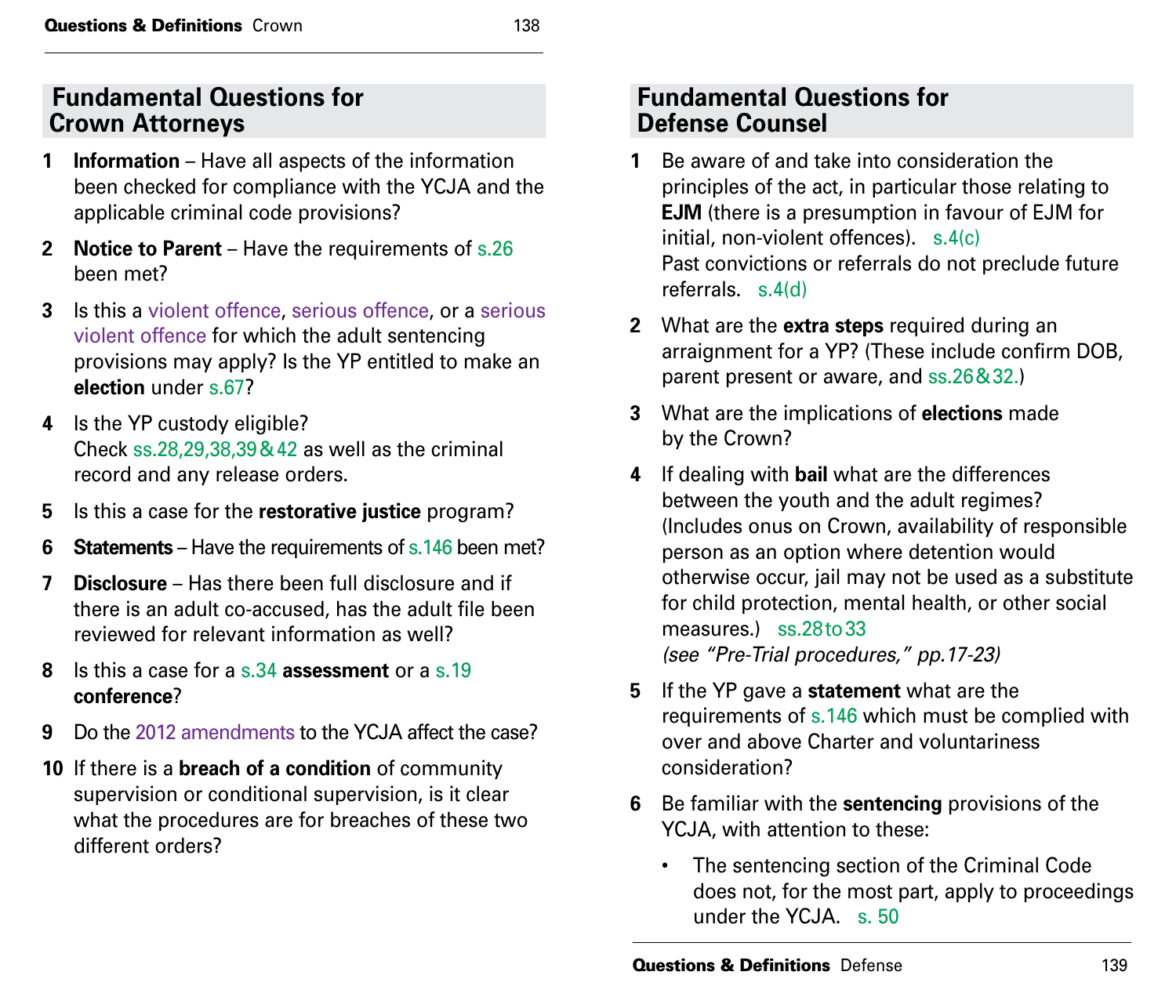- What are the **19 possible sentences** authorized in s.42? (reprimands, personal service orders, and other options)
- What are the **principles of sentencing** that apply to youth and how do they differ from the CC? (These include no general deterrence, no ladder principle, sentence may not be more onerous than that an adult would face, and that the court must impose the least restrictive sentence that meets the goals. s.38) (See the new paragraph s.38(2)(f) added in the 2012 amendments to include the words "denounce" and "deter," which are subject to  $s.38(2)(c)$ "
- What are the **legislated pre-conditions** for custody? s.39
- Is a **deferred custody and supervision order** an option in this case? What are the requirements for a deferred custody sentence? s.42(5)(a)&(b)
- Keep in mind that the court must consider a **youth's ability to pay** over the short term before a fine, compensation order, etc. is imposed. s.54
- What is the **maximum sentence** that can be imposed in different circumstances?
- **7** Keep in mind that **conditions imposed in any sentence order** should be directly connected to the circumstances of the offence and prevention of re-occurrence.

(Conditions must not be imposed because of a desire to generally improve the youth's

circumstances or as issues that would normally be considered in the realm of parenting, eg. general non-association clause where not getting in trouble with youth, curfew if not getting in trouble at night, mandating school or work if not part of what lead the offence to occur – even though those may well all be good ideas. This is the defence perspective and debate may take place at the time of sentencing.)

- **8** If the crown has given notice to seek an **AS,** what are the implications? (Includes court election triggered, jeopardy youth may be facing, what is the **test for an AS** to be imposed.) s.72
- **9** Would a s.34 **assessment** or a s.19 **conference**  or both – be appropriate or in the best interests of the YP?
- **10** Is the YP facing an allegation of **breaching** any of these: the supervision portion of a Custody and Supervision Order, a condition of a Conditional Supervision Order or a condition, or a Deferred Custody and Supervision Order? (What about the process, the differences in process, the onus on the Crown [reasonable grounds to believe the breach occurred], and the options available to the court?)

*(see "Custody, Supervision, Enforcement" – "Breach of Supervision Conditions," p.96)*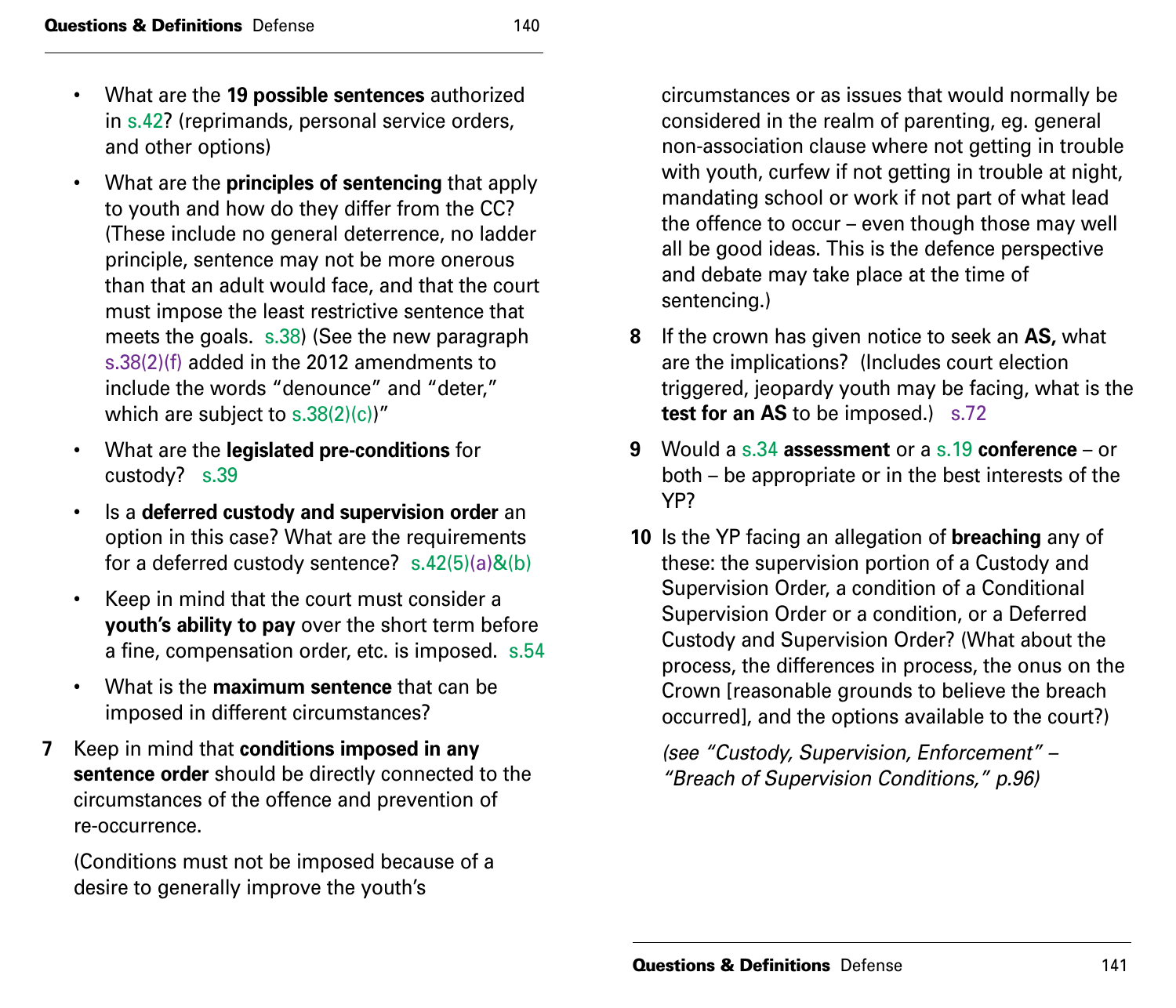## **Definitions from the YCJA** s.2(1)

Words and expressions used in the YCJA have the same meaning as in the CC unless they are defined differently in the YCJA. s.2(2)

This section contains some of the words that are defined differently in the YCJA that are used in this Pocket Guide. s.2(1)

**adult** means a person who is neither a YP nor a child

- **adult sentence**, in the case of a YP who is found guilty of an offence, means any sentence that could be imposed on an adult who has been convicted of the same offence
- **child** means a person who is or, in the absence of evidence to the contrary, appears to be less than 12 years old
- **conference** means a group of persons who are convened to give advice in accordance with s.19 *(for more information, see "Conferences," p.132)*
- **custodial portion**, with respect to a youth sentence imposed on a YP under paragraphs  $42(2)(n),(o),(q)$  $or(r)$ , means the period of time, or the portion of the YP's youth sentence, that must be served in custody before he or she begins to serve the remainder under supervision in the community subject to conditions under s.42(2)(n) or under conditional supervision under  $s.42(2)(o)$ , (q) or (r)
- **disclosure** means the communication of information other than by way of publication
- **extrajudicial measures** (EJM) means measures other than judicial proceedings under this act used to deal with a YP alleged to have committed an offence, and includes extrajudicial sanctions (EJS)
- **extrajudicial sanction** (EJS) means a sanction that is part of a program referred to in s.10
- **offence** means an offence created by an Act of Parliament or any regulation, rule, order, by-law, or ordinance made under an Act of Parliament other than an ordinance of the Northwest Territories or a law of the Legislature of Yukon or the Legislature for Nunavut
- **parent** includes, in respect of a YP, any person who is under a legal duty to provide for the YP or any person who has, in law or in fact, the custody or control of the YP, but does NOT include a person who has the custody or control of the YP by reason ONLY of proceedings under this act
- **pre-sentence report** means a report on the personal and family history and present environment of a YP made in accordance with s.40
- **provincial director** means a person, a group or class of persons, or a body appointed or designated by or under an act of the legislature of a province or by the lieutenant governor in council of a province or his or her delegate to perform in that province, either generally or in a specific case, any of the duties or functions of a provincial director under this act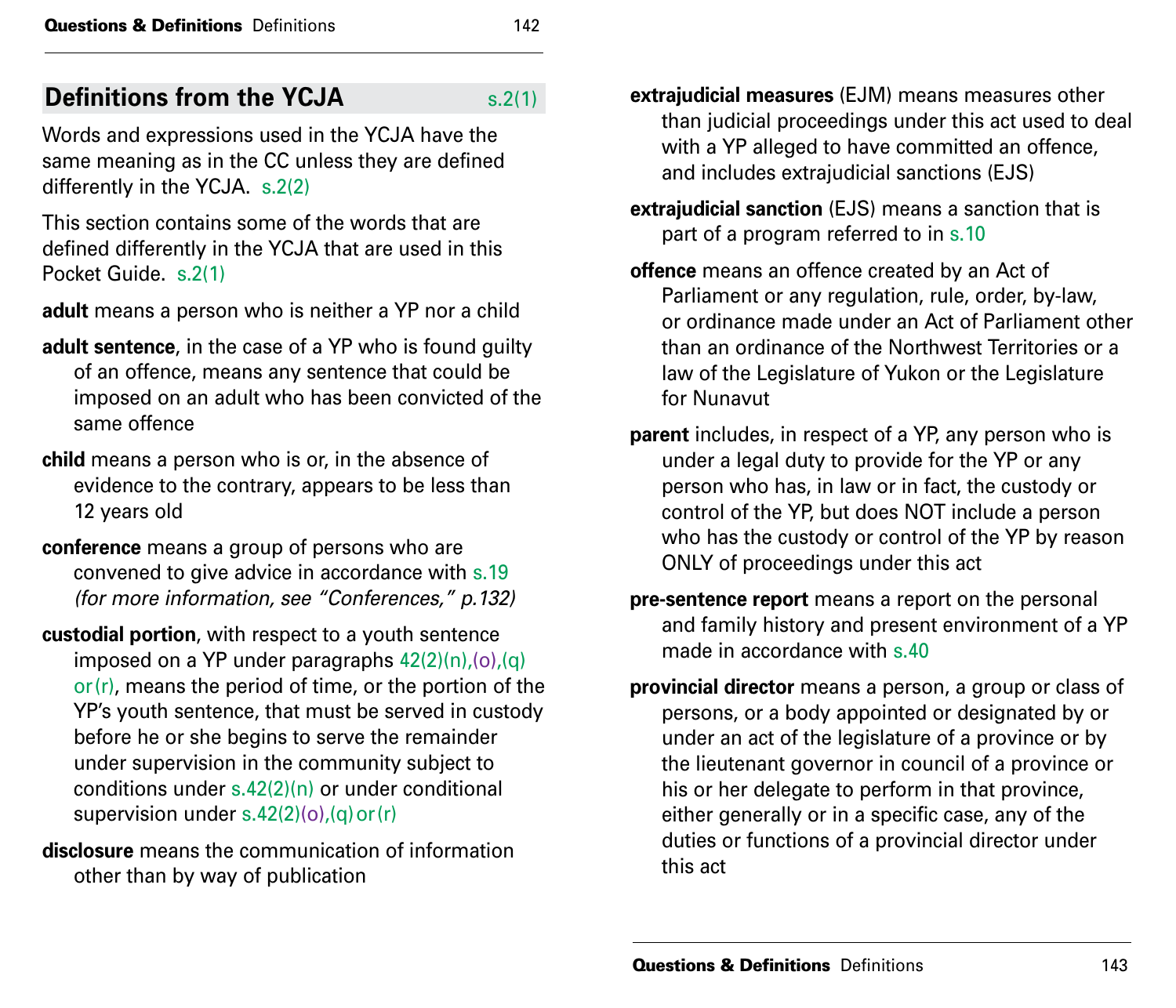**publication** means the communication of information by making it known or accessible to the general public through any means, including print, radio or television broadcast, telecommunication, or electronic means *(for more information, see "Publication," pp.116-118)* 

**record** includes any thing containing information, regardless of its physical form or characteristics, including microform, sound recording, videotape, machine-readable record, and any copy of any of those things that is created or kept for the purposes of this act or for the investigation an offence that is or could be prosecuted under this act

- **serious offence** means an indictable offence under an Act of Parliament for which the maximum punishment is imprisonment for five years or more
- **serious violent offence (SVO)** means an offence under one of the following provisions of the Criminal Code:
	- **a** section 231or235 (first degree murder or second degree murder);
	- **b** section 239 (attempt to commit murder);
	- **c** section 232,234,or236 (manslaughter); or
	- **d** section 273 (aggravated sexual assault).

#### **violent offence** means

- **a** an offence committed by a YP that includes as an element the causing of bodily harm;
- **b** an attempt or a threat to commit an offence referred to in paragraph (a); or
- **c** an offence in the commission of which a YP endangers the life or safety of another person by creating a substantial likelihood of causing bodily harm.
- **young person (YP)** means a person who is or, in the absence of evidence to the contrary, appears to be 12 years old or older, but less than 18 years old and, if the context requires, it also includes any person who is charged under this act with having committed an offence while he or she was a YP, or who is found guilty of an offence under this act
- **youth custody facility** means a facility designated under subsection  $85(2)$  for the placement of YPs and, if so designated, includes a facility for the secure restraint of YPs, a community residential centre, a group home, a child care institution and a forest or wilderness camp
- **youth justice court** means a youth justice court referred to in s.13 *(for more information, see "What constitutes a youth justice court and judge," p.6)*
- **youth justice court judge** means a youth justice court judge referred to in s.13 *(for more information, see "What constitutes a youth justice court and judge," p.6)*